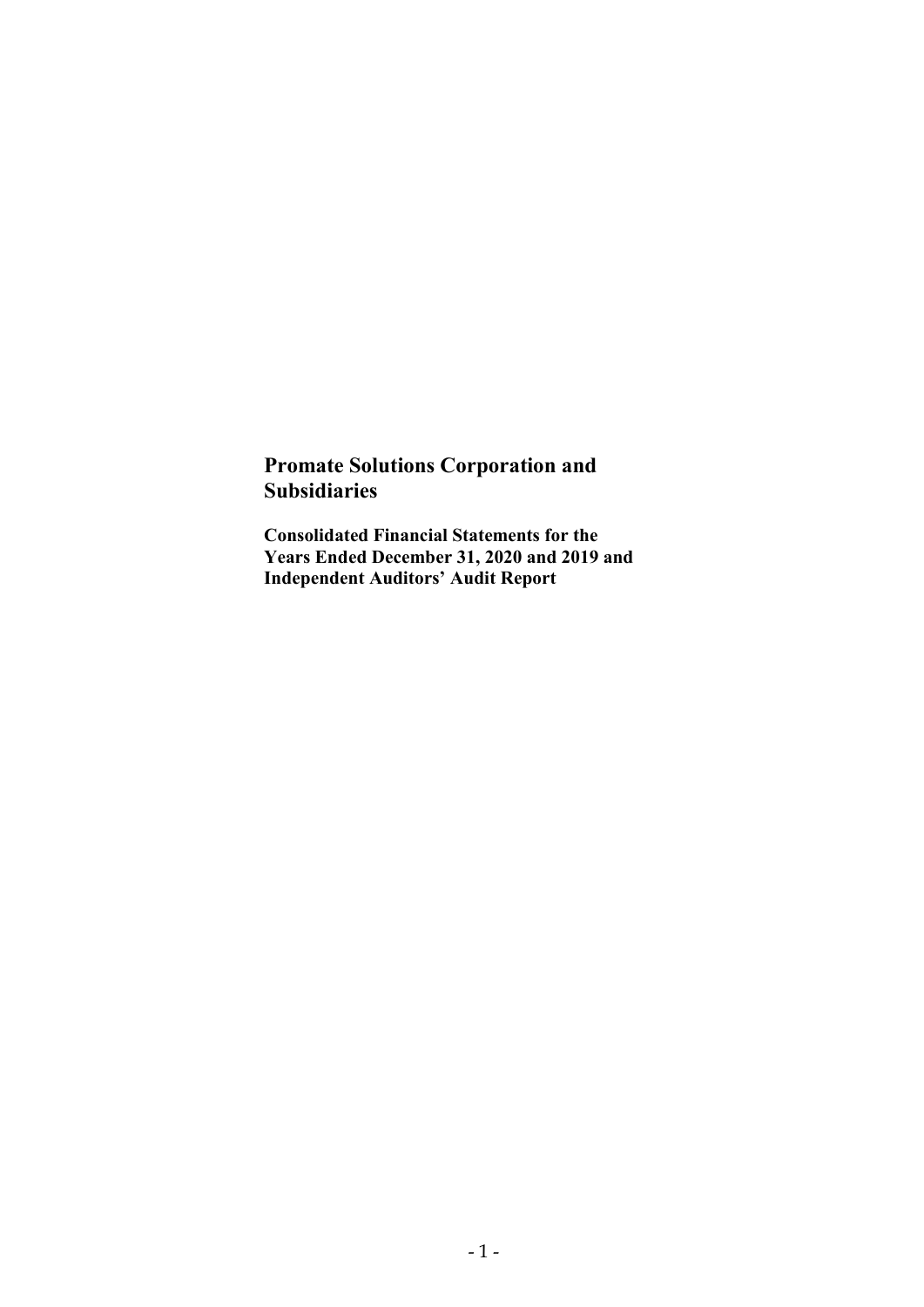# TABLE OF CONTENTS

|                                                                             |                               | FINANCIAL       |
|-----------------------------------------------------------------------------|-------------------------------|-----------------|
|                                                                             |                               | REPORT          |
| <b>ITEMS</b>                                                                | PAGE                          | <u>NOTE NO.</u> |
| 1. Cover                                                                    | 1                             |                 |
| 2. Table of Contents                                                        | $\overline{c}$                |                 |
| 3. Declaration of Consolidation of financial                                | $\overline{3}$                |                 |
| statements of affiliates                                                    |                               |                 |
| 4. Independent Auditor's Audit Report                                       | $4 \sim 8$                    |                 |
| 5. Consolidated Balance Sheet                                               | 9                             |                 |
| 6. Consolidated Statement of Comprehensive                                  | $10 \sim 11$                  |                 |
| Income                                                                      |                               |                 |
| 7. Consolidated Statement of Changes in                                     | 12                            |                 |
| Equity                                                                      |                               |                 |
| 8. Consolidated Statement of Cash Flow                                      | $13 \sim 14$                  |                 |
| 9. Notes to Consolidated Financial Statements                               |                               |                 |
| a. General Information                                                      | 15                            | $\mathbf{1}$    |
| b. Approval of Financial Statements                                         | 15                            | $\overline{2}$  |
| c. Application of New, Amended, and                                         | $15 \sim 18$                  | 3               |
| Revised Standards and Interpretation                                        |                               |                 |
| d. Summary of Significant Accounting                                        | $19 - 27$                     | $\overline{4}$  |
| Policies                                                                    |                               |                 |
| e. Critical Accounting Judgments and                                        | $27 - 28$                     | 5               |
| Key Sources of Estimation Uncertainty                                       |                               |                 |
| f. Descriptions of Significant Accounting<br>Items                          | $28 - 55$                     | $6 - 29$        |
| g. Transaction with Related Parties                                         | $56 - 58$                     | 30              |
|                                                                             |                               |                 |
| Significant Contingent Liabilities and<br>h.                                | 58                            | 31              |
| <b>Unrecognized Commitments</b><br>Significant Assets and Liabilities<br>1. | $58 - 59$                     | 32              |
| Denominated in Foreign Currencies                                           |                               |                 |
| <b>Supplementary Disclosures</b><br>1.                                      | $59 \sim 60 \cdot 62 \sim 66$ | 33              |
| i. Information<br>Related<br>to                                             |                               |                 |
| <b>Material Transactions</b>                                                |                               |                 |
| Relationships<br>Intercompany<br>ii.                                        |                               |                 |
| and Significant Transactions                                                |                               |                 |
| Investments in Mainland China<br>iii.                                       |                               |                 |
| Information<br>of<br>Major<br>iv.                                           |                               |                 |
| Shareholders                                                                |                               |                 |
| k. Segment Information                                                      | $60 - 61$                     | 34              |
|                                                                             |                               |                 |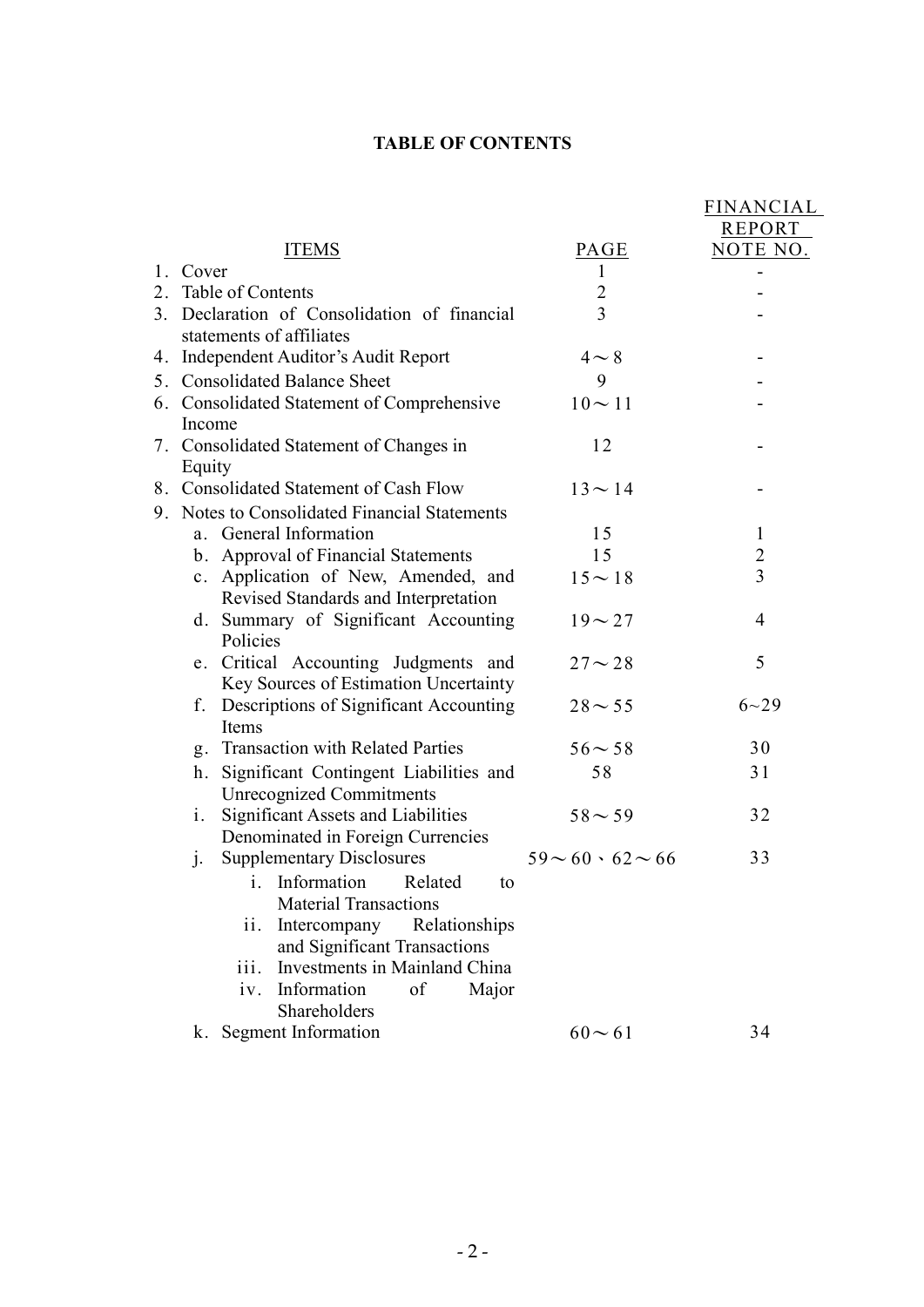# DECLARATION OF CONSOLIDATION OF FINANCIAL STATEMENTS OF **AFFILIATES**

The companies required to be included in the consolidated financial statements of affiliates in accordance with the "Criteria Governing Preparation of Affiliation Reports, Consolidated Business Reports and Consolidated Financial Statements of Affiliated Enterprises" for the year ended December 31, 2020 are all the same as the companies required to be included in the consolidated financial statements of parent and subsidiary companies as provided in International Financial Reporting Standards No. 10 "Consolidated Financial Statements". Relevant information that should be disclosed in the consolidated financial statements of affiliates has all been disclosed in the consolidated financial statements of parent and subsidiary companies. Hence, we did not prepare a separate set of consolidated financial statements of affiliates.

Very truly yours,

Promate Solutions Corporation

By

Huai Chi Tu Chairman

March 23, 2021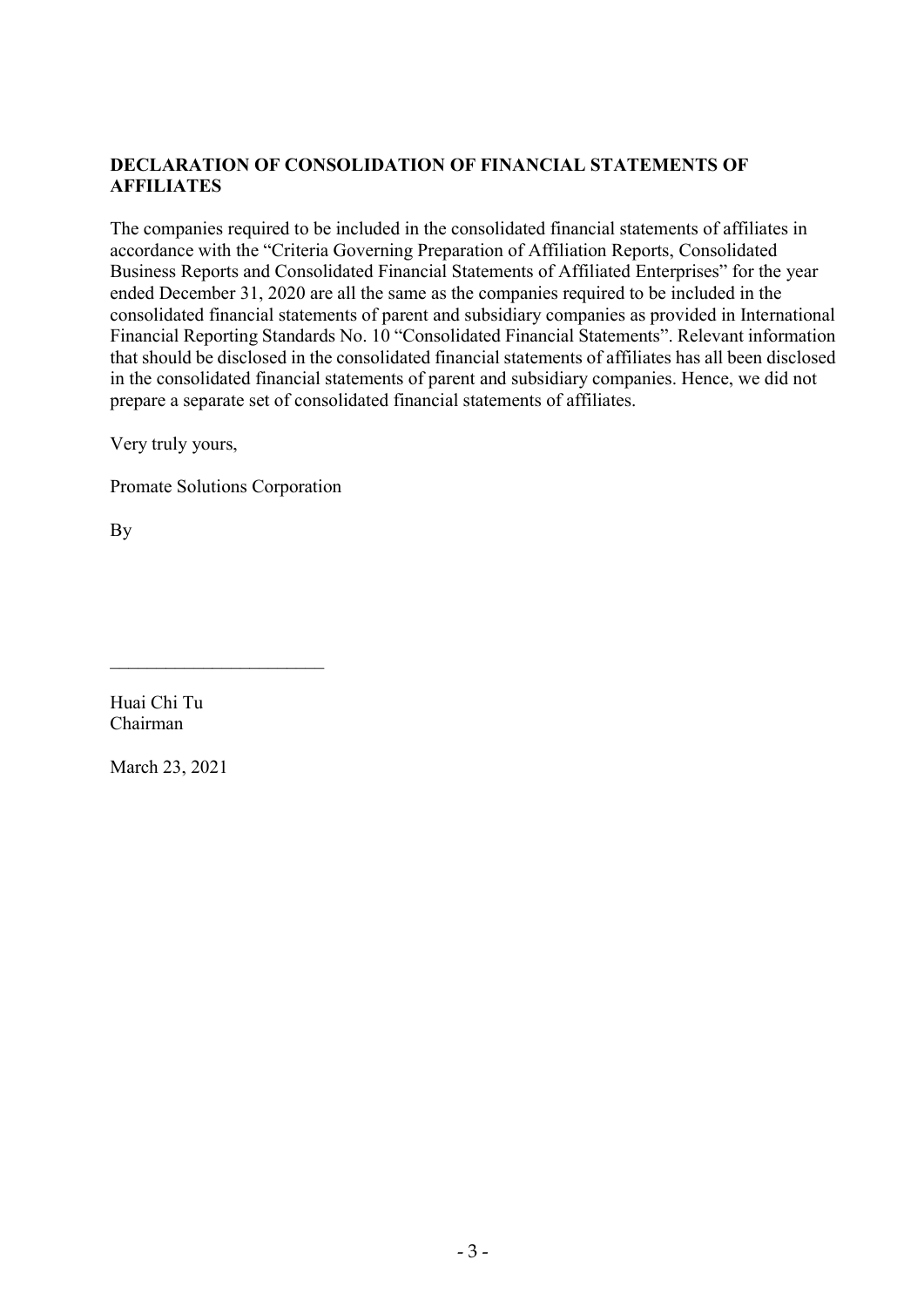#### INDEPENDENT AUDITOR'S REPORT

The Board of Directors and Shareholders Promate Solutions Corporation

#### **Opinion**

We have audited the accompanying consolidated financial statements of Promate Solutions Corporation (the "Company") and its subsidiaries (collectively, the "Group"), which comprise the consolidated balance sheets as of December 31, 2020 and 2019, and the consolidated statements of comprehensive income, changes in equity and cash flow for the years then ended, and notes to the consolidated financial statements, including a summary of significant accounting policies (collectively referred to as the "consolidated financial statements").

In our opinion, the accompanying consolidated financial statements present fairly, in all material respects, the consolidated financial position of the Group as of December 31, 2020 and 2019, and its consolidated financial performance and its consolidated cash flows for the years then ended in accordance with the Regulations Governing the Preparation of Financial Report by Securities Standards (IAS), IFRIC Interpretation (IFRIC), and SIC Interpretations (SIC) endorsed and issued into effect by the Financial Supervisory Commission of the Republic of China.

#### Basis for Opinion

We conducted our audits in accordance with the Regulation Governing Auditing and Attestation of Financial Statements by Certified Public Accountants and auditing standards generally accepted in the Republic of China. Our responsibilities under those standards are further described in the Auditor's Responsibilities for the Audit of the Consolidated Financial Statements section of our report. We are independent of the Group in accordance with The Norm of Professional Ethics for Certified Public Accountant of the Republic of China, and we have fulfilled out other ethical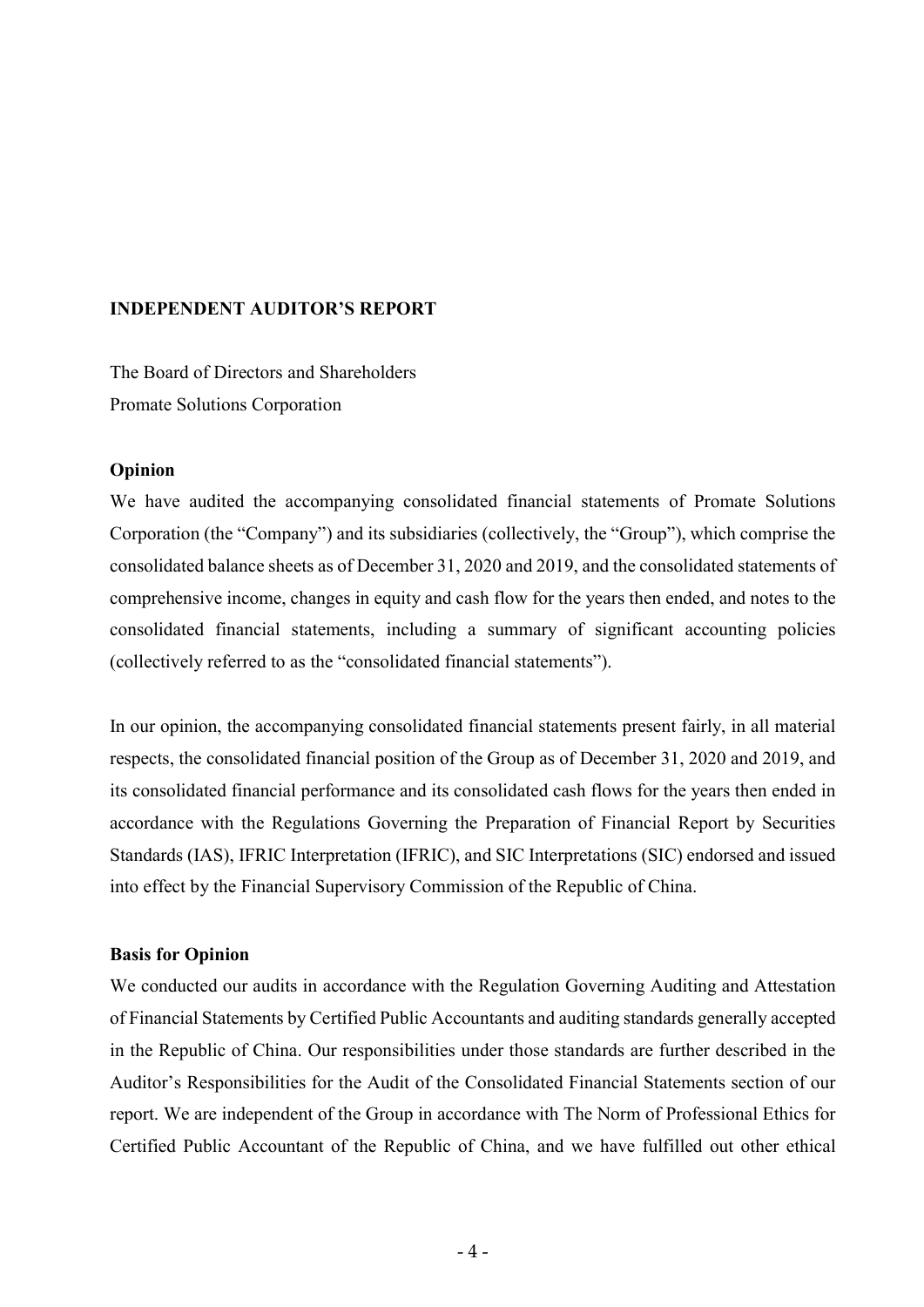responsibilities in accordance with these requirements. We believe that the audit evidence we have obtained is sufficient and appropriate to provide a basis for our opinion.

# Key Audit Matters

Key audit matters are those matters that, in our professional judgment, were of most significance in our audit of the consolidated financial statements for the year ended December 31, 2020. These matters were addressed in the context of our audit of the consolidated financial statements as a whole, and informing our opinion thereon, and we do not provide a separate opinion on these matters.

The key audit matters identified in the audit of the Group's consolidated financial statements for the year ended December 31, 2020 are as follows:

# Occurrence of shipment with revenue gained from specific clients

The Group specializes in trading embedded control systems, special application display module and medical touch display module. Based on the materiality and auditing standards, revenue recognition is presumed to be a significant risk. Therefore, we believe that the existence of sales revenue with specific clients would materially affect the occurrence of the financial statement, which is the reason why we listed the occurrence of shipment with sales revenue from certain clients as the key audit matter of 2020 audit process. Refer to note 4(12) for more details of revenue recognitoin policy.

Our main audit procedures performed in respect of above matter include the following:

1. We understood the internal control procedures for revenue recognition and the relevant approval process followed by the Group's management.

2. We utlized audit sampling on specific clients' shipments, which we would verify the relevant documents and test the receivable collection to confirm the existence of sales transaction.

3. We ascertained sales returns and discounts that occurred after the balance sheet date, to ensure whether there is a materialy misstatement on sales revenue from specific clients in the group's financial statement.

### Other Matters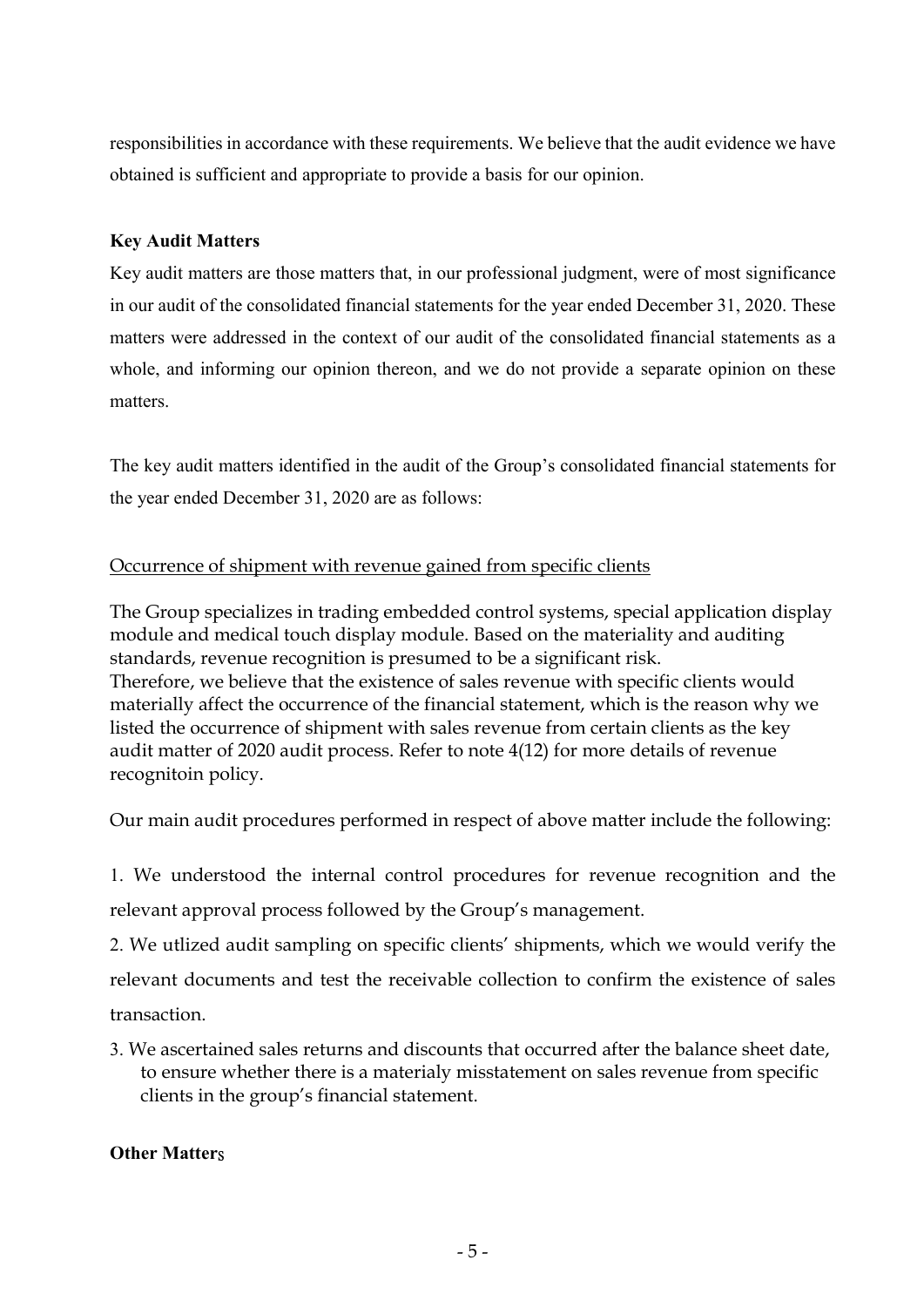We have also audited the parent company only financial statements of Promate Solution Corporation as of and for the year ended December 31, 2020 and 2019 on which we have issued an unmodified opinion.

# Responsibilities of Management and Those Charged with Governance for the Consolidated Financial Statements

Management is responsible for the preparation and fair presentation of the consolidated financial statements in accordance with the Regulations Governing the Preparation of Financial Reports by Securities Issuers and IFRS, IAS, IFRIC, and SIC endorsed and issued into effect by the Financial Supervisory Commission of the Republic of China, and for such internal control as management determines is necessary to enable the preparation of consolidated financial statements that are free from material misstatement, whether due to fraud or error.

In preparing the consolidated financial statements, management is responsible for assessing the Group's ability to continue as a going concern, disclosing, as applicable, matters related to going concern and using the going concern basis of accounting unless management either intends to liquidate the Group or to cease operation, or has no realistic alternative but to do so.

Those charged with governance, including the audit committee, are responsible for overseeing the Group's financial reporting process.

#### Auditors' Responsibilities for the Audit of the Consolidated Financial Statements

Our objectives are to obtain reasonable assurance about whether the consolidated financial statements as a whole are free from material misstatement, whether due to fraud or error, and to issue an auditors' report that includes our opinion. Reasonable assurance is a high level of assurance, but is not a guarantee that an audit conducted in accordance with the auditing standards generally accepted in the Republic of China will always detect a material misstatement when it exists. Misstatements can arise from fraud or error and are considered material if, individually or in the aggregate, they could reasonably be expected to influence the economic decisions of users taken on the basis of these consolidated financial statements.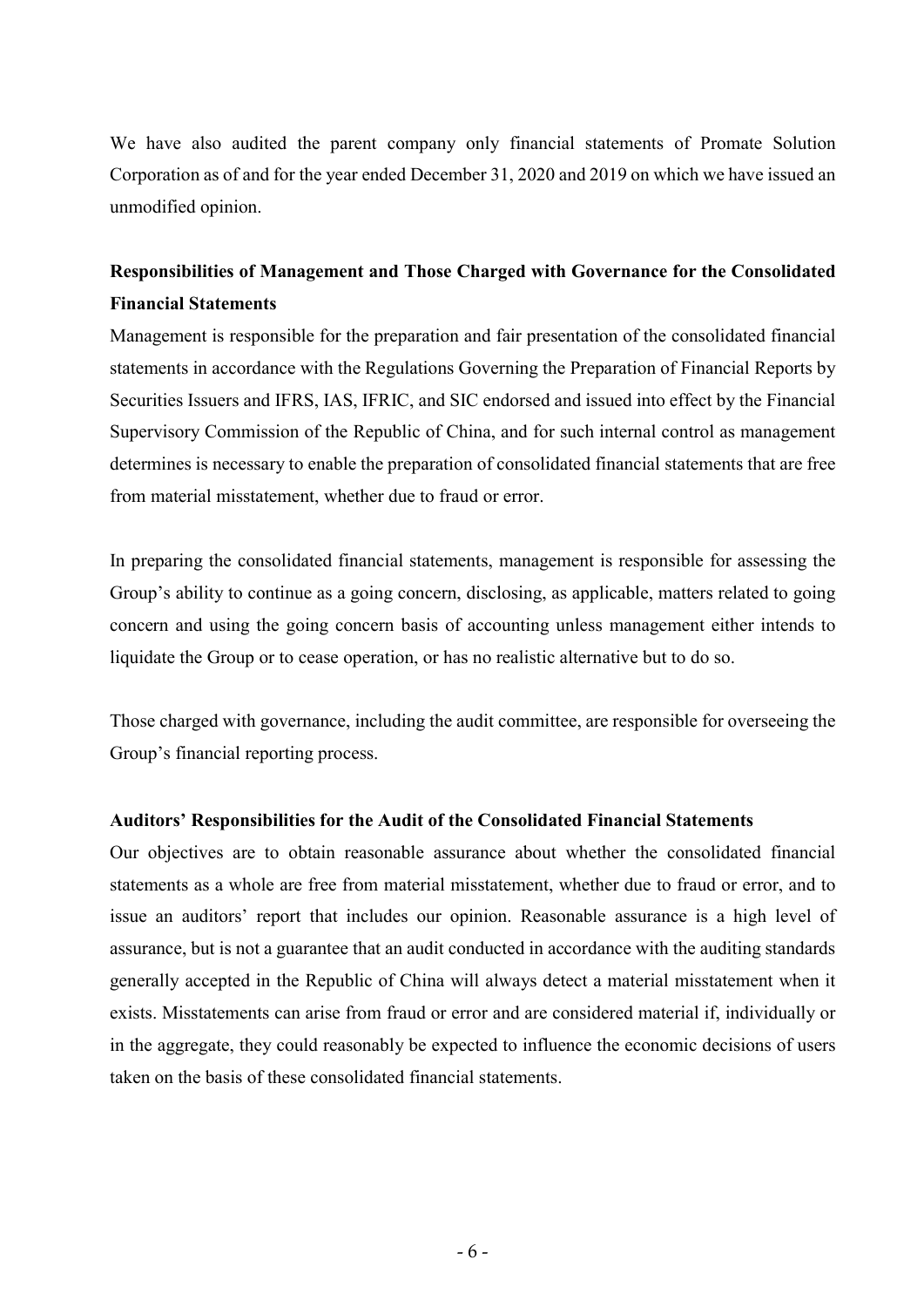As part of an audit in accordance with the auditing standards generally accepted in the Republic of China, we exercise professional judgement and maintain professional skepticism throughout the audit. We also:

- 1. Identify and assess the risks of material misstatement of the consolidated financial statements, whether due to fraud or error, design and perform audit procedures responsive to those risks, and obtain audit evidence that is sufficient and appropriate to provide a basis for our opinion. The risk of not detecting material misstatement resulting from fraud is higher than for one resulting from error, as fraud may involve collusion, forgery, intentional omissions, misrepresentations, or the override of internal control.
- 2. Obtain an understanding of internal control relevant to the audit in order to design audit procedures that are appropriate in the circumstances, but not for the purpose of expressing an opinion on the effectiveness of the Group's internal control.
- 3. Evaluate the appropriateness of accounting policies used and the reasonableness of accounting estimates and related disclosures made by management.
- 4. Conclude on the appropriateness of management's use of the going concern basis of accounting and, based on the audit evidence obtained, whether a material uncertainty exists related to events or conditions that may cast significant doubt on the Group's ability to continue as a going concern. If we conclude that a material uncertainty exists, we are required to draw attention in our auditors' report to the related disclosures in the consolidated financial statements or, if such disclosures are inadequate, to modify our opinion. Our conclusions are based on the audit evidence obtained up to the date of our auditors' report. However, future events or conditions may cause the Group to cease to continue as a going concern.
- 5. Evaluate the overall presentation, structure and content of the consolidated financial statements, including the disclosures, and whether the consolidated financial statements represent the underlying transactions and events in a manner that achieves fair presentation.
- 6. Obtain sufficient and appropriate audit evidence regarding the financial information of entities or business activities within the Group to express an opinion on the consolidated financial statements. We are responsible for the direction, supervision, and performance of the group audit. We remain solely responsible for our audit opinion.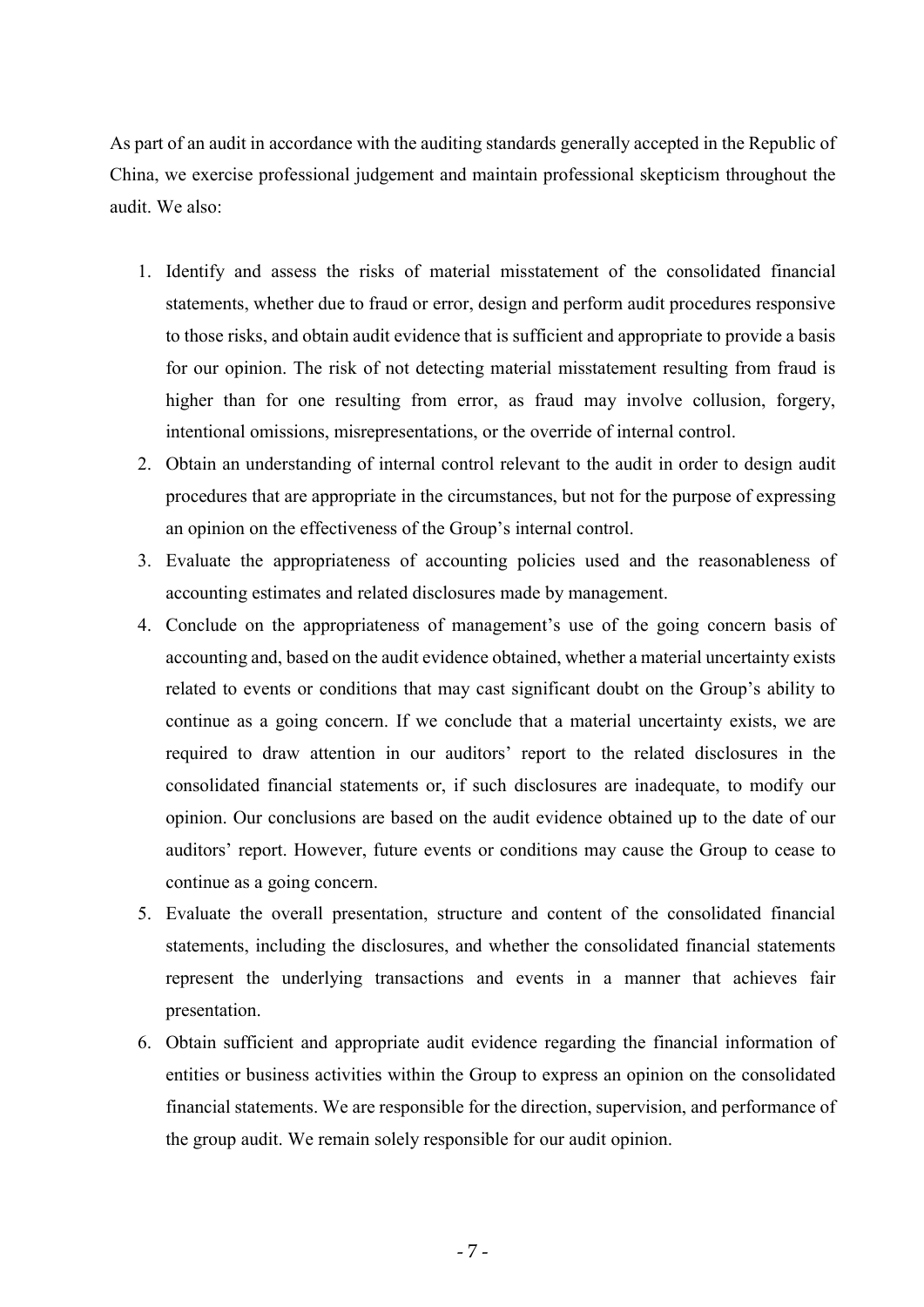We communicate with those charged with governance regarding, among other matters, the planned scope and timing of the audit and significant audit findings, including any significant deficiencies in internal control and we identify during our audit.

We also provide those charged with governance with a statement that we have complied with relevant ethical requirement regarding independence, and to communicate with them all relationships and other matters that may reasonably be thought to bear on our independence, and where applicable, related safeguards.

From the matters communicated with those charged with governance, we determine those matters that were of most significance in the audit of the consolidated financial statements for the year ended December 31, 2020 and are therefore the key audit matters. We describe these matters in our auditors' report unless law or regulation precludes public disclosure about the matter or when, in extremely rare circumstances, we determine that a matter should not be communicated in our report because the adverse consequences of doing so would reasonably be expected to outweigh the public interest benefits of such communication.

The engagement partners on the audits resulting in this independent auditor's report are Li Huang Lee and Po Jen Weng.

Deloitte & Touche Taipei, Taiwan Republic of China

March 26, 2021

#### Notice to Readers

The accompanying consolidated financial statements are intended only to present the consolidated financial position, financial performance and cash flows in accordance with accounting principles and practices generally accepted in the Republic of China and not those of any other jurisdictions. The standards, procedures and practices to audit such consolidated financial statements are those generally applied in the Republic of China.

For the convenience of readers, the independent auditors' report and the accompanying consolidated financial statements have been translated into English from the original Chinese version prepared and used in the Republic of China. If there is any conflict between the English version and the original Chinese version or any difference in the interpretation of the two versions, the Chinese-language independent auditors' report and consolidated financial statements shall prevail.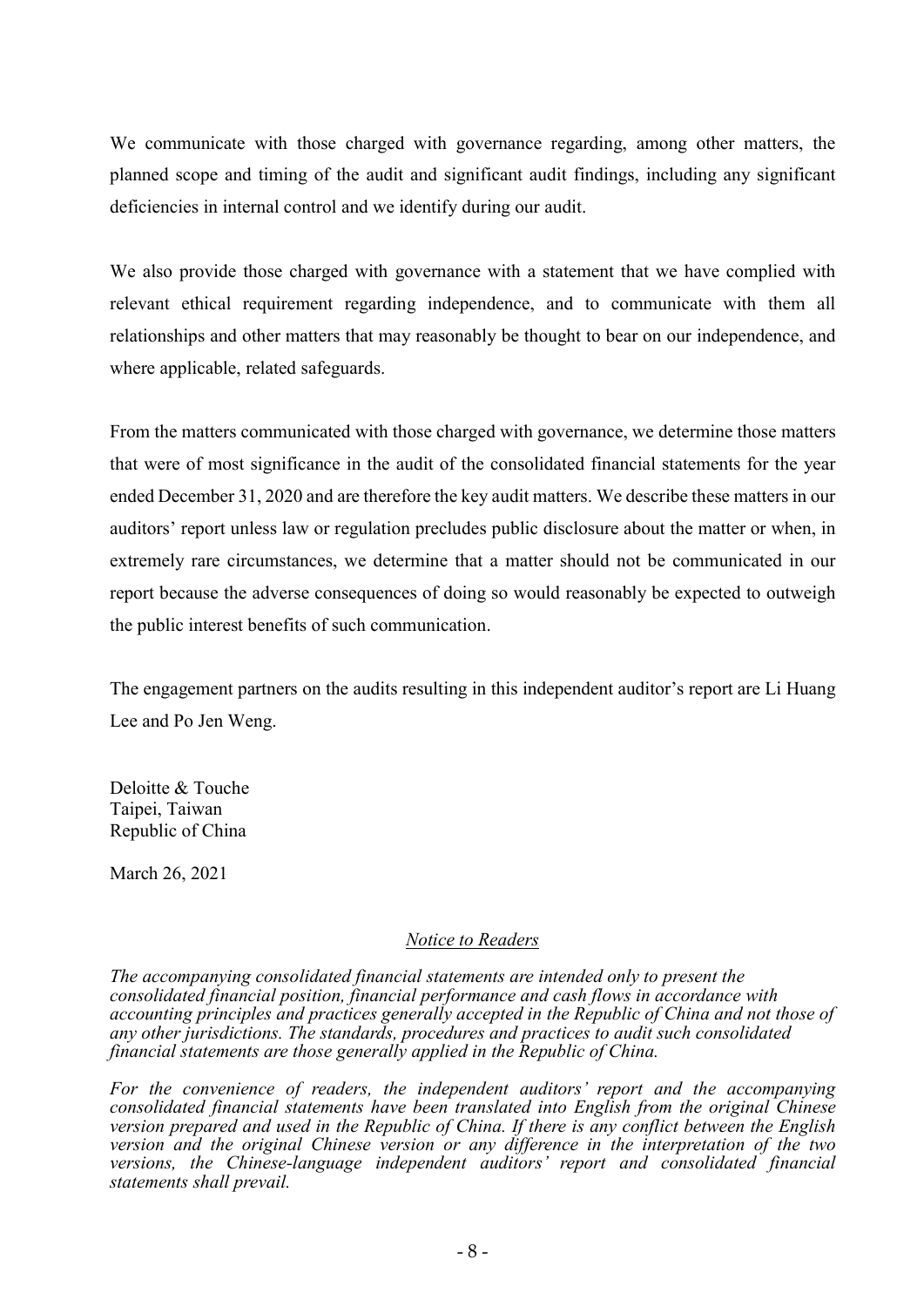# PROMATE SOLUTIONS CORPORATION AND SUBSIDIARIES

#### CONSOLIDATED BALANCE SHEETS DECEMBER 31, 2020 AND 2019 (In Thousands of New Taiwan Dollars)

|                                                                                                              | <b>December 31, 2020</b> |                          | <b>December 31, 2019</b> |                      |
|--------------------------------------------------------------------------------------------------------------|--------------------------|--------------------------|--------------------------|----------------------|
| <b>ASSETS</b>                                                                                                | Amount                   | %                        | Amount                   | %                    |
| <b>CURRENT ASSETS</b>                                                                                        |                          |                          |                          |                      |
| Cash and cash equivalents (Notes 4, 6 and 29)                                                                | \$<br>608,947            | 41                       | \$<br>833,430            | 52                   |
| Financial assets at fair value through profit or loss - current (Notes 4, 7 and<br>29)                       |                          |                          | 3,036                    |                      |
| Financial assets at amortized cost - current (Notes 9, 10)                                                   | 12,354                   | 1                        |                          |                      |
| and $29)$                                                                                                    | 114,314                  | 8                        |                          |                      |
| Accounts receivable (Notes 4, 11, 23 and 29)                                                                 | 270,397                  | 18                       | 278,471                  | 18                   |
| Accounts receivable from related parties (Notes 4, 11, 23, 29 and 30)                                        | 5,167                    |                          | 4,964                    |                      |
| Other receivables (Notes 4, 11 and 29)                                                                       | 8,590                    |                          | 11,123                   | $\mathbf{1}$         |
| Current tax assets (Notes 4, 11 and 25)                                                                      |                          |                          | 3                        |                      |
| Inventories (Notes 4, 11 and 12)                                                                             | 298,287                  | 20                       | 282,484                  | 18                   |
| Prepayments (Notes 17)                                                                                       | 2,508                    |                          | 5,620                    |                      |
| Other current assets (Notes 17)                                                                              | 30                       |                          | 53                       |                      |
| Total current assets                                                                                         | 1,320,594                | 88                       | 1,419,184                | 89                   |
| NON-CURRENT ASSETS                                                                                           |                          |                          |                          |                      |
| Financial assets at fair value through other comprehensive income -                                          |                          |                          |                          |                      |
| noncurrent (Notes 4, 8 and 29)                                                                               | 43,607                   | 3                        | 14,892                   | $\mathbf{1}$         |
| Property, plant and equipment (Notes 4 and 14)                                                               | 48,946                   | 3                        | 47,268                   | 3                    |
| Right-of-use assets (Notes 4, 15 and 30)                                                                     | 65,120                   | 5                        | 84,521                   | 5                    |
| Other intangible assets (Notes 4 and 16)                                                                     | 4,027                    |                          | 7,219                    |                      |
| Deferred tax assets (Notes 4 and 25)                                                                         | 13,893                   | 1                        | 14,981                   | 1                    |
| Prepayments for business facilities (Notes 17)                                                               | 3,888                    |                          | 4,025                    |                      |
| Guarantee deposits paid (Notes 17 and 29)                                                                    | 636                      |                          | 136                      |                      |
| Total non-current assets                                                                                     | 180,117                  | 12                       | 173,042                  | 11                   |
| <b>TOTAL</b>                                                                                                 |                          |                          |                          |                      |
|                                                                                                              | 1,500,711                | $-100$                   | 1,592,226                | 100                  |
| <b>LIABILITIES AND EQUITY</b>                                                                                |                          |                          |                          |                      |
| <b>CURRENT LIABILITIES</b>                                                                                   |                          |                          |                          |                      |
| Contract liabilities - current (Notes 4, 19 and 23)                                                          | \$<br>30,466             | 2                        | \$<br>39,767             | 3                    |
| Notes payable (Notes 18 and 29)                                                                              |                          |                          | 11                       |                      |
| Accounts payable (Notes 18 and 29)                                                                           | 123,026                  | 8                        | 165,801                  | $10\,$               |
| Accounts payable to related parties (Notes 18, 29 and 30)                                                    | 43,392                   | 3                        | 66,465                   | 4                    |
| Lease liabilities - current (Notes 4, 15 27, 29 and 30)                                                      | 21,665                   | 2                        | 20,940                   |                      |
| Other payables (Notes 19 and 29)                                                                             | 94,222                   | 6                        | 102,405                  | 7                    |
| Other payables - related parties (Notes 19, 29 and 30)<br>Current tax liabilities (Note 4 and 25)            | 955                      |                          | 2,325                    |                      |
| Provisions - current (Note 4 and 20)                                                                         | 22,078<br>3,285          | $\overline{2}$           | 28,696<br>11,164         | 2<br>1               |
| Other current liabilities (Note 19)                                                                          | 2,357                    |                          | 2,334                    |                      |
| Total current liabilities                                                                                    | 341,446                  | $23\,$                   | 439,908                  | 28                   |
|                                                                                                              |                          |                          |                          |                      |
| NON-CURRENT LIABILITIES                                                                                      |                          |                          |                          |                      |
| Provisions - noncurrent (Note 4 and 20)                                                                      | 2,239                    |                          | 6,960                    |                      |
| Lease liabilities - noncurrent (Notes 4, 15, 27,29 and 30)                                                   | 43,072                   | 3                        | 62,530                   |                      |
| Net defined benefit liabilities - noncurrent (Note4 and 21)                                                  | 15,044                   | 1                        | 15,252                   | 1                    |
| Deferred tax liabilities (Note 4 and 25)<br>Total non-current liabilities                                    | 55                       |                          | 3<br>84,745              | 5                    |
|                                                                                                              | 60,410                   |                          |                          |                      |
| Total liabilities                                                                                            | 401,856                  | $\frac{27}{2}$           | 524,653                  | 33                   |
|                                                                                                              |                          |                          |                          |                      |
| EQUITY ATTRIBUTABLE TO OWNERS OF THE COMPANY (Notes 21 and                                                   |                          |                          |                          |                      |
| 22)                                                                                                          |                          |                          |                          |                      |
| Share capital<br>Ordinary shares                                                                             | 382,549                  |                          | 382,549                  |                      |
| Capital surplus                                                                                              | 386,829                  | $\frac{25}{2}$<br>$26\,$ | 396,393                  | $\frac{24}{1}$<br>25 |
| Retained earnings                                                                                            |                          |                          |                          |                      |
| Legal reserve                                                                                                | 105,299                  | 7                        | 84,663                   | 5                    |
| Special reserve                                                                                              | 2,728                    |                          | 26                       |                      |
| Unappropriated earnings                                                                                      | 210,207                  | <u>14</u>                | 206,670                  | <u>13</u>            |
| Total retained earnings                                                                                      | 318,234                  | 21                       | 291,359                  | 18                   |
| Other equity                                                                                                 |                          |                          |                          |                      |
| Exchange differences on translation of foreign financial statements                                          | 49)                      |                          | 50)                      |                      |
| Unrealized gains (losses) from financial assets measured at fair value through<br>other comprehensive income | 11,292                   |                          | 2,678)                   |                      |
| Total Other equity                                                                                           | 11,243                   |                          | 2,728)                   |                      |
| Total equity attributable to owners of the Company                                                           | 1,098,855                | 73                       | 1,067,573                | 67                   |
|                                                                                                              |                          |                          |                          |                      |
| Total equity                                                                                                 | 1,098,855                | 73                       | 1,067,573                | 67                   |
|                                                                                                              |                          |                          |                          |                      |
| <b>TOTAL</b>                                                                                                 | \$1,500,711              | 100                      | \$1,592,226              | 100                  |

The accompanying notes are an integral part of the consolidated financial statements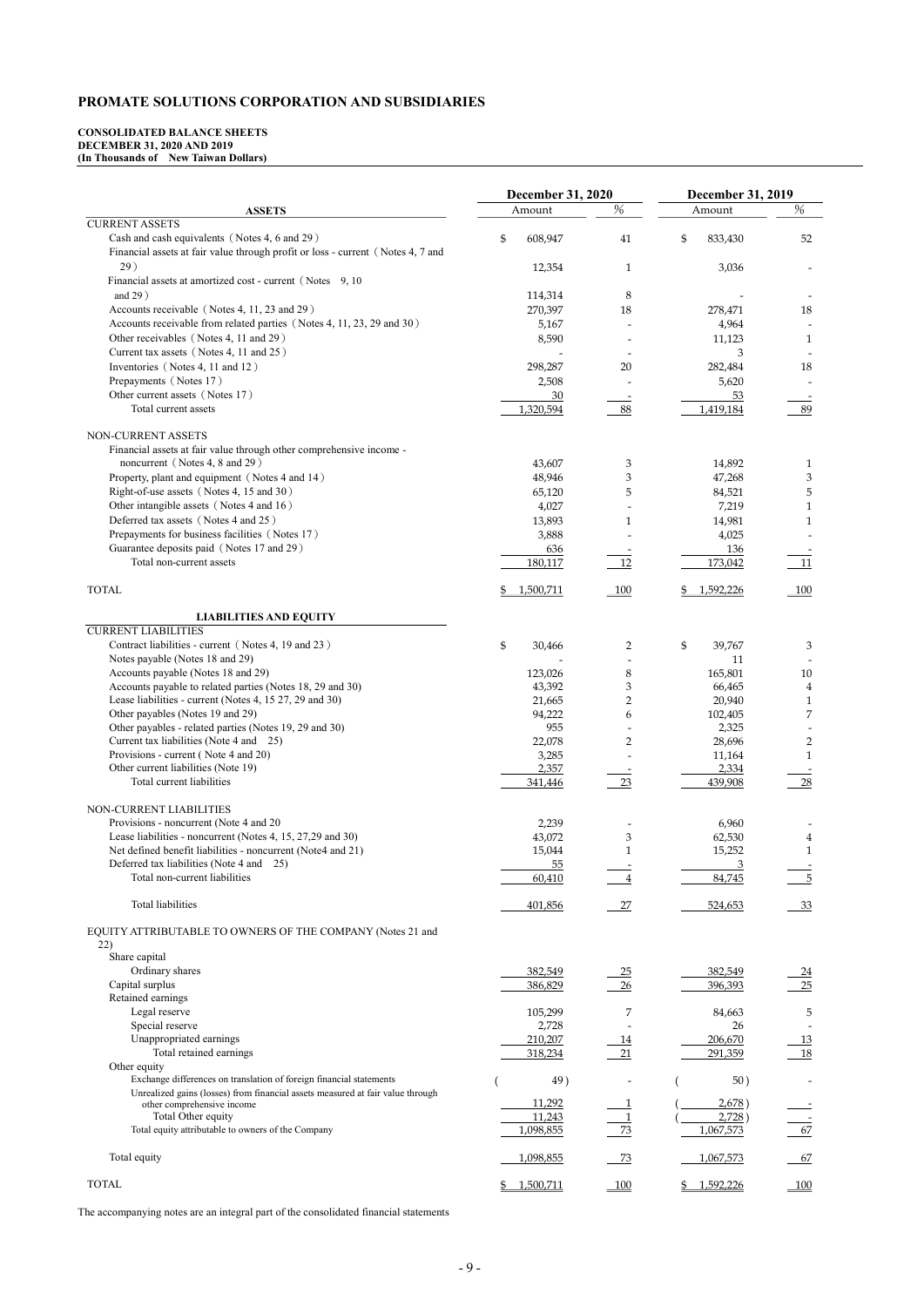# PROMATE SOLUTIONS CORPORATION AND SUBSIDIARIES

### CONSOLIDATED STATEMENTS OF COMPREHENSIVE INCOME FOR THE YEARS ENDED DECEMBER 31, 2020 AND 2019 (In Thousands of New Taiwan Dollars, Except Earnings Per Share)

|                                                                                                                                                                                                    | 2020                                           |                                 | 2019                                            |                                          |
|----------------------------------------------------------------------------------------------------------------------------------------------------------------------------------------------------|------------------------------------------------|---------------------------------|-------------------------------------------------|------------------------------------------|
|                                                                                                                                                                                                    | Amount                                         | $\frac{0}{0}$                   | Amount                                          | $\frac{0}{6}$                            |
| OPERATING REVENUE (Notes 4, 23<br>and $30$ )<br>Sales                                                                                                                                              | \$1,771,303                                    | 100                             | \$1,874,393                                     | 100                                      |
| OPERATING COSTS (Notes 12, 16, 21,<br>24 and 30)<br>COST OF GOODS SOLD                                                                                                                             | 1,255,758)                                     | 71)                             | 1,342,911)                                      | <u>72)</u>                               |
| <b>GROSS PROFIT</b>                                                                                                                                                                                | 515,545                                        | 29                              | 531,482                                         | 28                                       |
| PERATING EXPENSES (Notes 11, 16,<br>21, 24 and 30)<br>Selling and marketing expenses<br>General and administrative<br>expenses<br>Research and development<br>expenses<br>Total operating expenses | 127,207)<br>38,481)<br>83,868)<br>249,556)     | 7)<br>€<br>2)<br>(<br>5)<br>14) | 148,023)<br>(<br>40,462)<br>82,243)<br>270,728) | 8)<br>2)<br>$\triangleq$ )<br><u>14)</u> |
| <b>OPERATING PROFIT</b>                                                                                                                                                                            | 265,989                                        | 15                              | 260,754                                         | 14                                       |
| NON-OPERATING INCOME (Note<br>4,24 and 30)<br>Interest income<br>Other income<br>Other gains and losses<br>Finance costs<br>Total non-operating<br>income and expenses                             | 3,821<br>3,062<br>20,980)<br>2,066)<br>16,163) | 1)<br>(<br>1)                   | 6,590<br>1,937<br>9,863)<br>2,432)<br>3,768)    |                                          |
| PROFIT BEFORE INCOME TAX                                                                                                                                                                           | 249,826                                        | 14                              | 256,986                                         | 14                                       |
| INCOME TAX EXPENSE (Notes 4 and<br>25)                                                                                                                                                             | 46,751)                                        | $\overline{2})$                 | 50,345)                                         | $\frac{3}{2}$                            |
| NET PROFIT FOR THE PERIOD                                                                                                                                                                          | 203,075                                        | 12                              | 206,641                                         | 11                                       |

(Continued)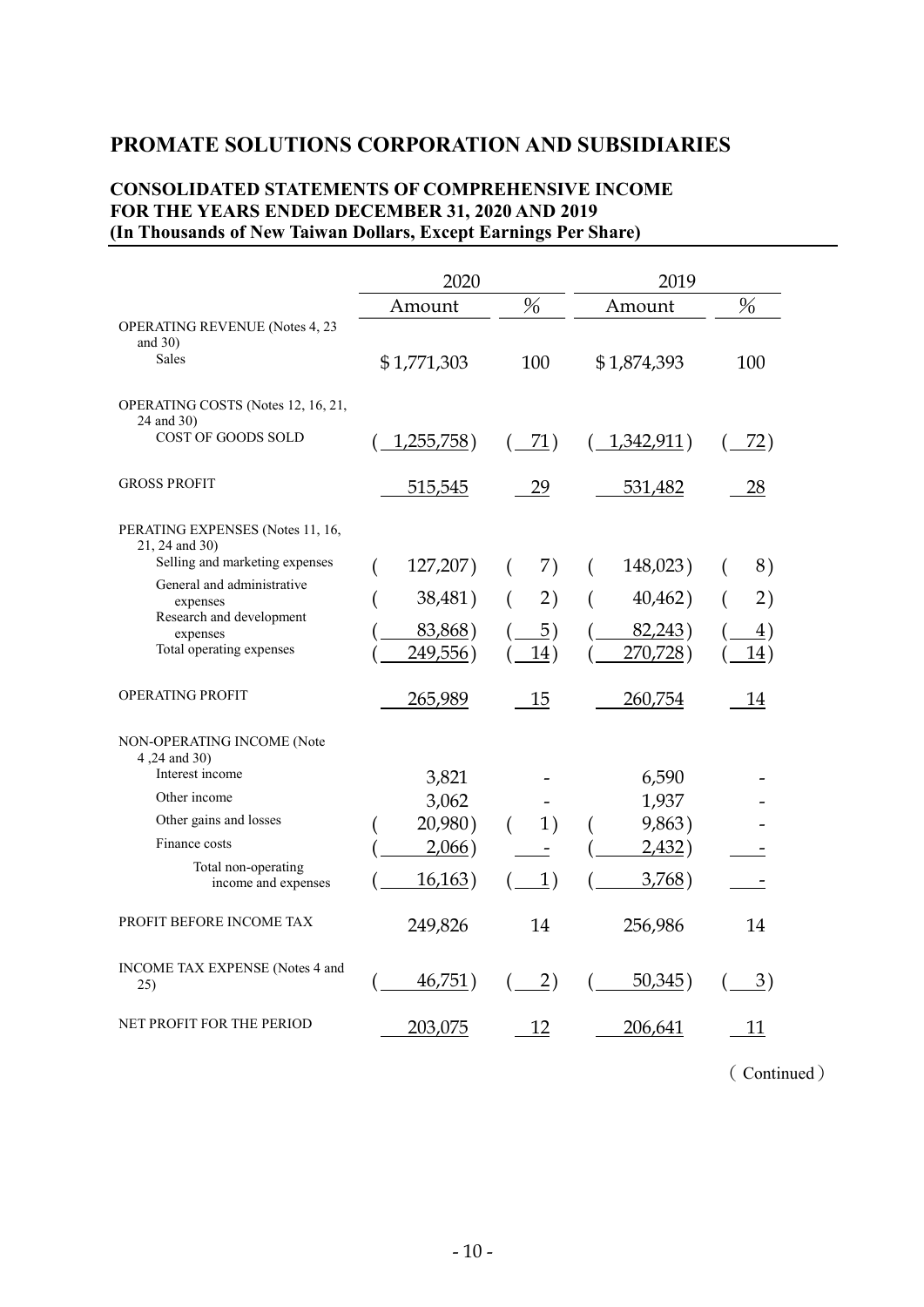|                                                                                                                | 2020                      |                |              |                         |                |    |
|----------------------------------------------------------------------------------------------------------------|---------------------------|----------------|--------------|-------------------------|----------------|----|
|                                                                                                                |                           | Amount         | %            |                         | Amount         | %  |
| OTHER COMPREHENSIVE INCOME<br>(LOSS)                                                                           |                           |                |              |                         |                |    |
| Items that will not be reclassified                                                                            |                           |                |              |                         |                |    |
| subsequently to profit or loss:                                                                                |                           |                |              |                         |                |    |
| Remeasurement of defined                                                                                       |                           |                |              |                         |                |    |
| benefit plans (Notes                                                                                           |                           |                |              |                         |                |    |
| 4, and 221)                                                                                                    | $($ \$                    | 340)           |              | $($ \$                  | 354)           |    |
| Unrealized gain (loss) on<br>investments in equity<br>instruments as at fair<br>value through other            |                           |                |              |                         |                |    |
| comprehensive income<br>Income tax relating to<br>items that will not be                                       |                           | 19,752         | $\mathbf{1}$ |                         | 2,678)         |    |
| reclassified (Notes                                                                                            |                           |                |              |                         |                |    |
| 4, and 25)                                                                                                     |                           | 68             |              |                         | 70             |    |
|                                                                                                                |                           | 19,480         | $\mathbf{1}$ |                         | 2,962          |    |
| Items that may be reclassified                                                                                 |                           |                |              |                         |                |    |
| subsequently to profit or loss:                                                                                |                           |                |              |                         |                |    |
| Exchange differences on<br>translating the financial<br>statements of foreign                                  |                           |                |              |                         |                |    |
| operations (Notes                                                                                              |                           |                |              |                         |                |    |
| 4, and 22)                                                                                                     |                           | $\overline{2}$ |              |                         | 31)            |    |
| Income tax relating to<br>items that may be<br>reclassified<br>subsequently to profit<br>or loss (Notes 4, and |                           |                |              |                         |                |    |
| 25)                                                                                                            |                           | 1)             |              |                         | 7              |    |
|                                                                                                                |                           |                |              |                         | 24)            |    |
| Other comprehensive loss<br>for the year, net of                                                               |                           | 19,481         | 1            |                         | 2,986)         |    |
| income tax                                                                                                     |                           |                |              |                         |                |    |
| TOTAL COMPREHENSIVE INCOME<br>FOR THE PERIOD                                                                   | \$                        | <u>222,556</u> | 13           | \$                      | <u>203,655</u> | 11 |
| EARNINGS PER SHARE (NEW<br>TAIWAN DOLLARS; Note 26)<br>From continuing operations                              |                           |                |              |                         |                |    |
| Basic                                                                                                          | $\overline{\mathfrak{D}}$ | <u>5.31</u>    |              | $\overline{\mathbb{P}}$ | <u>5.40</u>    |    |
| Diluted                                                                                                        | \$                        | 5.25           |              | \$                      | 5.35           |    |

The accompanying notes are an integral part of the consolidated financial statements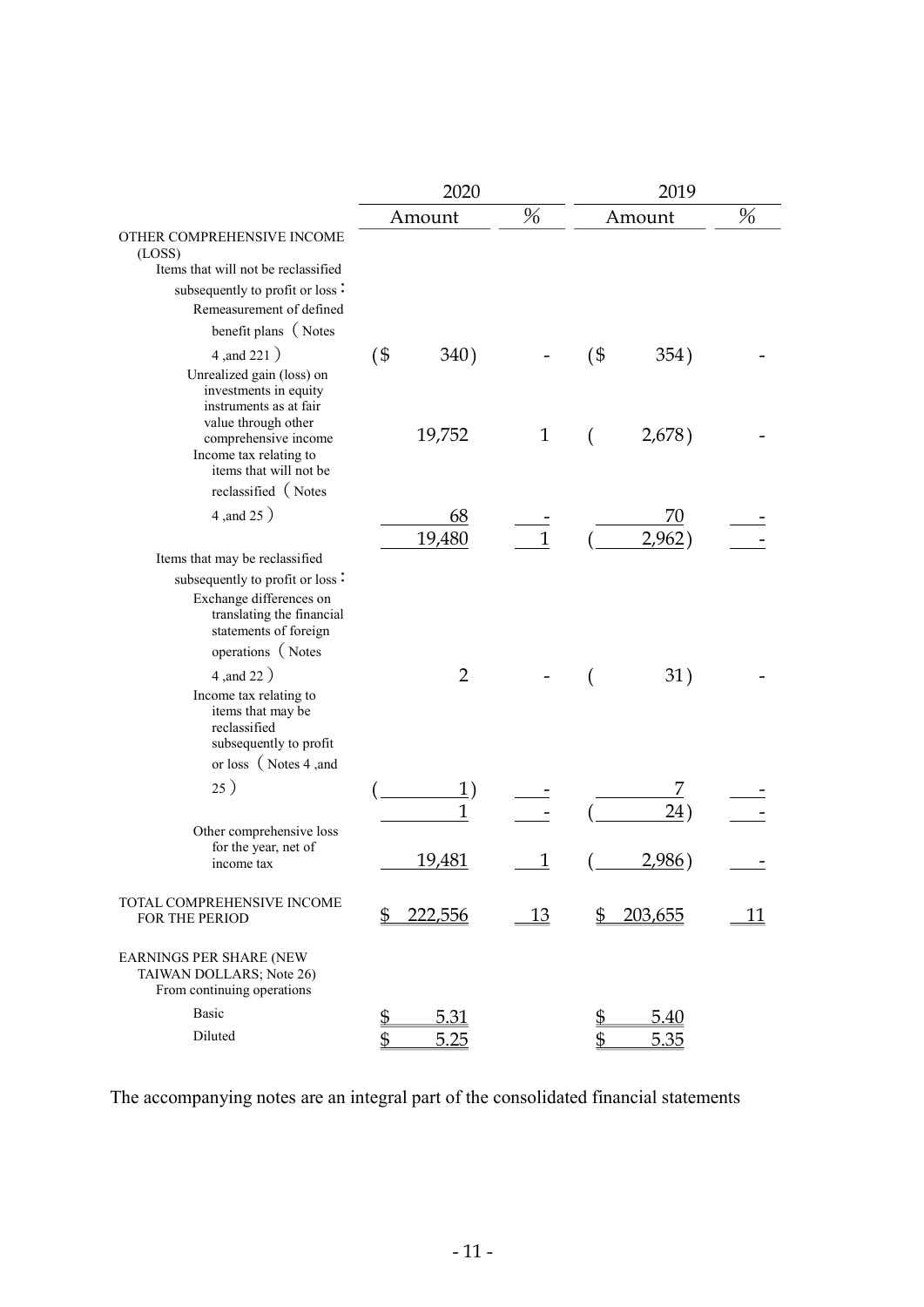# PROMATE SOLUTIONS CORPORATION AND SUBSIDIARIES

# CONSOLIDATED STATEMENTS OF CHANGES IN EQUITY FOR THE YEARS ENDED DECEMBER 31, 2020 AND 2019 (In Thousands of New Taiwan Dollars, Except Earnings Per Share)

|                                                                                                                    | <b>Equity Attributable to Owners of the Company</b> |                       |                         |                        |                                                               |                                   |                                                                    |                                                           |                           |
|--------------------------------------------------------------------------------------------------------------------|-----------------------------------------------------|-----------------------|-------------------------|------------------------|---------------------------------------------------------------|-----------------------------------|--------------------------------------------------------------------|-----------------------------------------------------------|---------------------------|
|                                                                                                                    |                                                     |                       |                         | <b>Other Equity</b>    |                                                               |                                   |                                                                    |                                                           |                           |
|                                                                                                                    |                                                     | <b>Issued Capital</b> |                         |                        | <b>Retained Earnings</b>                                      |                                   | <b>Exchange Differences on</b><br><b>Translating the Financial</b> | Unrealized gain on<br><b>Financial Assets at Fair</b>     |                           |
|                                                                                                                    | <b>Shares</b><br>(Thousands)                        | Amount                | <b>Capital Surplus</b>  | <b>Legal Reserve</b>   | <b>Special Reserve</b>                                        | Unappropriated<br><b>Earnings</b> | <b>Statements of Foreign</b><br><b>Operations</b>                  | <b>Value Through Other</b><br><b>Comprehensive Income</b> | <b>Total Equity</b>       |
| <b>BALANCE AT JANUARY 1, 2019</b>                                                                                  | 38,255                                              | 382,549<br>\$         | 400,600<br>$\mathbb{S}$ | 66,035<br>$\mathbb{S}$ | 42<br>$\mathfrak{S}$                                          | 186,864<br>$\mathbb{S}$           | 26)<br>$($ \$                                                      | $\mathfrak{S}$<br>$\sim$                                  | 1,036,064<br>$\mathbb{S}$ |
| Appropriation of 2018 earnings<br>Legal reserve<br>Cash dividends                                                  |                                                     |                       |                         | 18,628                 |                                                               | 18,628)<br>167,939)               |                                                                    |                                                           | 167,939)                  |
| Reversal of special reserve                                                                                        |                                                     |                       |                         |                        | 16)                                                           | 16                                |                                                                    |                                                           | $\overline{\phantom{a}}$  |
| Changes other Capital Surplus:<br>Capital Surplus issue Cash dividends                                             |                                                     |                       | 4,207)                  |                        |                                                               |                                   |                                                                    |                                                           | 4,207)                    |
| Net profit for the year ended December 31, 2019                                                                    |                                                     |                       |                         |                        |                                                               | 206,641                           |                                                                    |                                                           | 206,641                   |
| Other comprehensive income (loss) for the year ended<br>December 31, 2019, net of income tax                       |                                                     |                       |                         |                        |                                                               | 284                               | 24)                                                                | 2,678)                                                    | 2,986)                    |
| Total comprehensive income (loss) for the year ended<br>December 31, 2019                                          |                                                     |                       |                         |                        |                                                               | 206,357                           | 24)                                                                | 2,678)                                                    | 203,655                   |
| BALANCE AT DECEMBER 31, 2019                                                                                       | 38,255                                              | 382,549               | 396,393                 | 84,663                 | 26                                                            | 206,670                           | 50)                                                                | 2,678)                                                    | 1,067,573                 |
| Appropriation of 2019 earnings<br>Legal reserve<br>Special reserve<br>Cash dividends                               |                                                     |                       |                         | 20,636                 | $\overline{\phantom{a}}$<br>2,702<br>$\overline{\phantom{a}}$ | 20,636)<br>2,702)<br>181,710)     |                                                                    |                                                           | 181,710)                  |
| Changes other Capital Surplus:<br>Capital Surplus issue Cash dividends                                             |                                                     |                       | 9,564)                  |                        |                                                               |                                   |                                                                    |                                                           | 9,564)                    |
| Disposal of investments in equity instruments<br>designated as at fair value through other<br>comprehensive income |                                                     |                       |                         |                        |                                                               | 5,782                             |                                                                    | 5,782)                                                    |                           |
| Net profit (loss) for the year ended December 31, 2020                                                             |                                                     |                       |                         |                        |                                                               | 203,075                           |                                                                    |                                                           | 203,075                   |
| Other comprehensive income (loss) for the year ended<br>December 31, 2020, net of income tax                       |                                                     |                       |                         |                        |                                                               | 272)                              |                                                                    | 19,752                                                    | 19,481                    |
| Total comprehensive income (loss) for the year ended<br>December 31, 2020                                          |                                                     |                       |                         |                        |                                                               | 202,803                           |                                                                    | 19,752                                                    | 222,556                   |
| BALANCE AT DECEMBER 31, 2020                                                                                       | 38,255                                              | 382,549               | 386,829                 | 105,299                | 2,728                                                         | 210,207                           | 49)<br>$\frac{6}{2}$                                               | 11,292                                                    | $\frac{$}{2}$ 1,098,855   |

The accompanying notes are an integral part of the consolidated financial statements.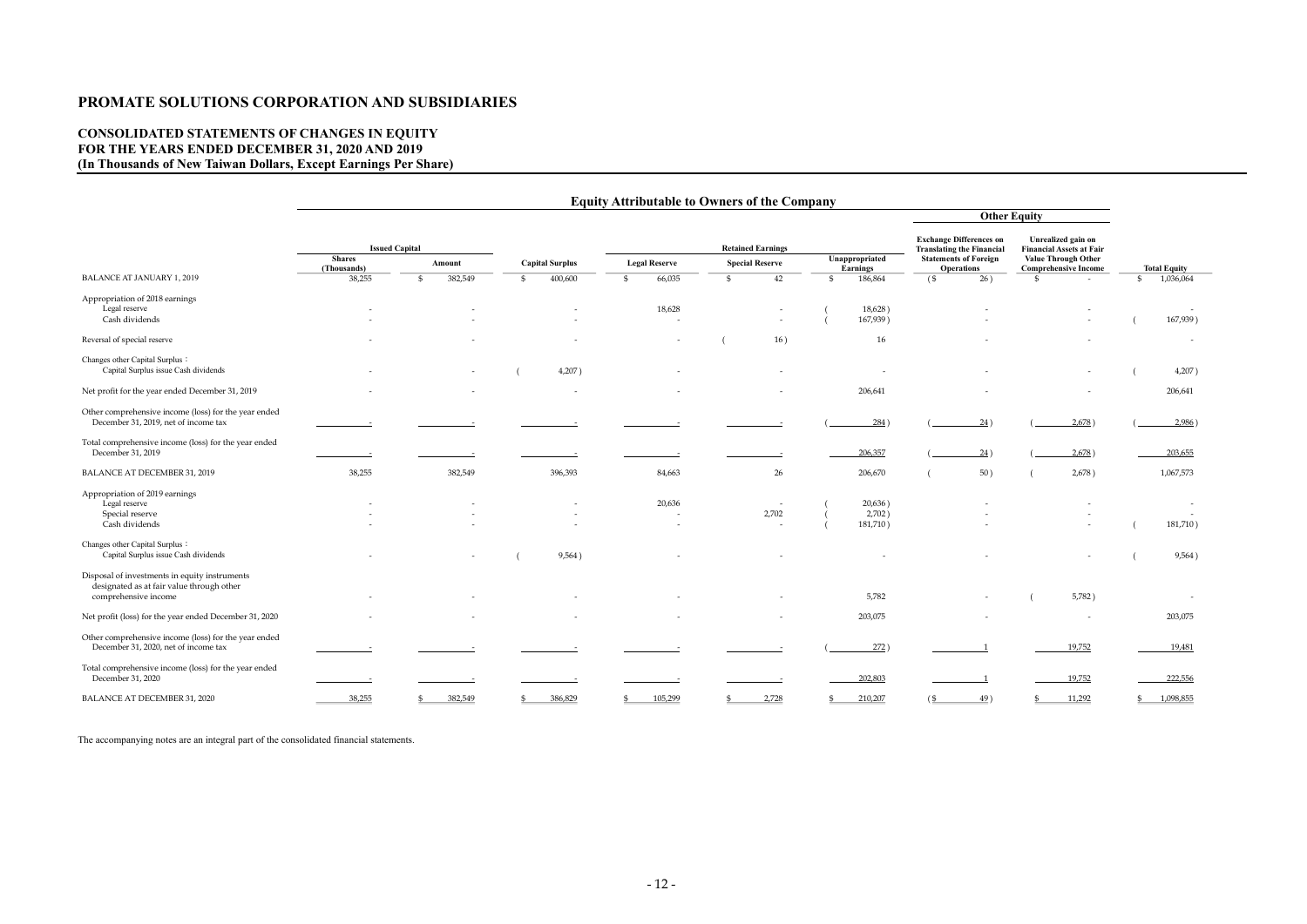# PROMATE SOLUTIONS CORPORATION AND SUBSIDIARIES

# CONSOLIDATED STATEMENTS OF CASH FLOWS FOR THE YEARS ENDED DECEMBER 31, 2020 AND 2019 (In Thousands of New Taiwan Dollars)

|                                                                              |                | 2020    | 2019          |
|------------------------------------------------------------------------------|----------------|---------|---------------|
| CASH FLOWS FROM OPERATING ACTIVITIES                                         |                |         |               |
| Income before income tax                                                     | $\mathfrak{S}$ | 249,826 | \$<br>256,986 |
| Adjustments for                                                              |                |         |               |
| Expected credit loss (gain)                                                  |                | 6,360   | 822)          |
| Depreciation expenses                                                        |                | 36,492  | 39,327        |
| Amortization expenses                                                        |                | 3,192   | 3,349         |
| Finance costs                                                                |                | 2,066   | 2,432         |
| Other adjustments to reconcile profit (loss)                                 |                | 5,590)  | 4,194         |
| Interest incomes                                                             |                | 3,821)  | 6,590)        |
| Dividend income                                                              |                | 2,242)  | 1,818)        |
| Unrealized foreign exchange loss (gain)                                      |                | 1,355   |               |
| Net loss (gain) on financial assets or liabilities at                        |                |         |               |
| fair value through profit or loss<br>Impairment loss on non-financial assets |                | 3,920)  | 833)          |
| <b>INVENTORY WRITE OFF LOSS</b>                                              |                | 10,000  | 2,187)        |
| Changes in operating assets and liabilities                                  |                | 3,069   | 2,719         |
| Financial assets mandatorily classified as at fair                           |                |         |               |
| value through profit or loss                                                 |                | 5,398)  | 2,203)        |
| Decrease (increase) in accounts receivable                                   |                | 1,714   | 36,846)       |
| Decrease (increase) in accounts receivable due                               |                |         |               |
| from related parties                                                         |                | 203)    | 2,487         |
| Decrease (increase) in other receivable                                      |                | 2,533   | 161)          |
| Decrease (increase) in inventories                                           |                | 28,872) | 242,298       |
| Decrease (increase) in prepayments                                           |                | 3,112   | 1,326         |
| Decrease (increase) in other current assets                                  |                | 23      | 12)           |
| Increase (decrease) in contract liabilities                                  |                | 9,301)  | 8,774         |
| Increase (decrease) in Notes payable                                         |                | 11)     |               |
| Increase (decrease) in accounts payable                                      |                | 42,775) | 20,058        |
| Increase (decrease) in accounts payable to related                           |                | 23,073) | 32,213        |
| parties<br>Increase (decrease) in other payable                              |                | 8,183)  | 1,479         |
| ncrease (decrease) in other payable to related                               |                |         |               |
| parties                                                                      |                | 1,370)  | 281)          |
| Increase (decrease) in provisions                                            |                | 7,010)  | $13,085$ )    |

(Continued)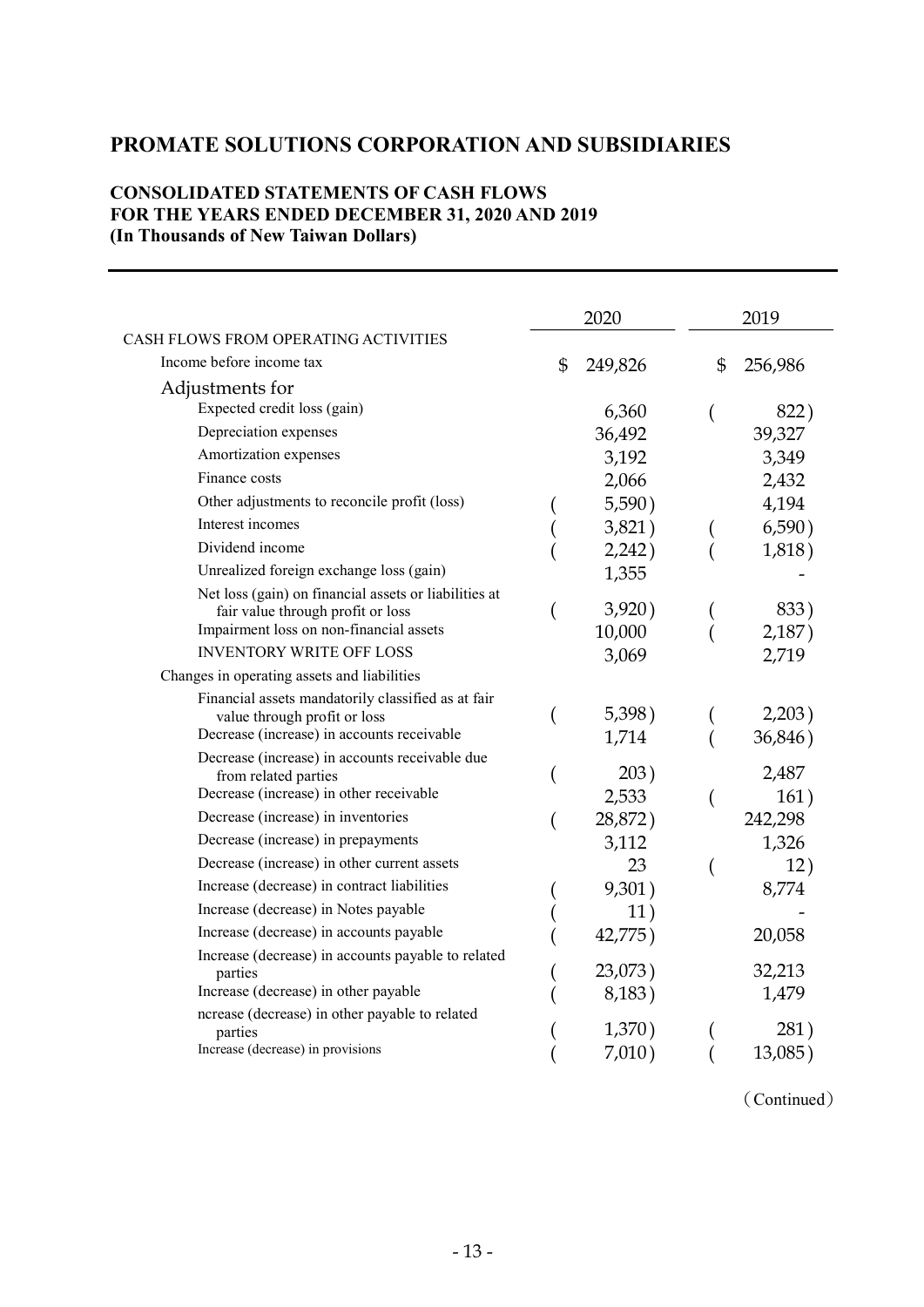|                                                                                                                                                         | 2020                 | 2019           |
|---------------------------------------------------------------------------------------------------------------------------------------------------------|----------------------|----------------|
| Increase (decrease) in net defined benefit liability                                                                                                    | (\$<br>548)          | $($ \$<br>502) |
| Increase (decrease) in other current liabilities                                                                                                        | 23                   | 197            |
| Cash generated from operations                                                                                                                          | 177,448              | 552,499        |
| Interest received                                                                                                                                       | 3,821                | 6,590          |
| Income tax paid                                                                                                                                         | 52,159)              | 51,329         |
| Net cash generated from operating activities                                                                                                            | 129,110              | 507,760        |
| <b>CASH FLOWS FROM INVESTING ACTIVITIES</b>                                                                                                             |                      |                |
| Acquisition of property, plant and equipment                                                                                                            | 307)                 | 430)           |
| Decrease (increase) in refundable deposits                                                                                                              | 500)                 |                |
| Payments for intangible assets                                                                                                                          |                      | 229)           |
| Increase in prepayments for business facilities                                                                                                         | 16,890)              | 8,196)         |
| Proceeds from sale of financial assets at fair value dividends<br>received                                                                              | 2,242                | 1,818          |
| Acquisition of financial assets at fair value through other<br>comprehensive income<br>Proceeds from disposal of financial assets at fair value through | 23,663)              | 17,570)        |
| other comprehensive income<br>Acquisition of financial assets at amortized cost                                                                         | 14,700<br>1,455,169) | 953,430)       |
| Proceeds from disposal of financial assets at amortized cost                                                                                            | 1,339,500            | 953,430        |
| Net cash used in investing activitie                                                                                                                    | 140,087)             | 24,607)        |
| CASH FLOWS FROM (USED IN) FINANCING ACTIVITIES                                                                                                          |                      |                |
| Cash dividends                                                                                                                                          | 191,274)             | 172,146)       |
| Payments of lease liabilities                                                                                                                           | 22,234)              | 22,199         |
| Net cash used in financing activities                                                                                                                   | 213,508)             | 194,345        |
| EFFECTS OF EXCHANGE RATE CHANGES ON THE BALANCE<br>OF CASH HELD IN FOREIGN CURRENCIES                                                                   | $\overline{2}$       | 31)            |
| NET INCREASE (DECREASE) IN CASH AND CASH<br><b>EQUIVALENTS</b>                                                                                          | 224,483)             | 288,777        |
| CASH AND CASH EQUIVALENTS AT THE BEGINNING OF<br>THE YEAR                                                                                               | 833,430              | 544,653        |
| CASH AND CASH EQUIVALENTS REPORTED IN THE<br>STATEMENT OF FINANCIAL POSITION                                                                            | 608,947<br>\$        | 833,430<br>\$  |

The accompanying notes are an integral part of the consolidated financial statements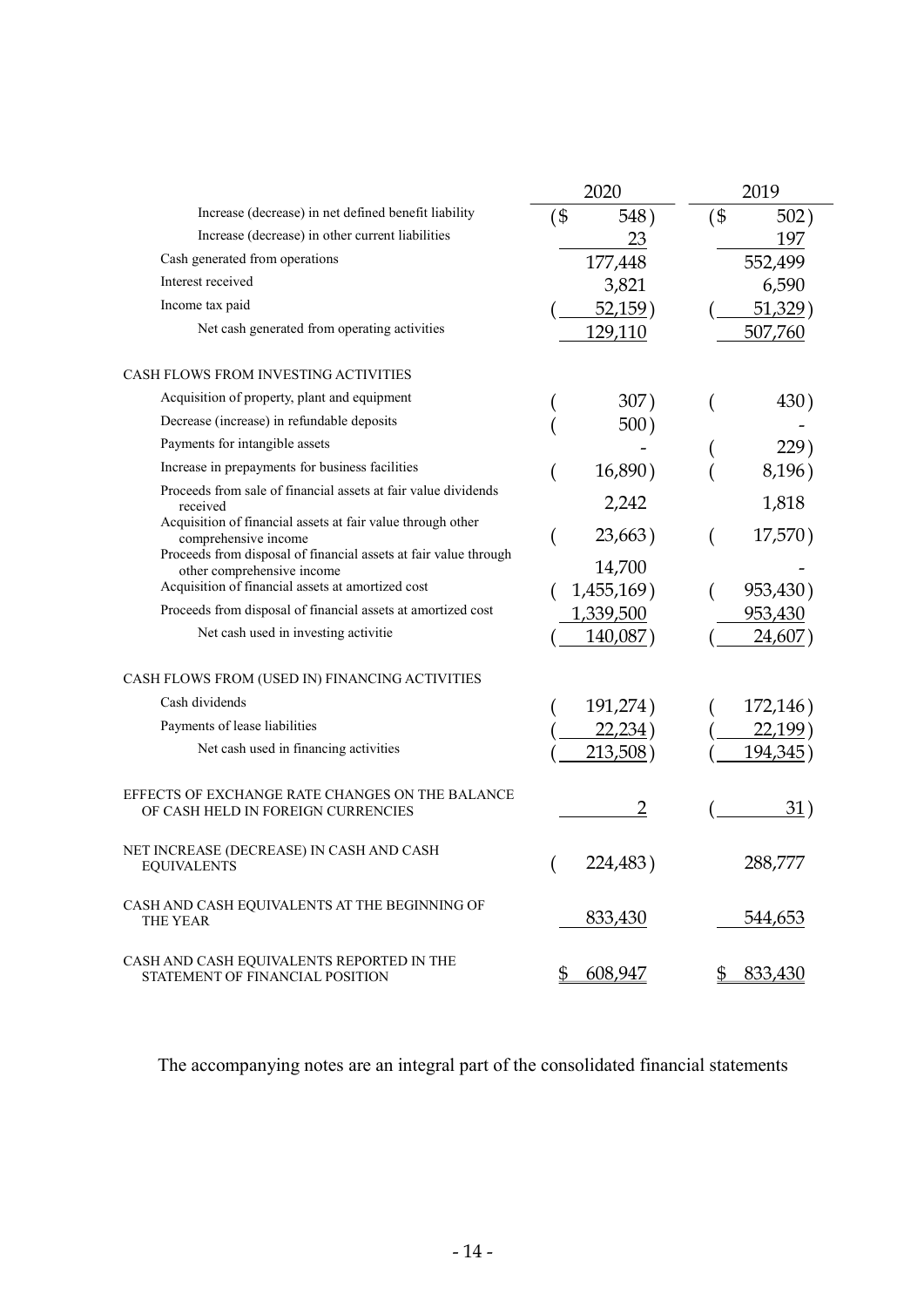# PROMATE SOLUTIONS CORPORATION AND SUBSIDIARIES NOTES TO CONSOLIDATED FINANCIAL STATEMENTS FOR THE YEARS ENDED DECEMBER 31, 2020 AND 2019

### (In Thousands of New Taiwan Dollars, Unless Stated Otherwise)

# 1. GENERAL INFORMATION

Promate Solutions Corporation (the "Company") is a listed company established on May 29. 2000. The main business of the Company include research & development and manufacture of medical touch screen displays, embedded control systems, special application and industrial displays, and research & development of applicable software and hardware.

According to resolutions of the shareholders' meeting on June 10, 2013 , the department of special application product of Promate Electronic Co., Ltd had been transfer to the Company based on Business Mergers And Acquisitions Act. The purpose of division was due to organization adjustment of Promate Electronic Co. According to Board resolutions, the reference date of the division was August 1.2013. , the value of the division department was 123,900 thousand. The Company had been issued 8,260 thousand ordinary share priced at 15 for division.

The parent company of the Company is Promate Electronic Co., Ltd. with equity interests of 66.21% on December 31, 2020 and 2019.

The Company's shares have been listed on OTC trading at Taipei Exchange since March 2004.

The functional currency of the Company is the New Taiwan Dollar.

### 2. APPROVAL OF FINANCIAL STATEMENTS

The consolidated financial statements were approved by the board of directors on March 23, 2021.

# 3. APPLICATION OF NEW, AMENDED AND REVISED STANDARDS AND INTERPRETATIONS

a. Initial application of the amendments to the Regulations Governing the Preparation of Financial Reports by Securities Issuers and the International Financial Reporting Standards (IFRS), International Accounting Standards (IAS), Interpretations of IFRS (IFRIC), and Interpretations of IAS (SIC) (collectively, the "IFRSs") endorsed and issued into effect by Financial Supervisory Commission (FSC).

Except for the following, the initial application of the amendments to the Regulations Governing the Preparation of Financial Reports by Securities Issuers and the IFRSs endorsed and issued into effect by the FSC did not have any material impact on the Group's accounting policies.

Amendments to IAS 1 and IAS 8 "Definition of Materiality"

The Group adopted the amendments starting from January 1, 2020. The threshold for materiality influencing users has been changed to "could reasonably be expected to influence" and, therefore, the disclosures in the consolidated financial report have been adjusted and immaterial information that may obscure material information has been deleted.

b. The IFRs endorsed by FSC for application starting from 2021: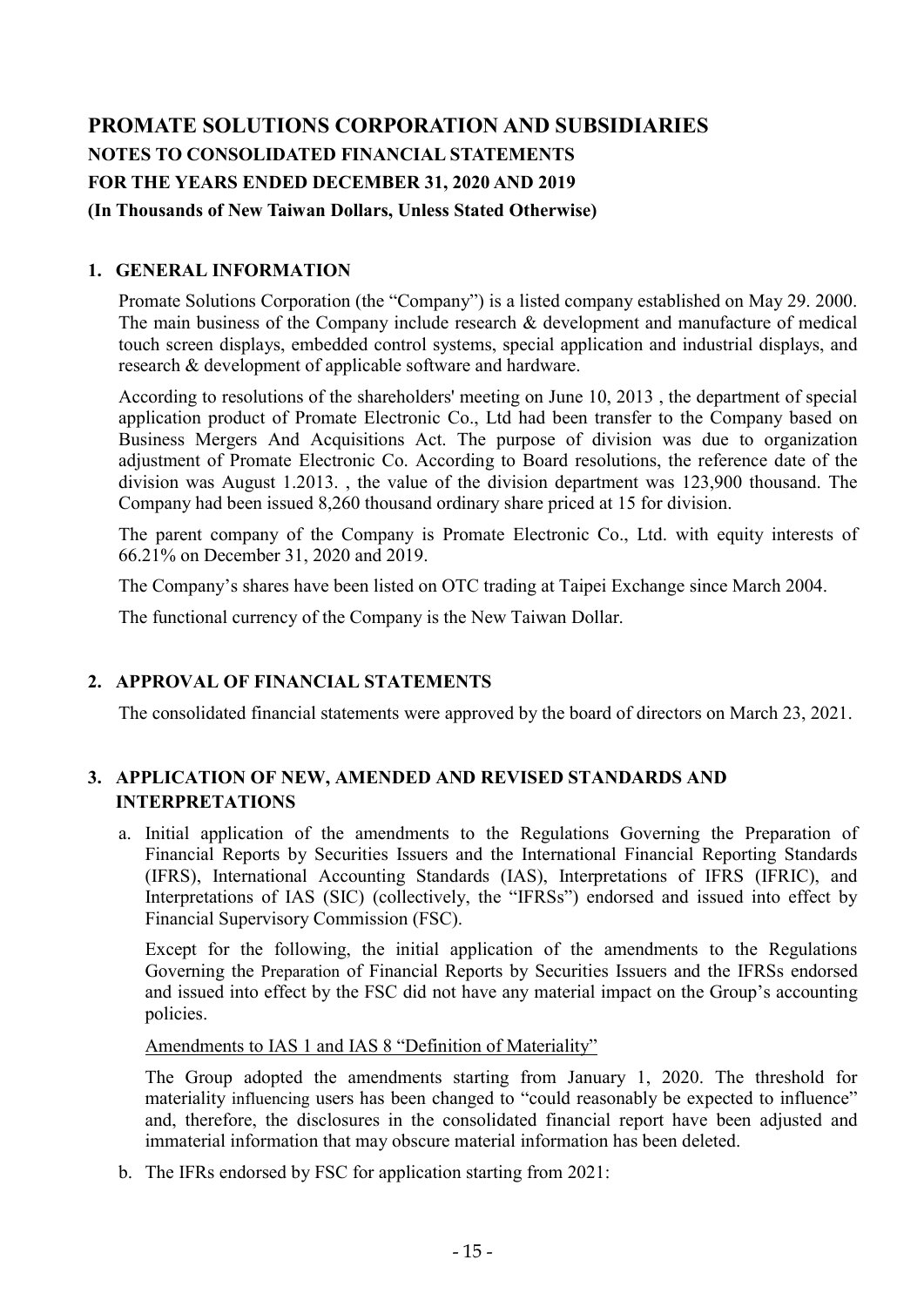| <b>New IFRSs</b>                                                                                                                                                                                                         | Liitti Dait<br><b>Announced by IASB</b>     |
|--------------------------------------------------------------------------------------------------------------------------------------------------------------------------------------------------------------------------|---------------------------------------------|
| Amendments to IFRS 4 "Extension of the Temporary Exemption from Effective immediately upon<br>Applying IFRS 9"<br>Amendments to IFRS 9, IAS 39, IFRS 7, IFRS 4 and IFRS 16<br>"Interest Rate Benchmark Reform - Phase 2" | promulgation by the IASB<br>January 1, 2021 |
| Amendments to IFRS 9, IAS 39, IFRS 7, IFRS 4 and IFRS 16 "Interest Rate                                                                                                                                                  | Benchmark                                   |

Effect Date

"Interest Rate Benchmark Reform - Phase 2" primarily amends IFRS 9, IFRS 7 and IFRS 16 to provide practical relief from the impact of the interest rate benchmark reform.

Changes in the basis for determining contractual cash flows as a result of interest rate benchmark reform

The changes in the basis for determining contractual cash flows of financial assets, financial liabilities or lease liabilities are accounted for by updating the effective interest rate at the time the basis is changed, provided the changes are necessary as a direct consequence of the reform and the new basis is economically equivalent to the previous basis.

c. New IFRSs in issue but not yet endorsed and issued into effect by the FSC:

Reform - Phase 2"

|                                                                  | <b>Effect Date</b>       |
|------------------------------------------------------------------|--------------------------|
|                                                                  | <b>Announced by IASB</b> |
| <b>New IFRSs</b>                                                 | (Notel)                  |
| "Annual Improvements to IFRS Standards 2018–2020"                | January 1, 2022 (Note 2) |
| Amendments to IFRS 3 "Reference to the Conceptual Framework"     | January 1, 2022 (Note 3) |
| Amendments to IFRS 10 and IAS 28 "Sale or Contribution of Assets | To be determined by IASB |
| between An Investor and Its Associate or Joint Venture"          |                          |
| <b>IFRS 17 "insurance Contracts"</b>                             | January 1, 2023          |
| Amendments to IFRS 17                                            | January 1, 2023          |
| Amendments to IAS 1 "Classification of Liabilities as Current or | January 1, 2023          |
| Non-current"                                                     |                          |
| Amendments to IAS 1 "Disclosure of Accounting Policies"          | January 1, 2023 (Note 6) |
| Amendments to IAS 8 "Definition of Accounting Estimates"         | January 1, 2023 (Note 7) |
| Amendments to IAS 16 "Property, Plant and Equipment - Proceeds   | January 1, 2022 (Note 4) |
| before Intended Use"                                             |                          |
| Amendments to IAS 37 "Onerous Contracts–Cost of Fulfilling a     | January 1, 2022 (Note 5) |
| Contract                                                         |                          |
|                                                                  |                          |

- Note 1: Unless stated otherwise, the above New IFRSs are effective for annual reporting periods beginning on or after their respective effective dates.
- Note 2: The amendments to IFRS 9 are applied prospectively to modifications and exchanges of financial liabilities that occur on or after the annual reporting periods beginning on or after January 1, 2022. The amendments to IAS 41 "Agriculture" are applied prospectively to the fair value measurements on or after the annual reporting periods beginning on or after January 1, 2022. The amendments to IFRS 1 "First-time Adoptions of IFRSs" are applied retrospectively for annual reporting periods beginning on or after January 1, 2022.
- Note 3: The amendments are applicable to business mergers for which the acquisition date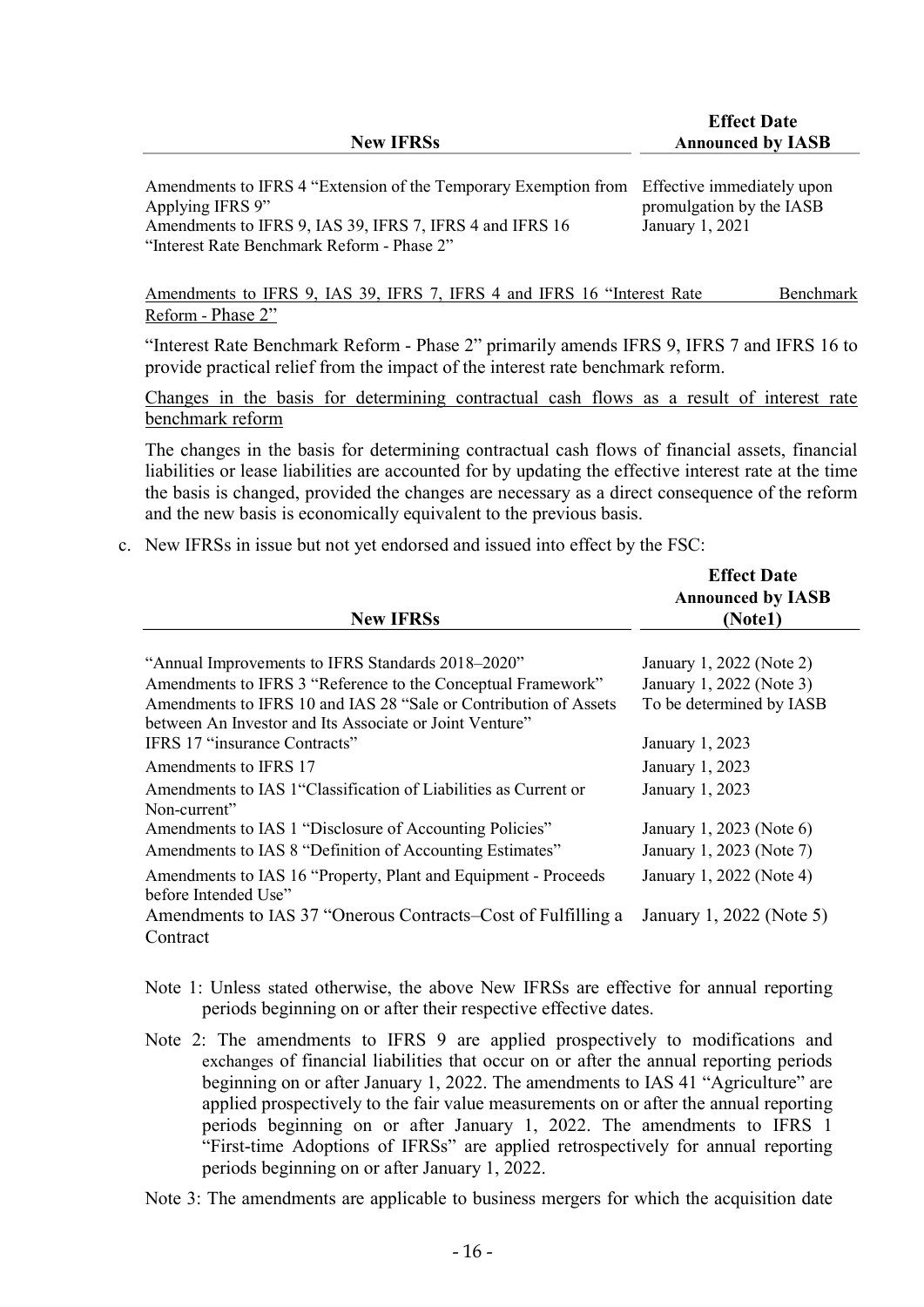is on or after the beginning of the first annual reporting period beginning on or after January 1, 2022.

- Note 4: The amendments are applicable to property, plant and equipment that are brought to the location and condition necessary for them to be capable of operating in the manner intended by management on or after January 1, 2021.
- Note 5: The amendments are applicable to contracts for which the entity has not yet fulfilled all its obligations on January 1, 2022.
- Note 6: The amendments will be applied prospectively for annual reporting periods beginning on or after January 1, 2023.
- Note 7: The amendments are applicable to changes in accounting estimates and changes in accounting policies that occur on or after the beginning of the annual reporting period beginning on or after January 1, 2023.
- 1) Amendments to IFRS 10 and IAS 28 "Sale or Contribution of Assets between an Investor and its Associate or Joint Venture"

The amendments stipulate that, when the Group sells or contributes assets that constitute a business (as defined in IFRS 3) to an associate, the gain or loss resulting from the transaction is recognized in full. Also, when the Group loses control of a subsidiary that contains a business but retains significant influence or joint control, the gain or loss resulting from the transaction is recognized in full.

Conversely, when the Group sells or contributes assets that do not constitute a business to an associate, the gain or loss resulting from the transaction is recognized only to the extent of the Group's interest as an unrelated investor in the associate, i.e., the Group's share of the gain or loss is eliminated. Also, when the Group loses control of a subsidiary that does not contain a business but retains significant influence over an associate, the gain or loss resulting from the transaction is recognized only to the extent of the Group's interest as an unrelated investor in the associate, i.e., the Group's share of the gain or loss is eliminated.

2) Amendments to IAS 1 "Classification of Liabilities as Current or Non-current"

The amendments clarify that for a liability to be classified as non-current, the Group shall assess whether it has the right at the end of the reporting period to defer settlement of the liability for at least twelve months after the reporting period. If such rights are in existence at the end of the reporting period, the liability is classified as non-current regardless of whether the Group will exercise that right. The amendments also clarify that, if the right to defer settlement is subject to compliance with specified conditions, the Group must comply with those conditions at the end of the reporting period even if the lender does not test compliance until a later date.

The amendments stipulate that, for the purpose of liability classification, the aforementioned settlement refers to a transfer of cash, other economic resources or the Group's own equity instruments to the counterparty that results in the extinguishment of the liability. However, if the terms of a liability that could, at the option of the counterparty, result in its settlement by a transfer of the Group's own equity instruments, and if such option is recognized separately as equity in accordance with IAS 32: Financial Instruments: Presentation, the aforementioned terms would not affect the classification of the liability.

#### 3) Amendments to IAS 16 "Property, Plant and Equipment: Proceeds before Intended Use"

The amendments prohibit an entity from deducting from the cost of an item of property, plant and equipment any proceeds from selling items produced while bringing that asset to the location and condition necessary for it to be capable of operating in the manner intended by management. The cost of those items is measured in accordance with IAS 2 "Inventories". Any proceeds from selling those items and the cost of those items are recognized in profit or loss in accordance with applicable standards.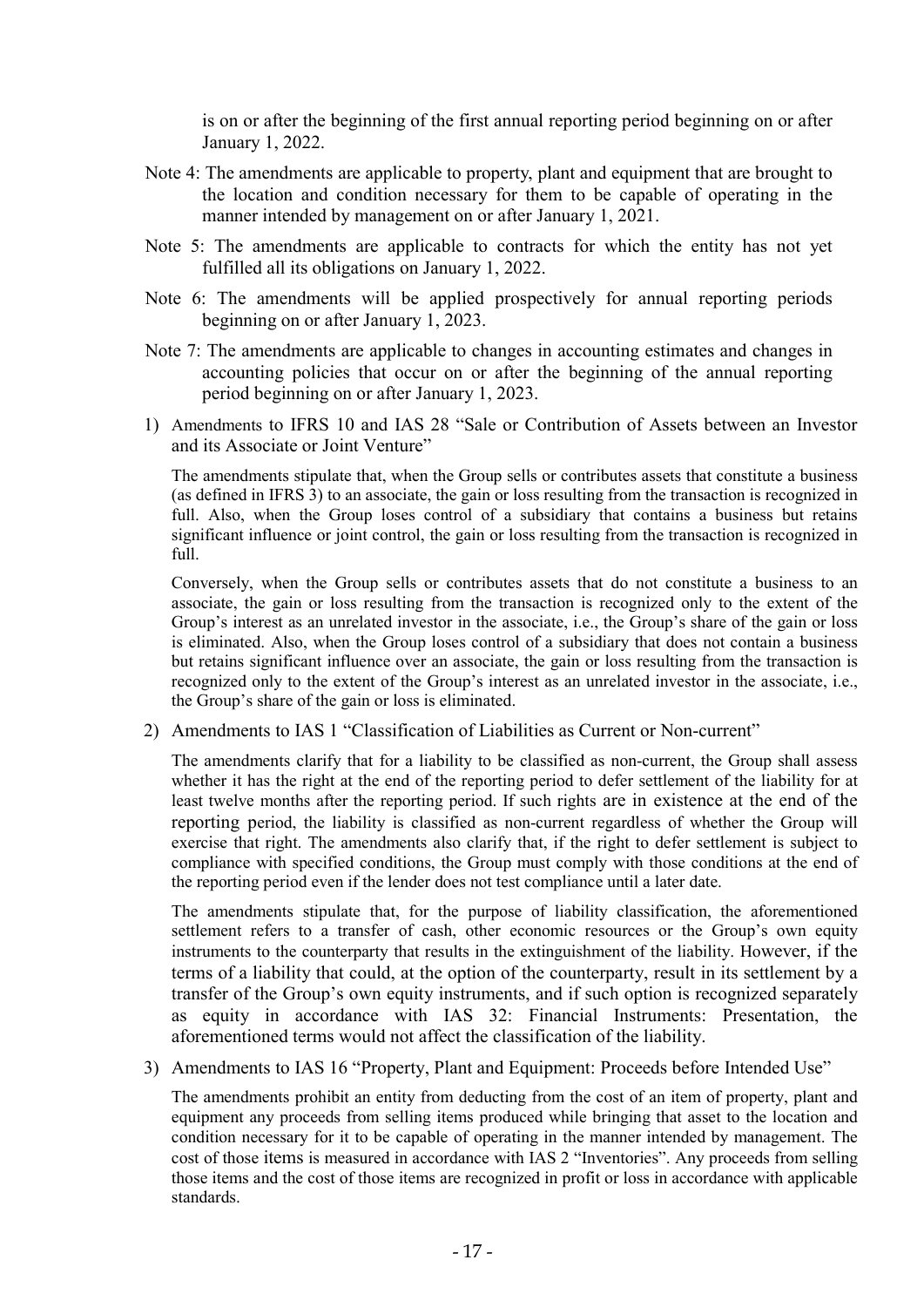The amendments are applicable only to items of property, plant and equipment that are brought to the location and condition necessary for them to be capable of operating in the manner intended by management on or after January 1, 2021. The Group will restate its comparative information when it initially applies the aforementioned amendments.

4) Amendments to IAS 1 "Disclosure of Accounting Policies"

This amendment clearly stipulates that the consolidated company shall determine the material accounting policy information to be disclosed according to the definition of materiality. Accounting policy information is material to the extent that it can reasonably be expected to influence the decisions made by major users of the financial statements for general purpose on which the financial statements are based. This amendment clarifies:

- Accounting policy information relating to non-material transactions, other matters or circumstances is non-material and the consolidated company is not required to disclose such information.
- The consolidated company may judge the relevant accounting policy information to be material due to the nature of the transaction, other matters or circumstances, even if the amount is not material.
- Not all accounting policy information relating to material transactions, other matters or circumstances is material.

In addition, the amendment provides an example of how accounting policy information may be material if it is related to material transactions, other matters or circumstances and if:

- (1) The consolidated company changes its accounting policies during the reporting period and the change results in a material change in the financial statement information;
- (2) The consolidated company selects its applicable accounting policies from the options permitted by the Standards;
- (3) Accounting policies are established by the consolidated company in accordance with IAS 8 "Accounting Policies, Changes in Accounting Estimates and Errors" due to the lack of specific standards;
- (4) The consolidated company discloses relevant accounting policies determined by the application of material judgments or assumptions; or
- (5) There are complex accounting requirements and users of financial statements rely on such information in order to understand such material transactions, other matters or circumstances.
- 5) Amendments to IAS 8 "Definition of Accounting Estimates"

This amendment clearly stipulates that the accounting estimates refer to the monetary amounts in financial statements that are affected by measurement uncertainties. When the accounting policies apply to the consolidated company, the financial statement items may have to be measured in terms of monetary amounts that cannot be directly observed but must be estimated. Measuring techniques and input values are used to establish the accounting estimates for this purpose. If the impact of change in the measurement technology or input value on accounting estimates is not correction of previous errors, it is the change in accounting estimates.

As of the date the consolidated financial statements were authorized for issue, the Group is continuously assessing the possible impact that the application of other standards and interpretations will have on the Group's financial position and financial performance and will disclose the relevant impact when the assessment is completed.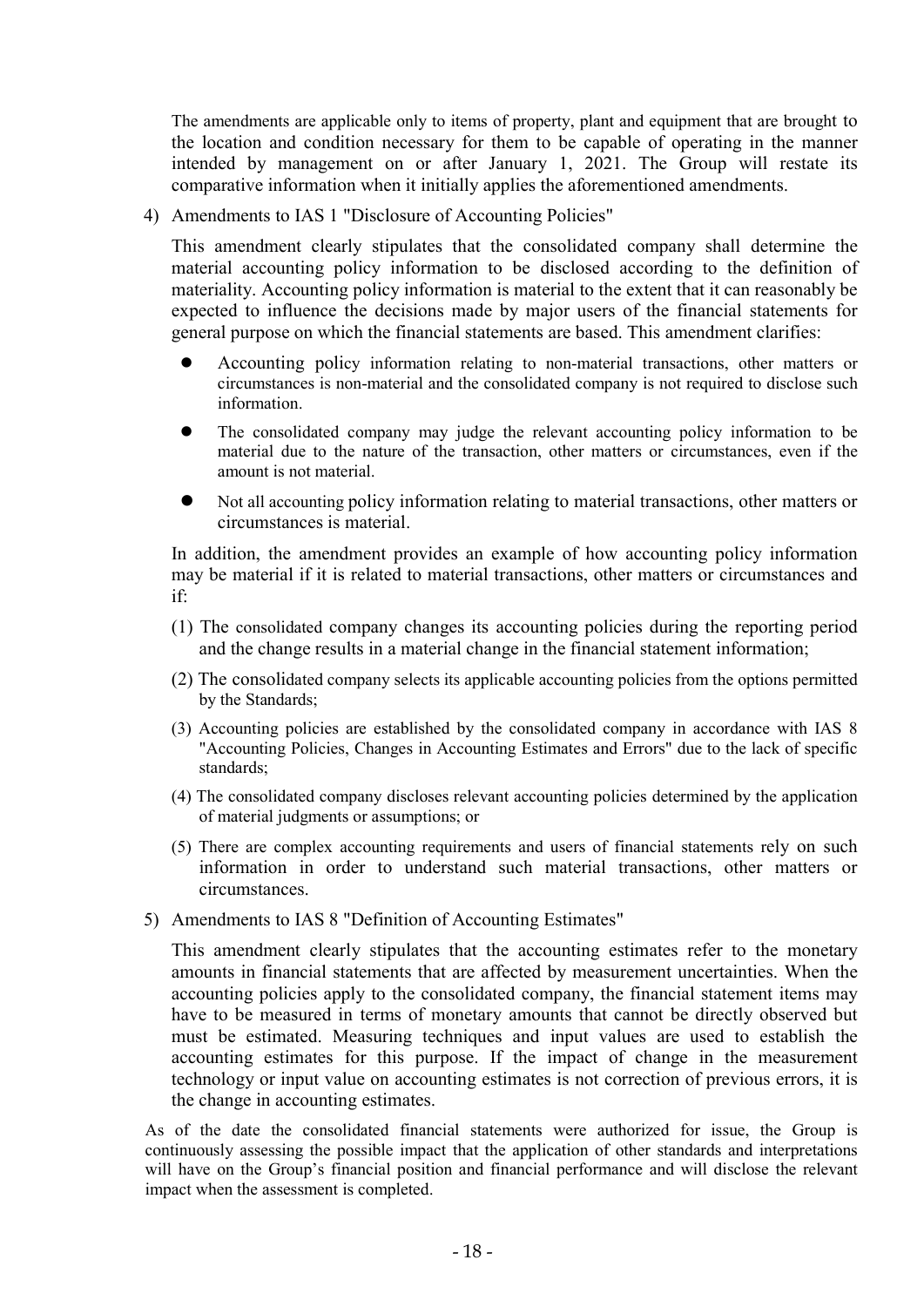### 4. SUMMARY OF SIGNIFICANT ACCOUNTING POLICIES

#### a. Statement of compliance

The consolidated financial statements have been prepared in accordance with the Regulations Governing the Preparation of Financial Reports by Securities Issuers and IFRSs as endorsed and issued into effect by the FSC.

#### b. Basis of preparation

The consolidated financial statements have been prepared on the historical cost basis except for financial instruments which are measured at fair value and net defined benefit liabilities which are measured at the present value of the defined benefit obligation less the fair value of plan assets.

The fair value measurements, which are grouped into Levels 1 to 3 based on the degree to which the fair value measurement inputs are observable and based on the significance of the inputs to the fair value measurement in its entirety, are described as follows:

- 1) Level 1 inputs are quoted prices (unadjusted) in active markets for identical assets or liabilities;
- 2) Level 2 inputs are inputs other than quoted prices included within Level 1 that are observable for an asset or liability, either directly (i.e., as prices) or indirectly (i.e., derived from prices); and
- 3) Level 3 inputs are unobservable inputs for the asset or liability.
- c. Classification of current and non-current assets and liabilities

Current assets include:

- 1) Assets held primarily for the purpose of trading;
- 2) Assets expected to be realized within 12 months after the reporting period; and
- 3) Cash and cash equivalents unless the asset is restricted from being exchanged or used to settle a liability for at least 12 months after the reporting period.

Current liabilities include:

- 1) Liabilities held for the purpose of trading;
- 2) Liabilities due to be settled within 12 months, and
- 3) Liabilities for which the entity does not have the right at the end of the reporting period to defer settlement beyond 12 months.

Assets and liabilities that are not classified as current are classified as non-current.

d. Basis of Consolidation

The consolidated financial statements incorporate the financial statements of the Company and the entities controlled by the Company. Income and expenses of subsidiaries acquired or disposed of during the period are included in the consolidated statement of comprehensive income from the effective dates of acquisitions up to the effective dates of disposals, as appropriate. When necessary, adjustments are made to the financial statements of subsidiaries to bring their accounting policies into line with those of the Group. All intra-group transactions, balances, income and expenses are eliminated in full upon consolidation. Total comprehensive income of subsidiaries is attributed to the owners of the Company and to the non-controlling interests even if this results in the non-controlling interests having a deficit balance.

Changes in the Group's ownership interests in subsidiaries that do not result in the Group losing control over the subsidiaries are accounted for as equity transactions. The carrying amounts of the interests of the Group and the non-controlling interests are adjusted to reflect the changes in their relative interests in the subsidiaries. Any difference between the amount by which the non-controlling interests are adjusted and the fair value of the consideration paid or received is recognized directly in equity and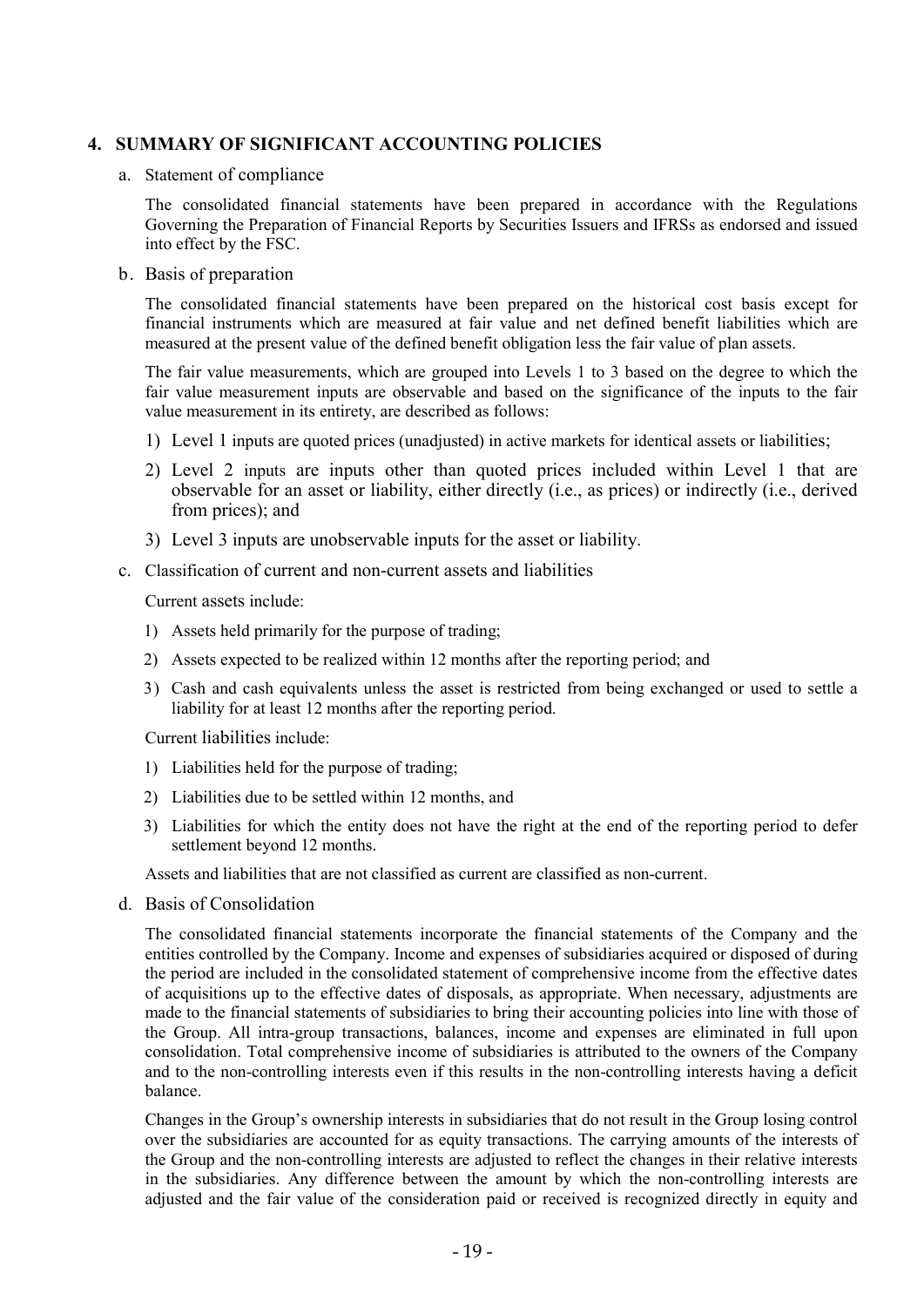attributed to the owners of the Company.

See Note 13 and Table 4 for detailed information on subsidiaries (including the percentages of ownership and main businesses).

e. Foreign Currencies

In preparing the financial statements of each individual entity, transactions in currencies other than the entity's functional currency (i.e., foreign currencies) are recognized at the rates of exchange prevailing at the dates of the transactions.

At the end of each reporting period, monetary items denominated in foreign currencies are retranslated at the rates prevailing at that date. Exchange differences on monetary items arising from settlement or translation are recognized in profit or loss in the period in which they arise except for:

- 1) Exchange differences on transactions entered into in order to hedge certain foreign currency risks; and,
- 2) Exchange differences on monetary items receivable from or payable to a foreign operation for which settlement is neither planned nor likely to occur in the foreseeable future (therefore forming part of the net investment in the foreign operation), which are recognized initially in other comprehensive income and reclassified from equity to profit or loss on disposal of the net investments.

At the end of each reporting period, monetary items denominated in foreign currencies are retranslated at the rates prevailing at that date. Exchange differences on monetary items arising from settlement or translation are recognized in profit or loss in the period in which they arise. Non-monetary items denominated in foreign currencies that are measured at fair value are retranslated at the rates prevailing at the date when the fair value is determined. Exchange differences arising from the retranslation of non-monetary items are included in profit or loss for the period except for exchange differences arising from the retranslation of non-monetary items in respect of which gains and losses are recognized directly in other comprehensive income; in which cases, the exchange differences are also recognized directly in other comprehensive income.

Non-monetary item denominated in a foreign currency and measured at historical cost is stated at the reporting currency as originally translated from the foreign currency.

For the purpose of presenting consolidated financial statements, the financial statements of the Company's foreign operations that are prepared using functional currencies which are different from the currency of the Company are translated into the presentation currency, the New Taiwan dollar, as follows: Assets and liabilities are translated at the exchange rates prevailing at the end of the reporting period; and income and expense items are translated at the average exchange rates for the period. The resulting currency translation differences are recognized in other comprehensive income (attributed to the owners of the Company and non-controlling interests as appropriate).

On the disposal of a foreign operation (i.e., a disposal of the Company's entire interest in a foreign operation, or a disposal involving the loss of control over a subsidiary that includes a foreign operation, or a partial disposal of an interest in a joint arrangement or an associate that includes a foreign operation of which the retained interest becomes a financial asset), all of the exchange differences accumulated in equity in respect of that operation attributable to the owners of the Company are reclassified to profit or loss.

In a partial disposal of a subsidiary that does not result in the Company losing control over the subsidiary, the proportionate share of accumulated exchange differences is re-attributed to the non-controlling interests of the subsidiary and is not recognized in profit or loss. For all other partial disposals, the proportionate share of the accumulated exchange differences recognized in other comprehensive income is reclassified to profit or loss.

f. Inventories

Inventories consist of raw materials, supplies, finished goods and work in progress and are stated at the lower of cost or net realizable value. Inventory write-downs are made by item, except where it may be appropriate to group similar or related items. The net realizable value is the estimated selling price of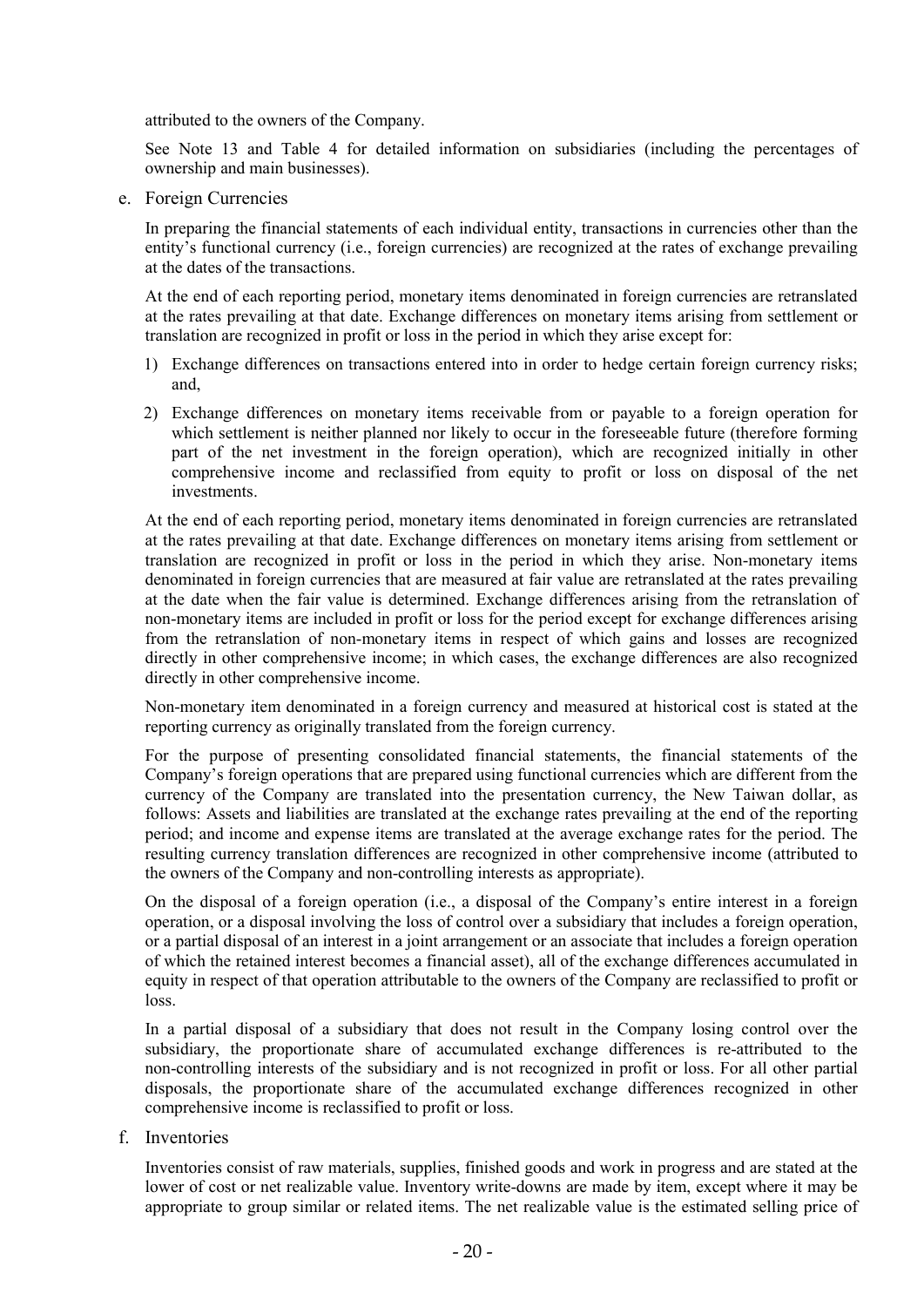inventories less all estimated costs of completion and costs necessary to make the sale. Inventories are recorded at the weighted-average cost on the balance sheet date.

g. Property, plant, and equipment

Property, plant and equipment are initially measured at cost and subsequently measured at cost less accumulated depreciation and accumulated impairment loss.

Property, plant and equipment in the course of construction are measured at cost less any recognized impairment loss. Cost includes professional fees and borrowing costs eligible for capitalization. Such assets are depreciated and classified to the appropriate categories of property, plant and equipment when completed and ready for their intended use.

Except for freehold land which is not depreciated, the depreciation of property, plant and equipment is recognized using the straight-line method. Each significant part is depreciated separately. The estimated useful lives, residual values and depreciation methods are reviewed at the end of each reporting period, with the effects of any changes in the estimates accounted for on a prospective basis.

- h. Intangible assets
	- 1) Intangible assets acquired separately

Intangible assets with finite useful lives that are acquired separately are initially measured at cost and subsequently measured at cost less accumulated amortization and accumulated impairment loss. Amortization is recognized on a straight-line basis. The estimated useful lives, residual values, and amortization methods are reviewed at the end of each reporting period, with the effect of any changes in the estimates accounted for on a prospective basis. Intangible assets with indefinite useful lives that are acquired separately are measured at cost less accumulated impairment loss.

2) Derecognition of intangible assets

On derecognition of an intangible asset, the difference between the net disposal proceeds and the carrying amount of the asset is recognized in profit or loss.

i. Impairment of property, plant and equipment, right-of-use asset, intangible assets other than goodwill

At the end of each reporting period, the Group reviews the carrying amounts of its property, plant and equipment, right-of-use asset and intangible assets, excluding goodwill, to determine whether there is any indication that those assets have suffered an impairment loss. If any such indication exists, the recoverable amount of the asset is estimated in order to determine the extent of the impairment loss. When it is not possible to estimate the recoverable amount of an individual asset, the Group estimates the recoverable amount of the cash-generating unit to which the asset belongs. Corporate assets are allocated to the individual cash-generating units on a reasonable and consistent basis of allocation.

Intangible assets with indefinite useful lives and intangible assets not yet available for use are tested for impairment at least annually and whenever there is an indication that the assets may be impaired.

The recoverable amount is the higher of fair value less costs to sell and value in use. If the recoverable amount of an asset or cash-generating unit is estimated to be less than its carrying amount, the carrying amount of the asset or cash-generating unit is reduced to its recoverable amount, with the resulting impairment loss recognized in profit or loss.

The inventory, real estate, building and equipment and intangible assets recognized by customer agreement shall recognize the impairment according to the provisions of inventory impairment and the above requirements, and then the amount of the carrying amount in accordance with the contract costs related assets exceeding the amount remaining in consideration expected to be charged for the provision of relevant goods or services after deducting the directly related costs shall be recognized as the impairment loss. The carrying amount of assets related to the contract cost shall be added to the cash generating unit for the impairment assessment of cash generating unit.

When an impairment loss is subsequently reversed, the carrying amount of the corresponding asset, cash-generating unit or assets related to contract costs is increased to the revised estimate of its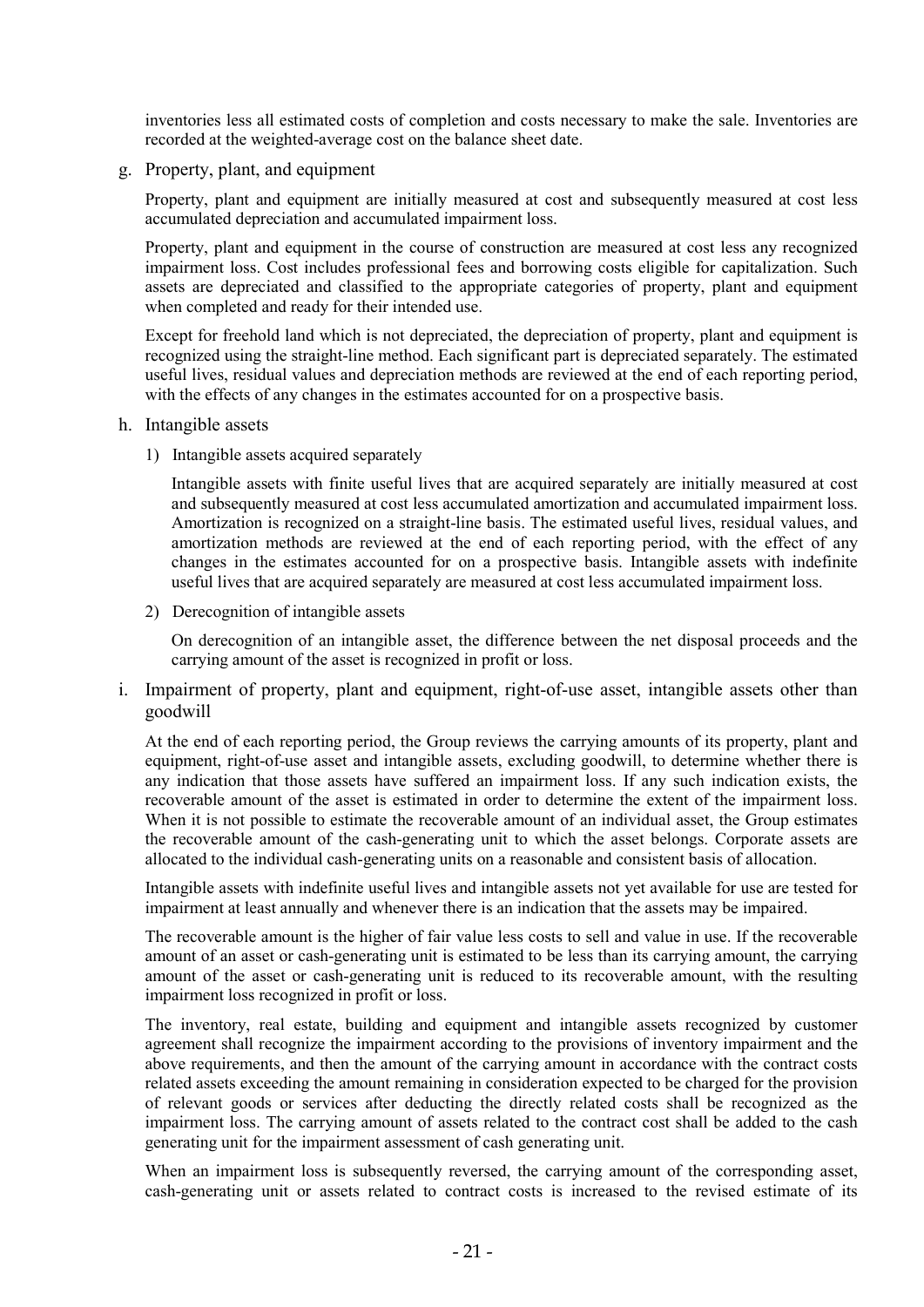recoverable amount, but only to the extent of the carrying amount that would have been determined had no impairment loss been recognized on the asset, cash-generating unit or assets related to contract costs in prior years. A reversal of an impairment loss is recognized in profit or loss.

j. Financial instruments

Financial assets and financial liabilities are recognized when the Group becomes a party to the contractual provisions of the instruments.

Financial assets and financial liabilities are initially measured at fair value. Transaction costs that are directly attributable to the acquisition or issuance of financial assets and financial liabilities (other than financial assets and financial liabilities at FVTPL) are added to or deducted from the fair value of the financial assets or financial liabilities, as appropriate, on initial recognition. Transaction costs directly attributable to the acquisition of financial assets or financial liabilities at FVTPL are recognized immediately in profit or loss.

1) Financial assets

All regular way purchases or sales of financial assets are recognized and derecognized on a trade date basis

a) Measurement categories

Financial assets are classified into the following categories: Financial assets at FVTPL, financial assets at amortized cost and investments in debt instruments and equity instruments at FVTOCI.

i. Financial assets at FVTPL

Financial assets are classified as at FVTPL when such financial assets are mandatorily classified or designated as at FVTPL. Financial assets mandatorily classified as at FVTPL include investments in equity instruments which are not designated as at FVTOCI and debt instruments that do not meet the amortized cost criteria or the FVTOCI criteria.

Financial assets at FVTPL are subsequently measured at fair value, and any remeasurement gains or losses on such financial assets are recognized in other gains or losses. Fair value is determined in the manner described in Note 29: Financial **Instruments** 

ii. Financial assets at amortized cost

Financial assets that meet the following conditions are subsequently measured at amortized cost:

i) The financial assets are held within a business model whose objective is to hold financial assets in order to collect contractual cash flows; and

ii) The contractual terms of the financial assets give rise on specified dates to cash flows that are solely payments of principal and interest on the principal amount outstanding.

Subsequent to initial recognition, financial assets at amortized cost, including cash and cash equivalents, trade receivable and notes receivable (including associates) at amortized cost, contract assets and other trade receivables (including associates), are measured at amortized cost, which equals the gross carrying amount determined using the effective interest method less any impairment loss. Exchange differences are recognized in profit or loss.

Interest income is calculated by applying the effective interest rate to the gross carrying amount of such a financial asset, except for: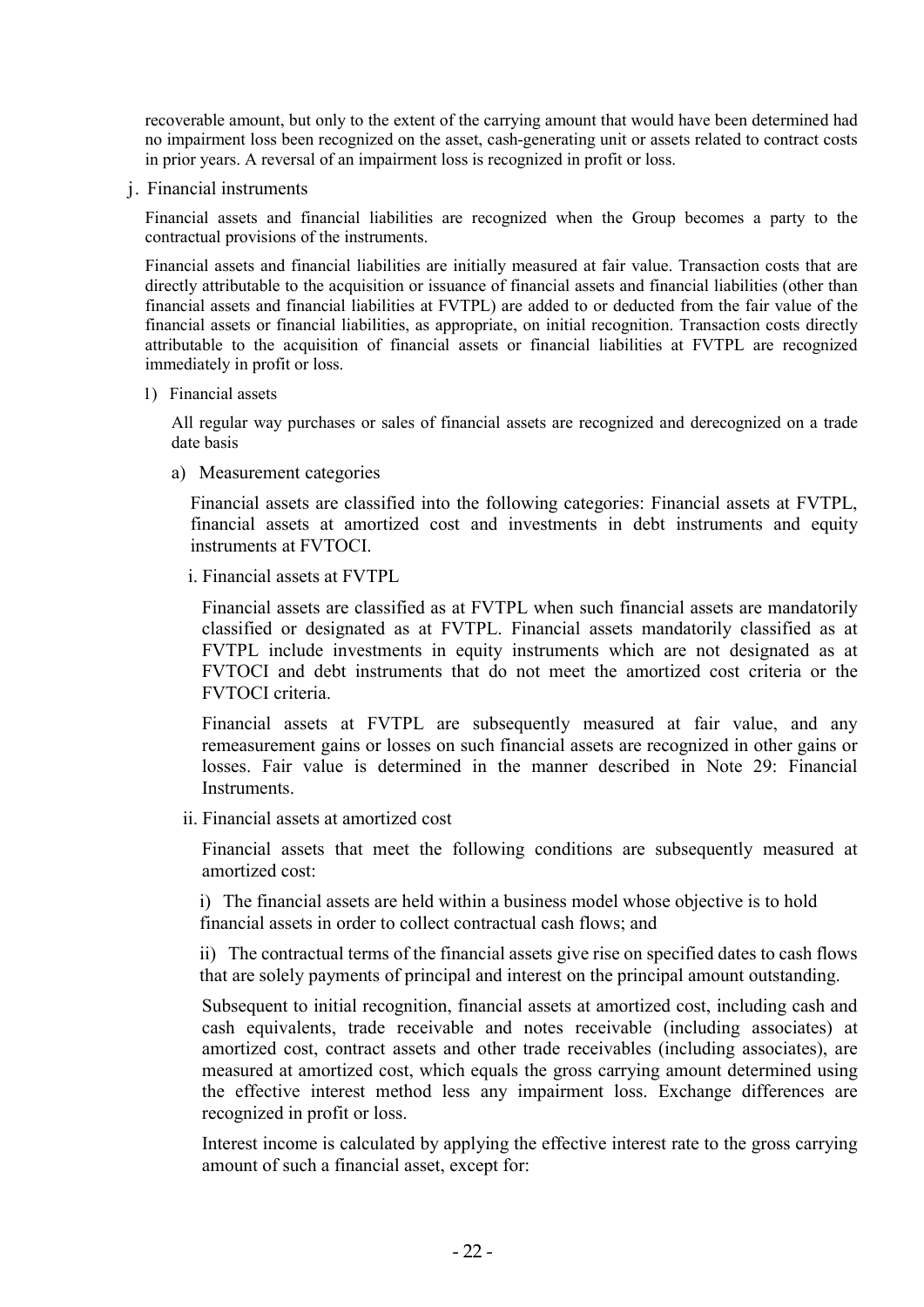i) Purchased or originated credit-impaired financial asset, for which interest income is calculated by applying the credit-adjusted effective interest rate to the amortized cost of such financial assets; and

ii) Financial asset that is not credit impaired on purchase or origination but has subsequently become credit impaired, for which interest income is calculated by applying the effective interest rate to the amortized cost of such financial assets in subsequent reporting periods.

Cash equivalents include time deposits held for the purpose of meeting short-term cash commitments, highly liquid, readily convertible to a known amount of cash and are subject to an insignificant risk of changes in value.

iii. Investments in debt instruments designated at FVTOC

Debt instruments that meet the following conditions are subsequently measured at FVTOCI:

i) The financial asset is held within a business model whose objective is achieved by both the collecting of contractual cash flows and the selling of such financial assets; and

ii) The contractual terms of the debt instrument give rise on specified dates to cash flows that are solely payments of principal and interest on the principal amount outstanding

Investments in debt instruments designated at FVTOCI are subsequently measured at fair value. Changes in the carrying amounts of these debt instruments relating to changes in foreign currency exchange rates, interest income calculated using the effective interest method and impairment losses or reversals are recognized in profit or loss. Other changes in the carrying amount of these debt instruments are recognized in other comprehensive income and will be reclassified to profit or loss when the investment is disposed of.

b) Impairment of financial assets and contract assets

The Group recognizes a loss allowance for expected credit losses on financial assets at amortized cost (including cash and cash equivalents, trade receivable and notes receivable (including related party) at amortized cost, contract assets and other trade receivables (including related party).

The Group always recognizes lifetime expected credit losses (ECLs) for trade receivables and contract assets. For all other financial instruments, the Group recognizes lifetime ECLs when there has been a significant increase in credit risk since initial recognition. If, on the other hand, the credit risk on a financial instrument has not increased significantly since initial recognition, the Group measures the loss allowance for that financial instrument at an amount equal to 12-month ECLs.

Expected credit losses reflect the weighted average of credit losses with the respective risks of default occurring as the weights. Lifetime ECLs represent the expected credit losses that will result from all possible default events over the expected life of a financial instrument. In contrast, 12-month ECLs represent the portion of lifetime ECLs that is expected to result from default events on a financial instrument that are possible within 12 months after the reporting date.

The impairment loss of all financial assets is recognized in profit or loss by a reduction in their carrying amounts through a loss allowance account, except for investments in debt instruments that are measured at FVTOCI, for which the loss allowance is recognized in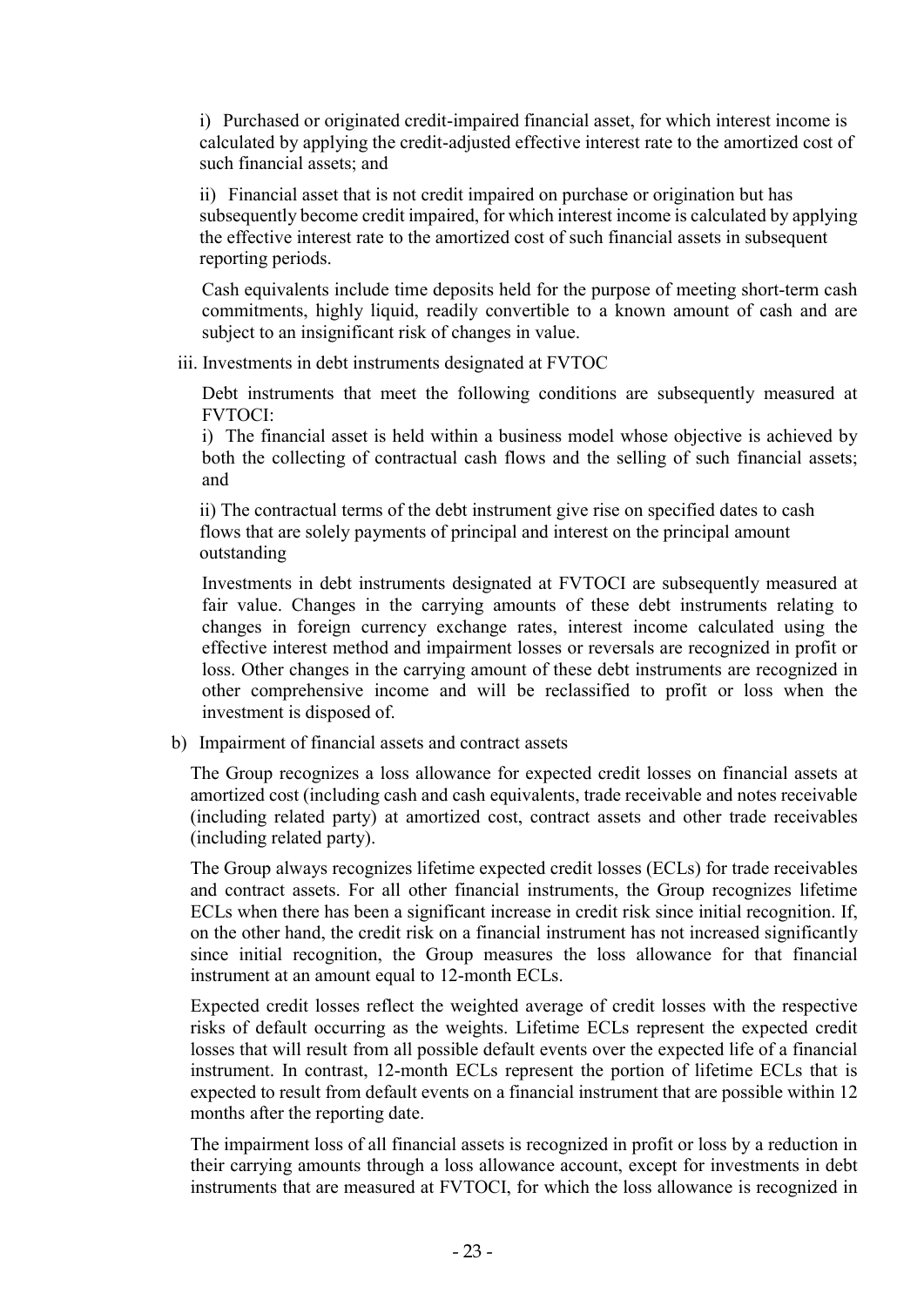other comprehensive income and the carrying amounts of such financial assets are not reduced.

c) Derecognition of financial assets

The Group derecognizes a financial asset only when the contractual rights to the cash flows from the asset expire or when it transfers the financial asset and substantially all the risks and rewards of ownership of the asset to another party.

On derecognition of a financial asset at amortized cost in its entirety, the difference between the asset's carrying amount and the sum of the consideration received and receivable is recognized in profit or loss. On derecognition of an investment in a debt instrument at FVTOCI, the difference between the asset's carrying amount and the sum of the consideration received and receivable and the cumulative gain or loss which had been recognized in other comprehensive income is recognized in profit or loss. However, on derecognition of an investment in an equity instrument at FVTOCI, the difference between the asset's carrying amount and the sum of the consideration received and receivable is recognized in profit or loss, and the cumulative gain or loss which had been recognized in other comprehensive income is transferred directly to retained earnings, without recycling through profit or loss.

2) Equity instruments

Debt and equity instruments issued by the Group are classified as either financial liabilities or as equity in accordance with the substance of the contractual arrangements and the definitions of a financial liability and an equity instrument.

Equity instruments issued by the Group are recognized at the proceeds received, net of direct issue costs.

The repurchase of the Company's own equity instruments is recognized in and deducted directly from equity. No gain or loss is recognized in profit or loss on the purchase, sale, issuance or cancellation of the Company's own equity instruments.

- 3) Financial liabilities
	- a) Subsequent measurement

All financial liabilities are measured at amortized cost using the effective interest method.

b) Derecognition of financial liabilities.

The difference between the carrying amount of a financial liability derecognized and the consideration paid, including any non-cash assets transferred or liabilities assumed, is recognized in profit or loss.

k. Provisions

Provisions are measured at the best estimate of the discounted cash flows of the consideration required to settle the present obligation at the end of the reporting period, taking into account the risks and uncertainties surrounding the obligation.

**Warranty** 

Provisions for the expected cost of warranty obligations to assure that products comply with agreed-upon specifications are recognized on the date of sale of the relevant products at the best estimate by the management of the Company of the expenditures required to settle the Group's obligations.

l. Revenue recognition

The Group identifies contracts with customers, allocates the transaction price to the performance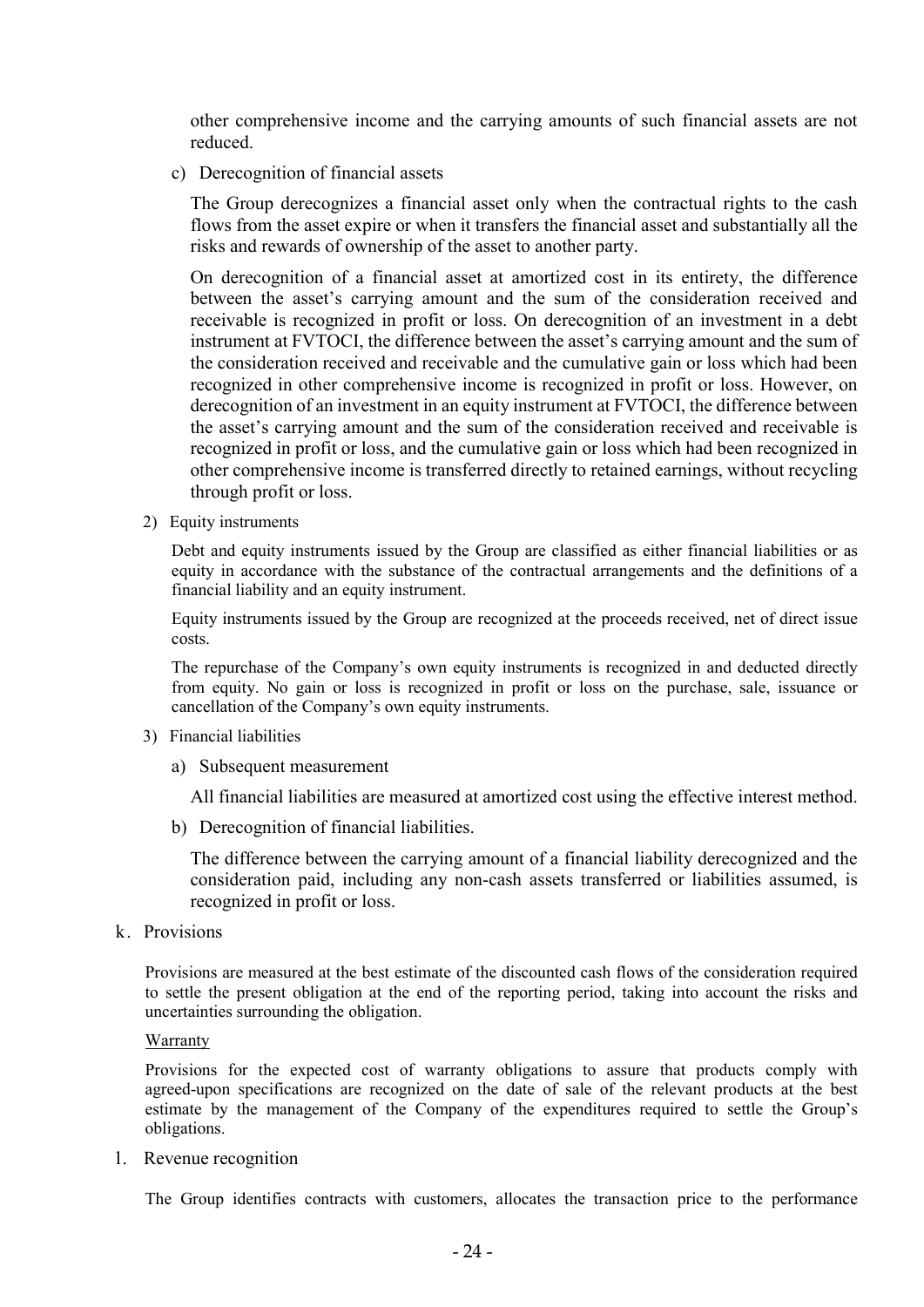obligations and recognizes revenue when performance obligations are satisfied.

Where the time interval between the transfer of goods or services and the receipt of consideration is less than one year, no adjustment of transaction price shall be made for the material financial component of the contract.

1) Revenue from the sale of goods

Revenue from the sale of goods comes from the sale of embedded control systems, medical displays, and application-specific display modules at the agreed prices stipulated in contracts, quotations or orders. Sales of goods are recognizes as revenue when the goods are delivered to the customer's specific location because it is the time when the customer has full discretion over the manner of distribution and price to sell the goods, has the primary responsibility for sales to future customers and bears the risks of obsolescence. Trade receivables and contract assets are recognized concurrently. Any amounts previously recognized as contract assets are reclassified to trade receivables when the remaining obligations are performed.

The Group does not recognize revenue on materials delivered to subcontractors because this delivery does not involve a transfer of control.

2) Service revenue

Service revenue mainly comprises revenue from the design of embedded, medical, and application specific display modules during product development; revenue from customers' request for repair when defects occur in products that exceed the warranty period; and revenue recognized at the agreed prices stipulated in contracts.

m. Leases

At the inception of a contract, the Group assesses whether the contract is, or contains, a lease.

1) The Group as lessor

Leases are classified as finance leases whenever the terms of a lease transfer substantially all the risks and rewards of ownership to the lessee. All other leases are classified as operating leases.

Lease payments (less any lease incentives payable) from operating leases are recognized as income on a straight-line basis over the terms of the relevant leases. Initial direct costs incurred in obtaining operating leases are added to the carrying amounts of the underlying assets and recognized as expenses on a straight-line basis over the lease terms.

2) The Group as lessee

The Group recognizes right-of-use assets and lease liabilities for all leases at the commencement date of a lease, except for short-term leases and low-value asset leases accounted for by applying a recognition exemption where lease payments are recognized as expenses on a straight-line basis over the lease terms.

Right-of-use assets are initially measured at cost, which comprises the initial measurement of lease liabilities adjusted for lease payments made at or before the commencement date, plus any initial direct costs incurred and an estimate of costs needed to restore the underlying assets, and less any lease incentives received. Right-of-use assets are subsequently measured at cost less accumulated depreciation and impairment losses and adjusted for any remeasurement of the lease liabilities. Right-of-use assets are presented on a separate line in the consolidated balance sheets.

Right-of-use assets are depreciated using the straight-line method from the commencement dates to the earlier of the end of the useful lives of the right-of-use assets or the end of the lease terms.

Lease liabilities are initially measured at the present value of the lease payments. The lease payments are discounted using the interest rate implicit in a lease, if that rate can be readily determined. If that rate cannot be readily determined, the lessee's incremental borrowing rate will be used.

Subsequently, lease liabilities are measured at amortized cost using the effective interest method,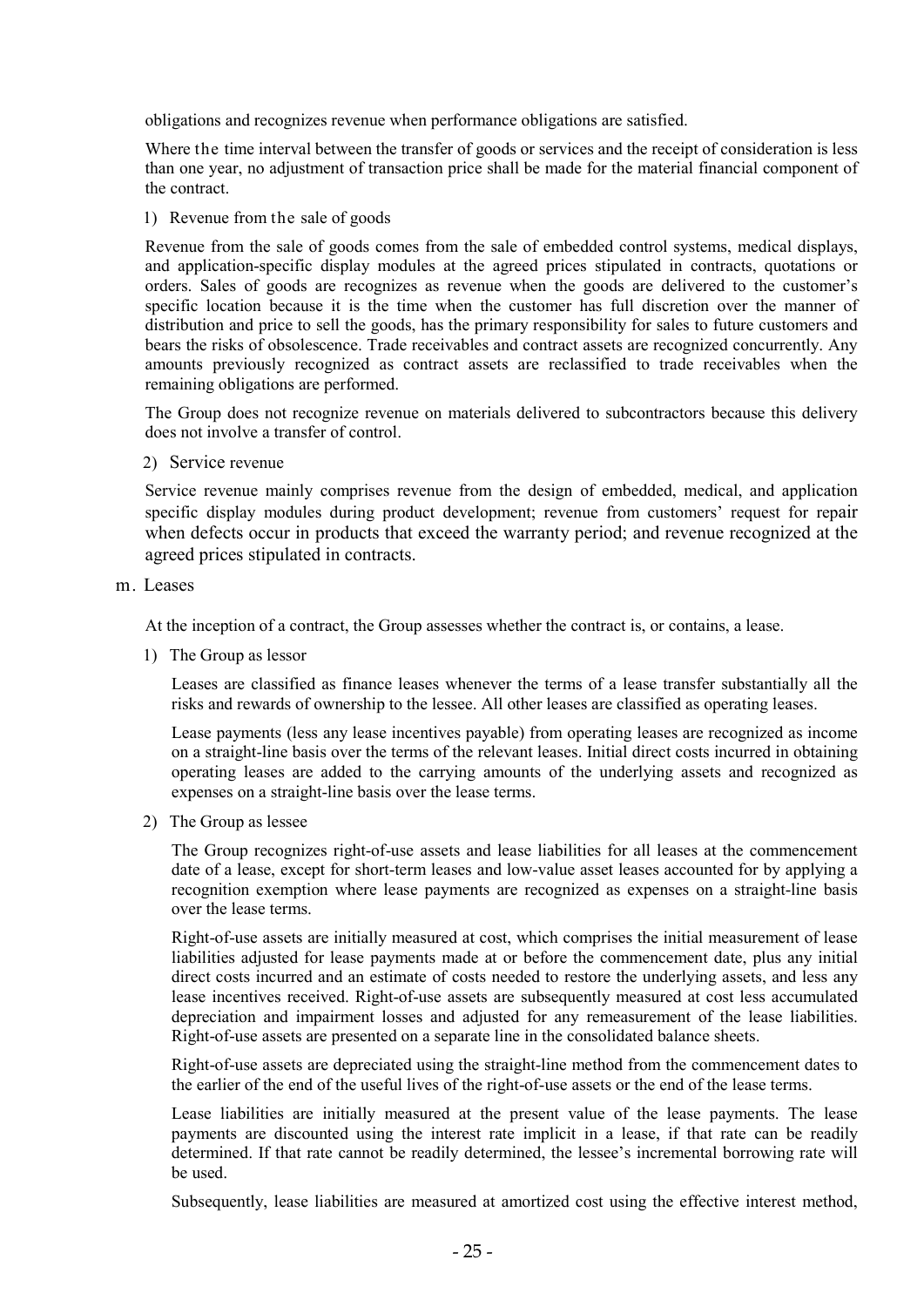with interest expense recognized over the lease terms. When there is a change in a lease term, a change in the amounts expected to be payable under a residual value guarantee, a change in the assessment of an option to purchase an underlying asset, or a change in future lease payments resulting from a change in an index or a rate used to determine those payments, the Group remeasures the lease liabilities with a corresponding adjustment to the right-of-use-assets. However, if the carrying amount of the right-of-use assets is reduced to zero, any remaining amount of the remeasurement is recognized in profit or loss. For a lease modification that is not accounted for as a separate lease, the Group accounts for the remeasurement of the lease liability by (a) decreasing the carrying amount of the right-of-use asset of lease modifications that decreased the scope of the lease, and recognizing in profit or loss any gain or loss on the partial or full termination of the lease; (b) making a corresponding adjustment to the right-of-use asset of all other lease modifications. Lease liabilities are presented on a separate line in the consolidated balance sheets.

n. Borrowing costs

Borrowing costs directly attributable to an acquisition, construction or production of qualifying assets are added to the cost of those assets, until such time as the assets are substantially ready for their intended use or sale.

Investment income earned on the temporary investment of specific borrowings pending their expenditure on qualifying assets is deducted from the borrowing costs eligible for capitalization.

Other than those stated above, all other borrowing costs are recognized in profit or loss in the period in which they are incurred.

- o. Employee benefits
	- 1) Short-term employee benefits

Liabilities recognized in respect of short-term employee benefits are measured at the undiscounted amount of the benefits expected to be paid in exchange for the related services.

2) Retirement benefits

Payments to defined contribution retirement benefit plans are recognized as expenses when employees have rendered services entitling them to the contributions.

Defined benefit costs (including service cost, net interest and remeasurement) under defined benefit retirement benefit plans are determined using the projected unit credit method. Service cost and net interest on the net defined benefit liabilities (assets) are recognized as employee benefits expense in the period in which they occur. Remeasurement, comprising actuarial gains and losses and the return on plan assets (excluding interest), is recognized in other comprehensive income in the period in which it occurs. Remeasurement recognized in other comprehensive income is reflected immediately in retained earnings and will not be reclassified to profit or loss.

Net defined benefit liabilities (assets) represent the actual deficit (surplus) in the Group's defined benefit plans. Any surplus resulting from this calculation is limited to the present value of any refunds from the plans or reductions in future contributions to the plans.

3) Other long-term employee benefits

The accounting treatment for other long-term employee benefits is the same as that of the defined benefit retirement plan, except that the relevant remeasurements are recognized as profit and loss.

4) Termination benefits

A liability for a termination benefit is recognized at the earlier of when the Group can no longer withdraw the offer of the termination benefit and when the Group recognizes any related restructuring costs.

p. Taxation

Income tax expense represents the sum of the tax currently payable and deferred tax.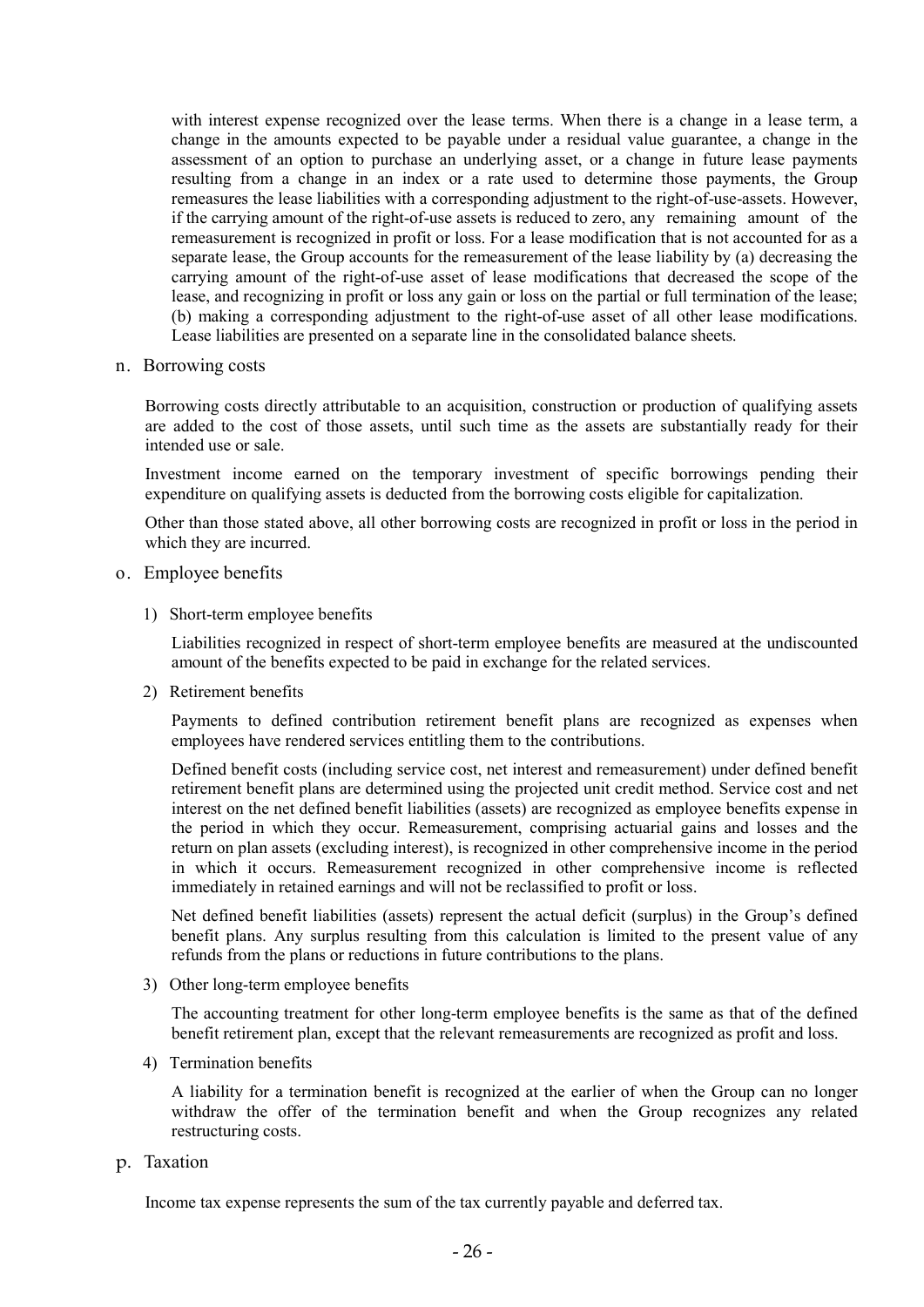1) Current tax

Income tax payable (recoverable) is based on taxable profit (loss) for the year determined according to the applicable tax laws of each tax jurisdiction.

According to the Income Tax Law in the ROC, an additional tax on unappropriated earnings is provided for in the year the shareholders approve to retain earnings.

Adjustments of prior years' tax liabilities are added to or deducted from the current year's tax provision.

2) Deferred tax

Deferred tax is recognized on temporary differences between the carrying amounts of assets and liabilities and the corresponding tax bases used in the computation of taxable profit.

The original recognition of assets and liabilities that are not part of a business merger does not affect either tax income or accounting profit, and the temporary differences arising therefrom are not recognized as deferred income tax assets and liabilities.

The original recognition of assets and liabilities that are not acquired from subsidiaries does not affect either tax income or accounting profit, and the temporary differences arising therefrom are not recognized as deferred income tax assets and liabilities.

Deferred income tax liabilities are generally recognized for all taxable temporary differences, whereas deferred income tax assets are recognized when there is a high possibility that the tax income will be available to provide the income tax credits for expenditures such as deductible temporary differences.

Deferred tax liabilities are recognized for taxable temporary differences associated with investments in subsidiaries and associates, except where the Group is able to control the reversal of the temporary difference and it is probable that the temporary difference will not reverse in the foreseeable future. Deferred tax assets arising from deductible temporary differences associated with such investments and interests are recognized only to the extent that it is probable that there will be sufficient taxable profits against which to utilize the benefits of the temporary differences and such temporary differences are expected to reverse in the foreseeable future.

The carrying amount of deferred tax assets is reviewed at the end of each reporting period and reduced to the extent that it is no longer probable that sufficient taxable profits will be available to allow all or part of the assets to be recovered. A previously unrecognized deferred tax asset is also reviewed at the end of each reporting period and recognized to the extent that it has become probable that future taxable profit will allow the deferred tax asset to be recovered.

Deferred tax liabilities and assets are measured at the tax rates that are expected to apply in the period in which the liabilities are settled or the assets are realized, based on tax rates (and tax laws) that have been enacted or substantively enacted by the end of the reporting period. The measurement of deferred tax liabilities and assets reflects the tax consequences that would follow from the manner in which the Group expects, at the end of the reporting period, to recover or settle the carrying amount of its assets and liabilities.

3) Current and deferred taxes

Current and deferred taxes are recognized in profit or loss, except when they relate to items that are recognized in other comprehensive income or directly in equity; in which case, the current and deferred taxes are also recognized in other comprehensive income or directly in equity, respectively.

# 5. CRITICAL ACCOUNTING JUDGMENTS AND KEY SOURCES OF ESTIMATION UNCERTAINTY

In the application of the Group's accounting policies, management is required to make judgments, estimations, and assumptions about the carrying amounts of assets and liabilities that are not readily apparent from other sources. The estimates and associated assumptions are based on historical experience and other factors that are considered relevant. Actual results may differ from these estimates.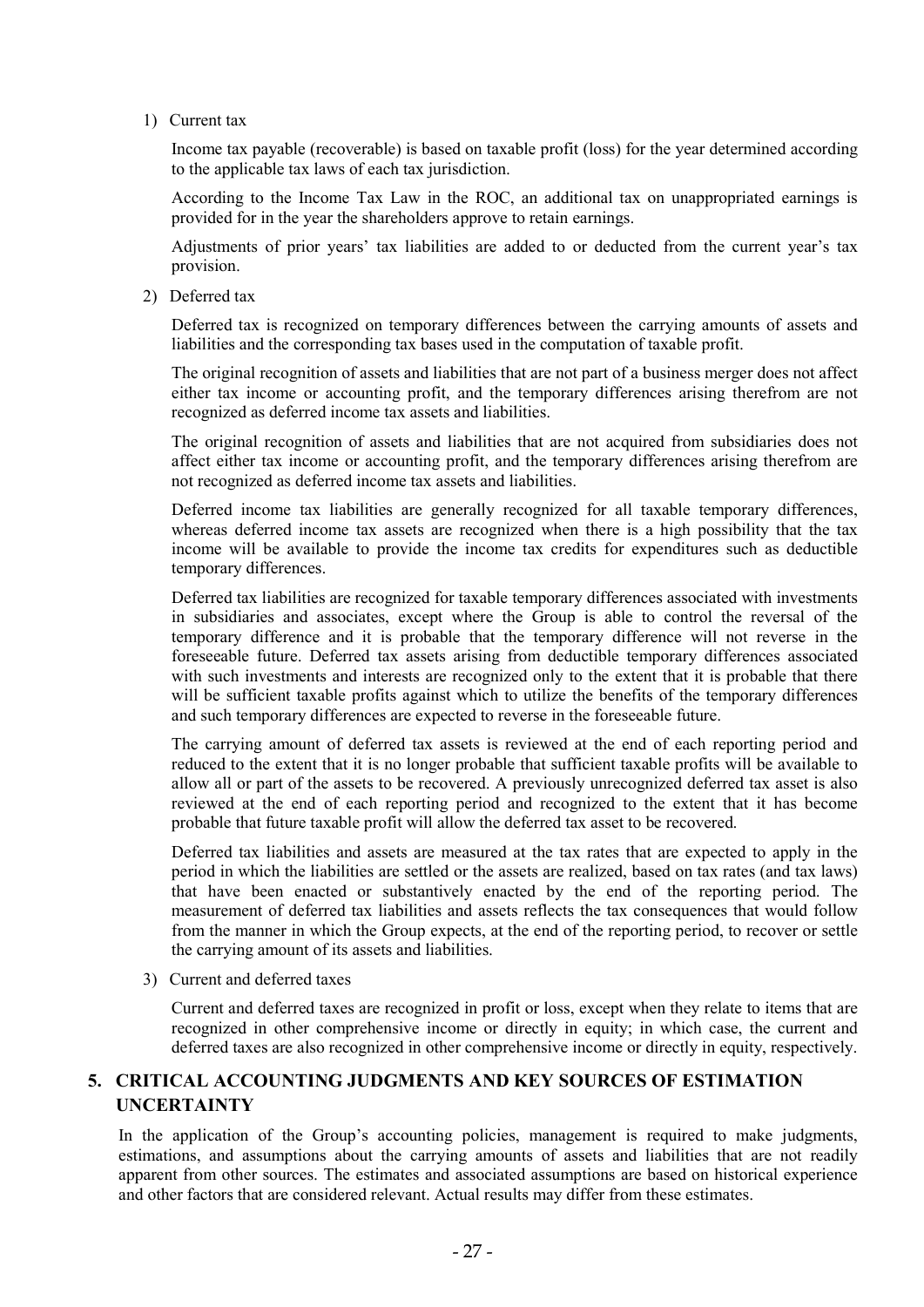The estimates and underlying assumptions are reviewed on an ongoing basis. Revisions to accounting estimates are recognized in the period in which the estimates are revised if the revisions affect only that period or in the period of the revisions and future periods if the revisions affect both current and future periods.

The accounting policies, estimates, and basic assumptions adopted by the Group have been evaluated by the Group's management, and there are no major accounting judgments, estimates, and assumptions that are uncertain

#### 6. CASH AND CASH EQUIVALENTS

|                                                                                  | December 31,<br>2020 | December 31,<br>2019 |
|----------------------------------------------------------------------------------|----------------------|----------------------|
| Cash on hand                                                                     | 873                  | 914                  |
| Checking accounts                                                                | 348,074              | 402,522              |
| Cash equivalents (investment with original maturities<br>less than three months) |                      |                      |
| Time deposits                                                                    | 260,000              | 429,994              |
|                                                                                  | \$608,947            | \$833,430            |

The market rate intervals of cash in bank, at the end of the reporting period were as follows:

|                 | December 31,<br>2020 | December 31,<br>2019 |  |
|-----------------|----------------------|----------------------|--|
| Demand deposits | $0.001\%$ $0.05\%$   | $0.001\%~0.35\%$     |  |
| Time deposits   | $0.34\%$ $\sim$ 0.4% | $0.59\% \sim 2.28\%$ |  |

#### 7. FINANCIAL INSTRUMENTS AT FAIR VALUE THROUGH PROFIT OR LOSS

|                                                           | December 31,<br>2020 | December 31,<br>2019 |
|-----------------------------------------------------------|----------------------|----------------------|
| Financial assets at FVTPL - current                       |                      |                      |
| Financial assets mandatorily classified as at FVTP:       |                      |                      |
| Non-derivative financial assets<br>Domestic listed shares | 12.354               | 3.036                |

# 8. FINANCIAL ASSETS AT FAIR VALUE THROUGH OTHER COMPREHENSIVE INCOME

|                                   | December 31,<br>2020 | December 31,<br>2019 |
|-----------------------------------|----------------------|----------------------|
| Non-current                       |                      |                      |
| Investments in equity instruments | \$43,607             | 14,892               |
| Non-current                       |                      |                      |
| Domestic investments              |                      |                      |
| Listed shares                     |                      |                      |
| HIGGSTEC Inc                      | 43,607               | 14,892               |

These investments in equity instruments are held for medium to long-term strategic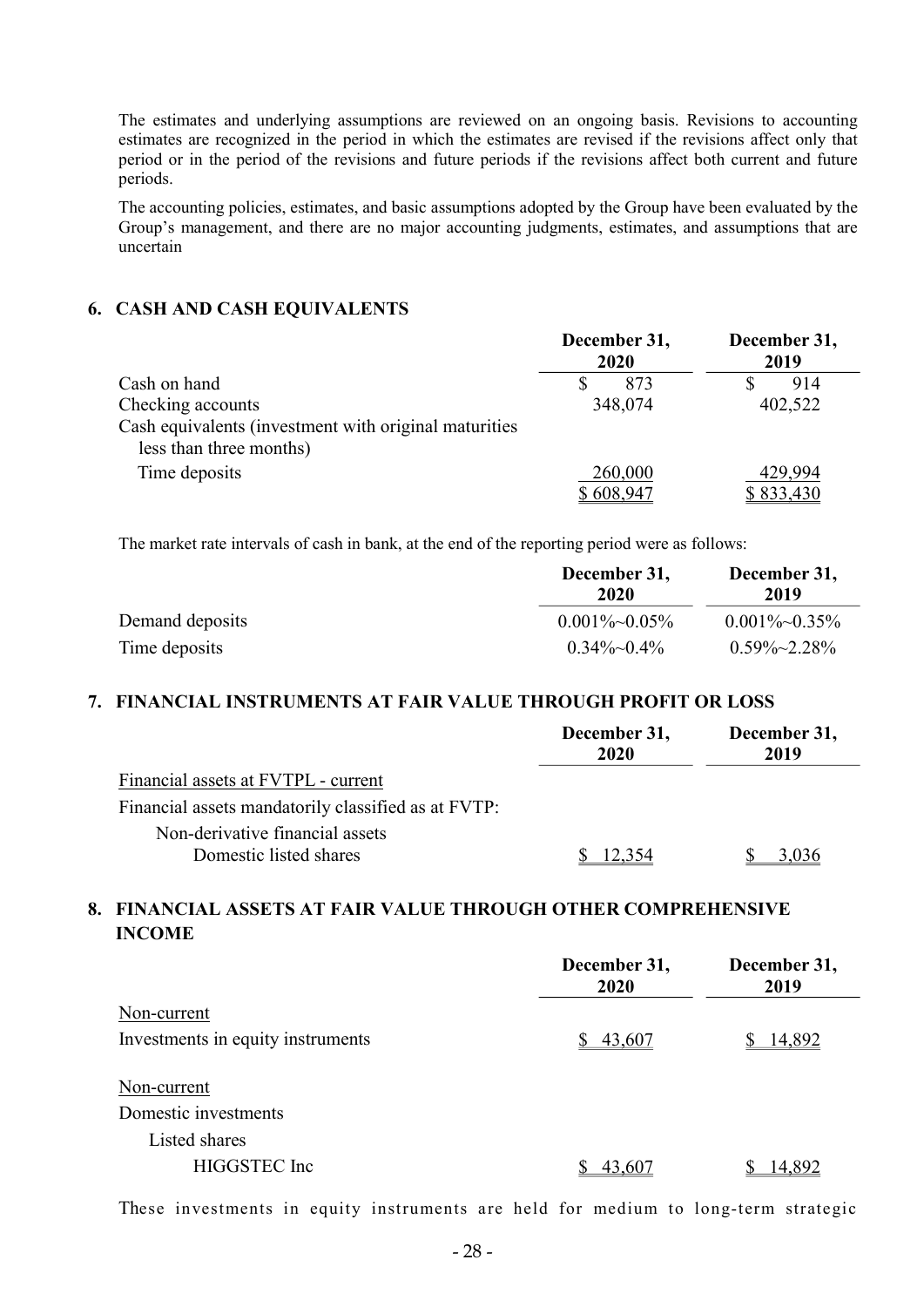purposes. Accordingly, the management elected to designate these investments in equity instruments as at FVTOCI as they believe that recognizing short-term fluctuations in these investments' fair value in profit or loss would not be consistent with the Group's strategy of holding these investments for long-term purposes.

### 9. FINANCIAL ASSETS AT AMORTIZED COSTS

|                                          |          | December 31,<br>2020 | December 31,<br>2019 |  |
|------------------------------------------|----------|----------------------|----------------------|--|
| Current                                  |          |                      |                      |  |
| Foreign investments                      |          |                      |                      |  |
| Repurchase agreement                     |          |                      |                      |  |
| -PERTAMINA                               | <b>S</b> | 28,715               |                      |  |
| -CITIC Group Corporation Ltd.            |          | 28,567               |                      |  |
| -Corporation Nacional del Cobre de Chile |          | 28,517               |                      |  |
| -Bank of China                           |          | 28,515               |                      |  |
| Less: Allowance for loss                 |          |                      |                      |  |
|                                          |          | 114,314              |                      |  |

Refer to Note 10 for information related to credit risk management and impairment evaluation of financial assets at amortized cost.

### 10. CREDIT RISK MANAGEMENT FOR INVESTMENTS IN DEBT INSTRUMENTS

Investments in debt instruments were classified as at amortized cost

December 31, 2020

|                                     | <b>At Amortized Cost</b> |
|-------------------------------------|--------------------------|
| Gross carrying amount               | \$114,314                |
| Less: Allowance for impairment loss |                          |
| Amortization costs                  | \$114,314                |

In order to minimize credit risk, the management of the Group has delegated a dedicated team to build a credit rating database, with a view to assessing the default risk of investments in debt instruments. For items without external credit ratings, appropriate internal ratings can be given by reference to publicly available financial information. The Group continuously tracks major information from financial institutions to monitor changes in the credit risk of investments in debt instruments, and uses such information to assess whether there is a significant increase in the initially recognized credit risk of investments in debt instruments. The Group has tasked its credit management committee with the development and maintenance of a credit risk grading framework for categorizing exposures according to the degree of the risk of default. The credit rating information may be obtained from independent rating agencies, where available, and if not available, the credit management committee uses other publicly available financial information to rate the debtors.

The Group considers the historical default records and current financial status of financial institutions supplied by the internal rating team to measure the 12-month or lifetime expected credit losses of investments in debt instruments.

The Group's current credit risk rating mechanism is as follows:

|                      |                   | <b>Basis for Recognition of Expected</b> |
|----------------------|-------------------|------------------------------------------|
| <b>Credit Rating</b> | <b>Definition</b> | <b>Credit Losses</b>                     |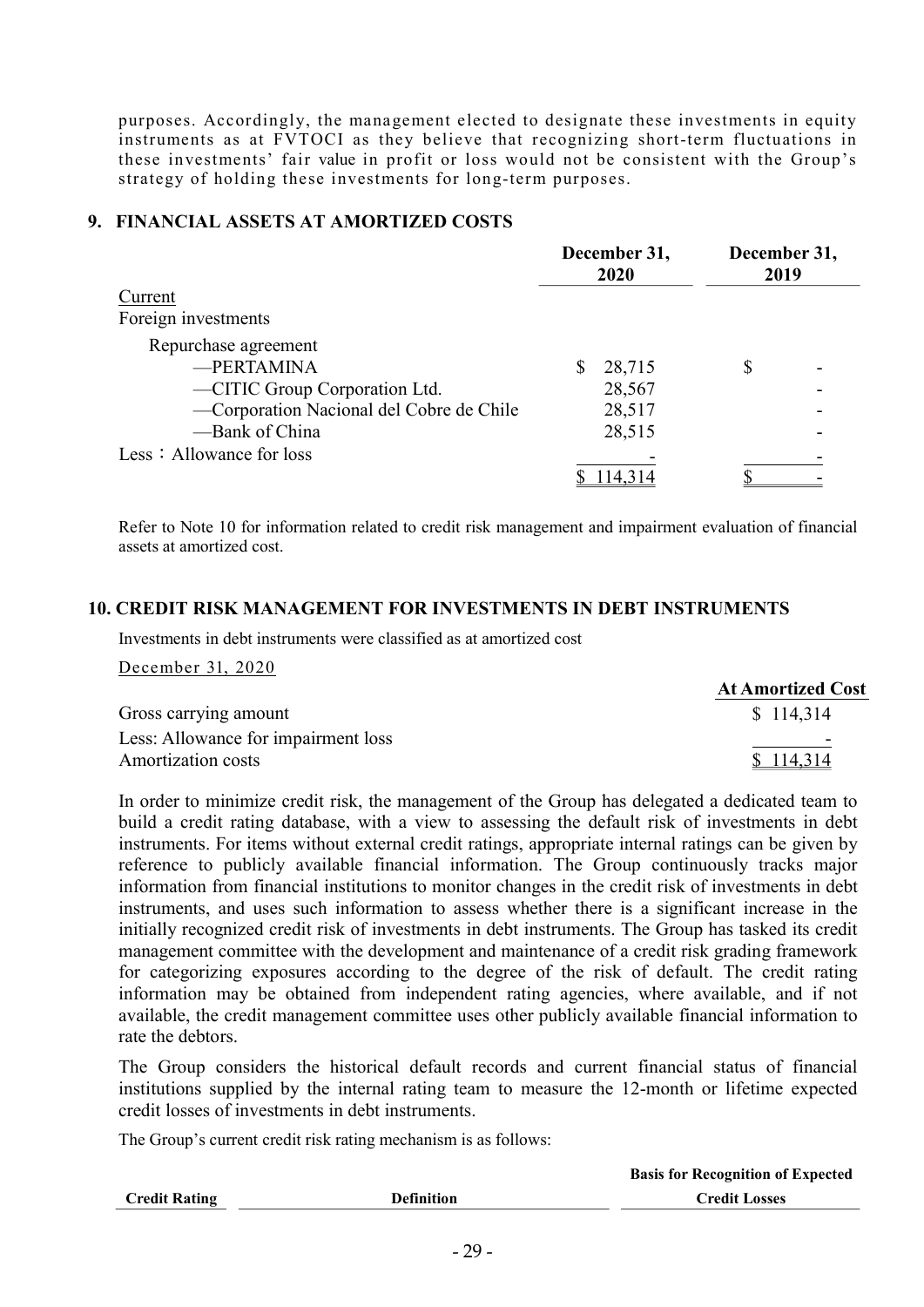#### Basis for Recognition of Expected

| <b>Credit Rating</b> | <b>Definition</b>                                | <b>Credit Losses</b> |
|----------------------|--------------------------------------------------|----------------------|
| Normal               | The counterparty has a low risk of default and a | 12-month ECLs        |
|                      | strong capacity to meet contractual cash flows   |                      |

The gross carrying amount and applicable expected credit loss rate of investments in debt instruments are as follows:

December 31, 2020

|                      |                                  | <b>Gross Carrying Amount</b> |
|----------------------|----------------------------------|------------------------------|
| <b>Credit Rating</b> | <b>Expected Credit Loss Rate</b> | <b>Amortized Cost</b>        |
| Normal               | $0\%$ ~0.01%                     | \$114,314                    |

The group did not have any investment in debt instruments at amortized cost as of December 31, 2019.

There was no change in the allowance for impairment loss of investments in debt instruments at amortized cost for the year ended December 31, 2020 and 2019.

#### 11. NOTES RECEIVABLE, ACCOUNTS RECEIVABLES AND OTHER RECEIVABLES

|                                         | December 31,<br>2020 | December 31,<br>2019       |
|-----------------------------------------|----------------------|----------------------------|
| Accounts receivables                    |                      |                            |
| At amortized cost                       |                      |                            |
| Gross carrying amount-unrelated parties | 277,005<br>S.        | \$278,719                  |
| Gross carrying amount-related parties   | 5,167                | 4,964                      |
| Less: Allowance for impairment loss     | 6,608)<br>\$275,564  | $248^{\circ}$<br>\$283,435 |
| Overdue receivables                     |                      |                            |
| Overdue receivables                     | \$<br>30             | 30                         |
| Less: Allowance for impairment loss     | 30)<br>\$            | 30)                        |
| Others receivables                      |                      |                            |
| Tax refund receivables                  | \$<br>6,667          | \$<br>9,549                |
| Duty Tax refund receivables             | 1,923                | 1,488                      |
| Others                                  |                      | 86                         |
|                                         | 8,590                | 11.123                     |

#### a. Accounts receivables

#### At amortized cost

The average credit period of the sales of goods was 90-135 days. No interest was charged on accounts receivables. In order to minimize credit risk, the management of the Group has delegated a team responsible for determining credit limits, credit approvals and other monitoring procedures to ensure that follow-up action is taken to recover overdue debts. In addition, the Group reviews the recoverable amount of each individual trade debt at the end of the reporting period to ensure that adequate allowance is made for possible irrecoverable amounts.

The Group applies the simplified approach to providing for expected credit losses prescribed by IFRS 9, which permits the use of lifetime expected loss provision for all accounts receivables. The expected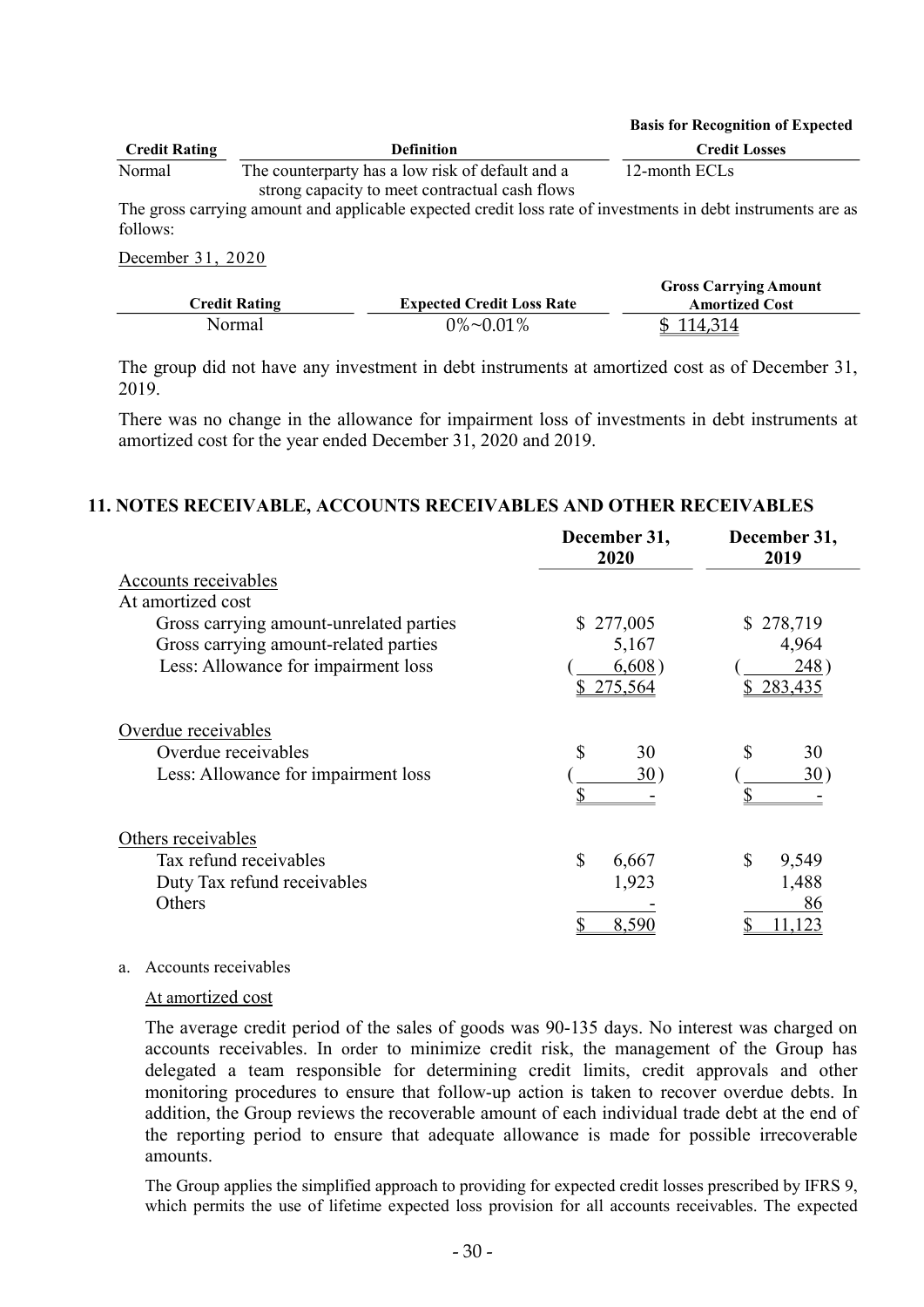credit losses on accounts receivables are estimated using an allowance matrix, which takes into consideration the historical credit loss experience with the respective debtor, the current financial position of the debtor, and the current and future economic conditions of the industry as well as the overall economy. As the Group's historical credit loss experience does not show significantly different loss patterns for different customer segments, the provision for loss allowance based on past due status is not further distinguished according to the Group's different customer base.

The Group writes off a accounts receivable when there is information indicating that the debtor is in severe financial difficulty and there is no realistic prospect of recovery. For accounts receivables that have been written off, the Group continues to engage in enforcement activity to attempt to recover the receivables due. Where recoveries are made, these are recognized in profit or loss.

The following table details the loss allowance of accounts receivables based on the Group's provision matrix.

#### December 31, 2020

|                             |                     | Overdue         | Overdue           | <b>Overdue</b>    | <b>Overdue</b>       |         |
|-----------------------------|---------------------|-----------------|-------------------|-------------------|----------------------|---------|
|                             | <b>Not Past Due</b> | 1-30 Davs       | <b>31-60 Days</b> | <b>61-90 Days</b> | 91-120 Davs          | Total   |
| <b>Expected Credit Loss</b> |                     |                 |                   |                   |                      |         |
| Rate                        | $0.01\%$            | $0.27\%$        | 30.21%            | 56.2%             | $71.15 \times 100\%$ |         |
| Gross carrying amount       | \$238,514           | 25,201          | 14.853<br>S       | 3.564             | 40                   | 282,172 |
| Loss allowance              |                     |                 |                   |                   |                      |         |
| (Lifetime ECL)              | 24)                 | 67 <sup>°</sup> | 4,478             | ∶999.،            | $40^{\circ}$         | 6,608)  |
| Amortized Cost              | 238,490             | 25,134          | 10,375            | 1,565             |                      | 275,564 |

#### December 31, 2019

|                                         |                     | Overdue      | Overdue           | Overdue           |              |
|-----------------------------------------|---------------------|--------------|-------------------|-------------------|--------------|
|                                         | <b>Not Past Due</b> | 1-30 Days    | <b>31-60 Days</b> | <b>61-90 Days</b> | <b>Total</b> |
| <b>Expected Credit Loss</b><br>Rate     | $0.2\%$             | 0.325%       | 2.07%             | $8.39 - 100\%$    |              |
| Gross carrying amount<br>Loss allowance | \$231,455           | 52,215<br>\$ | \$.<br>5          | \$.<br>8          | \$283,683    |
| (Lifetime ECL)                          | 148)                | 98)          | $\,$              |                   | 248)         |
| Amortized Cost                          | \$231,307           | 52.117       |                   |                   | 283,435      |

The movements of the loss allowance of accounts receivables were as follows:

|                                      | 2020     | 2019  |
|--------------------------------------|----------|-------|
| Accounts receivables                 |          |       |
| Balance on January 1                 | 248<br>S | 1,070 |
| Add: Amount of expected credit loss  | 6,360    |       |
| Less: Amount of credit loss reversal |          | 822   |
| Balance on December 31               | 6,608    | 248   |
| Overdue receivables                  |          |       |
| Balance on January 1                 | 30       | 30    |
| Balance on December 31               | 30       | 30    |

Compared to the balance on January 1, 2020 and 2019, the gross carrying amount of accounts receivables on December 31, 2020 and 2019 decreased \$1,511 thousand and increased \$34,359 thousand. Due to increase in projected credit loss, the loss allowance increased \$6,360 thousand and decreased \$822 thousand.

b. Other receivables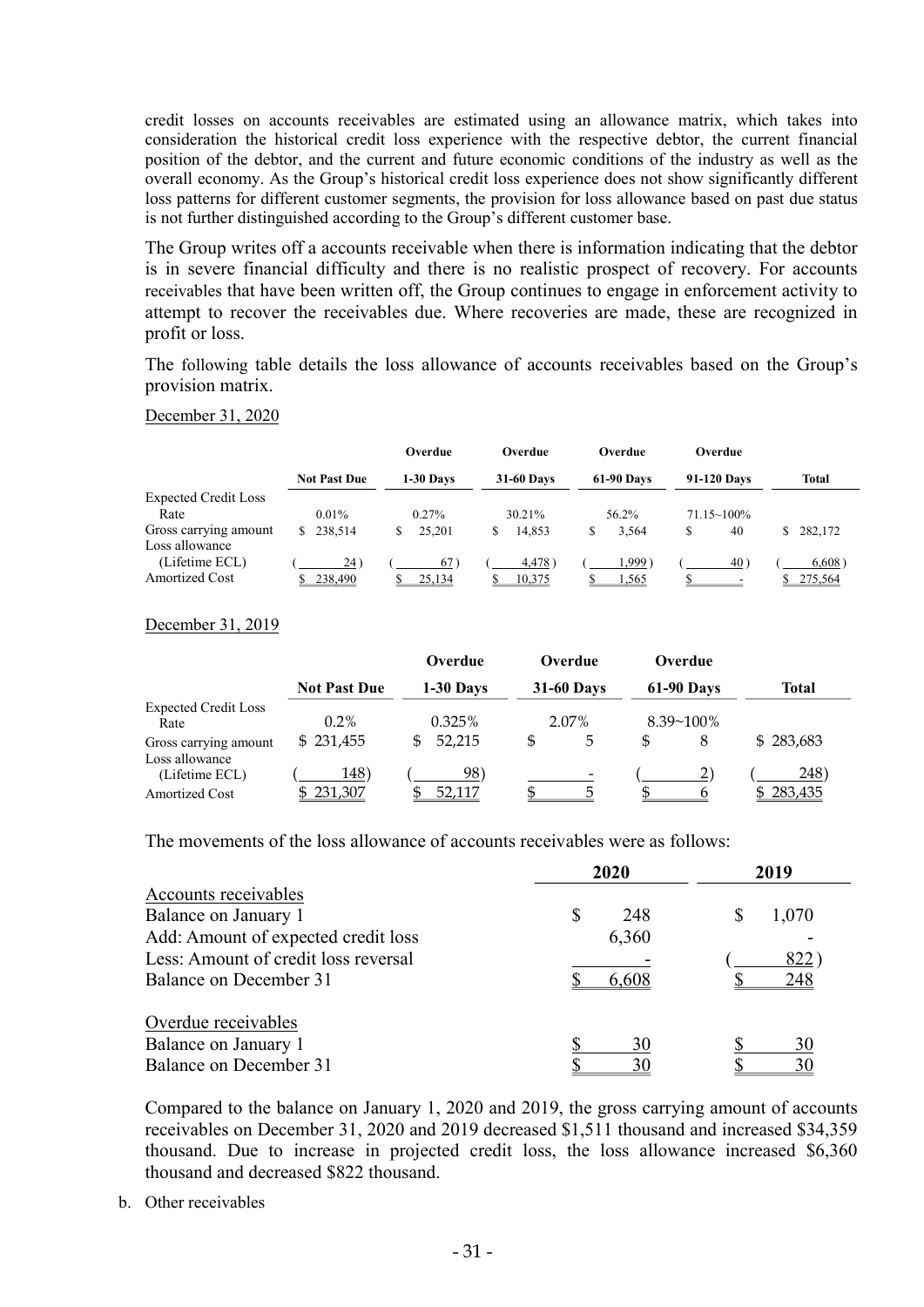The Group does not accrue interest on other receivables. When determining the recoverability of other receivables, the Group considers any changes in the credit quality of other receivables from the original credit date to the balance sheet date. As historical experience shows that other receivables overdue for more than one year are not recoverable, the Company recognizes 100% allowance for bad debts for other receivables aged over one year. For other receivables aged within one year, the Company determines allowance for bad debt by reference to the past arrears of counterparties and analyzing their current financial position, in order to evaluate irrecoverable amounts.

There was no allowance for impairment loss of other receivables on December 31, 2020, December 31, 2019.

### 12. INVENTORIES

|                         | December 31,<br>2020 | December 31,<br>2019 |
|-------------------------|----------------------|----------------------|
| Raw materials           | \$103,410            | \$125,756            |
| Work in process         | 24,214               | 22,346               |
| Finished goods          | 166,134              | 131,899              |
| Merchandise inventories | 4,529                | 2,483                |
|                         | 298,287              | \$282,484            |

Costs of goods sold were as follows:

|                          | For the Year ended December 31 |             |  |
|--------------------------|--------------------------------|-------------|--|
|                          | 2020                           | 2019        |  |
| Cost of Goods Sold       | \$1,242,689                    | \$1,342,379 |  |
| Loss (gain) on inventory |                                |             |  |
| impairment               | 10,000                         | 2,187)      |  |
| <b>Inventory Scrap</b>   | 3,069                          | 2,719       |  |
|                          | <u>,255,758</u>                | .342.91     |  |

#### 13. SUBSIDIARIES

#### Subsidiaries Included in the Consolidated Financial Statements

The entity included in the consolidated statements is listed below:

|                            |                   |                                    |                   | <b>Proportion of</b> |      |
|----------------------------|-------------------|------------------------------------|-------------------|----------------------|------|
|                            |                   |                                    | Ownership $(\% )$ |                      |      |
|                            |                   |                                    | Dec 31,           | Dec 31,              |      |
| Investor                   | Investee          | <b>Nature of Activities</b>        | 2020              | 2019                 | Note |
| Promate Solutions Co., Ltd | Promate Japan Inc | Trade of electronic<br>commodities | 100%              | 100%                 | (1)  |

1. Promate Japan Inc. was incorporated on Mach 2017 in Tokyo, Japan. It is 100% owner by the Company and the nature of its activities includes trade of electronic commodities.

### 14. PROPERTY, PLANT AND EQUIPMENT

|                          | December 31,<br>2020 | December 31, |
|--------------------------|----------------------|--------------|
|                          |                      | 2019         |
| Assets used by the Group | 48,946               | 47,268       |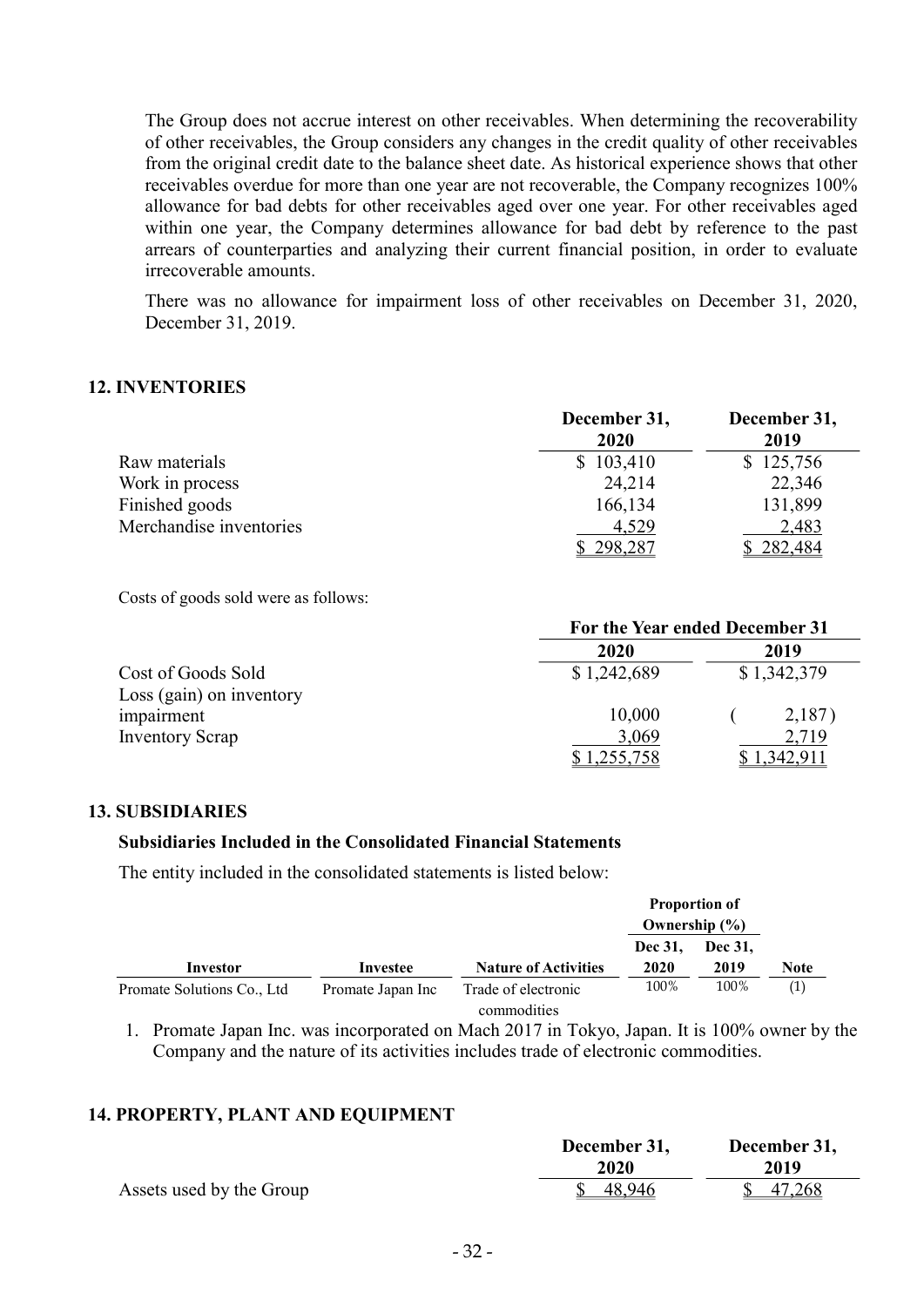#### Assets used by the Group:

|                                 | Machinery                | <b>Transportation</b>                   | Office                   | <b>Miscellaneous</b>     | Leasehold                |                   |
|---------------------------------|--------------------------|-----------------------------------------|--------------------------|--------------------------|--------------------------|-------------------|
|                                 | Equipment                | Equipment                               | Equipment                | Equipment                | Improvement              | <b>Total</b>      |
| Cost                            |                          |                                         |                          |                          |                          |                   |
| Balance on January 1,           |                          |                                         |                          |                          |                          |                   |
| 2020                            | 61,285<br>\$             | \$<br>2,810                             | \$<br>10,381             | 56,923<br>\$             | \$<br>17,452             | \$148,851         |
| Additions                       |                          |                                         | 307                      |                          | $\overline{\phantom{a}}$ | 307               |
| Reclassification                | 11,357                   |                                         |                          | 5,670                    |                          | 17,027            |
| Disposal                        |                          |                                         |                          | $\overline{\phantom{a}}$ | 2,369)                   | 2,369)            |
| Balance on December 31,<br>2020 | \$72,642                 | 2,810                                   | \$10,688                 | \$62,593                 | 15,083                   | \$163,816         |
| Accumulated depreciation        |                          |                                         |                          |                          |                          |                   |
| Balance on January 1,           |                          |                                         |                          |                          |                          |                   |
| 2020                            | \$<br>33,910             | \$<br>2,810                             | \$<br>9,252              | 41,859<br>S.             | \$<br>13,752             | \$101,583         |
| Depreciation expense            | 7,001                    |                                         | 487                      | 7,091                    | 1,077                    | 15,656            |
| Disposal                        | Ξ                        |                                         |                          | $\equiv$                 | 2,369)                   | 2,369)            |
| Balance on December 31,         |                          |                                         |                          |                          |                          |                   |
| 2020                            | \$<br>40,911             | 2,810                                   | \$<br>9,739              | 48,950<br>\$             | 12,460<br>\$             | \$114,870         |
| Carrying amounts on             |                          |                                         |                          |                          |                          |                   |
| December 31, 2020               | \$31,731                 | $\mathbf{s}$<br>$\overline{a}$          | \$<br>949                | \$13,643                 | 2,623<br>S.              | \$48,946          |
| Cost                            |                          |                                         |                          |                          |                          |                   |
| Balance on January 1,           |                          |                                         |                          |                          |                          |                   |
| 2019                            | \$<br>60,201             | 2,810<br>\$                             | \$<br>10,381             | 53,857<br>\$             | \$<br>17,202             | \$144,451         |
| Additions                       |                          |                                         |                          | 430                      |                          | 430               |
| Reclassification                | 1,084                    | $\overline{\phantom{a}}$                |                          | 3,026                    | 250                      | 4,360             |
| Disposal                        |                          |                                         |                          | <u>390)</u>              |                          | 390)              |
| Balance on December 31,         |                          |                                         |                          |                          |                          |                   |
| 2019                            | \$<br>61,285             | \$<br>2,810                             | \$<br>10,381             | \$<br>56,923             | 17,452<br>\$             | \$148,851         |
| <b>Accumulated depreciation</b> |                          |                                         |                          |                          |                          |                   |
| Balance on January 1,           |                          |                                         |                          |                          |                          |                   |
| 2019                            | 26,250<br>\$             | \$<br>2,694                             | \$<br>8,135              | 34,704<br>\$             | \$<br>11,667             | \$<br>83,450      |
| Depreciation expense            | 7,660                    | 116                                     | 1,117                    | 7,545                    | 2,085                    | 18,523            |
| Disposal                        | $\overline{\phantom{a}}$ | $\equiv$                                | $\overline{\phantom{a}}$ | 390)                     | $\overline{\phantom{a}}$ | 390)              |
| Balance on December 31,         |                          |                                         |                          |                          |                          |                   |
| 2019                            | \$33,910                 | \$<br>2,810                             | \$<br>9,252              | $\mathbb{S}^-$<br>41,859 | \$<br><u>13,752</u>      | \$101,583         |
| Carrying amounts on             |                          |                                         |                          |                          |                          |                   |
| December 31, 2019               | \$27,375                 | $\mathbf{\underline{\mathcal{S}}}$<br>Ŀ | \$<br>1,129              | \$<br>15,064             | \$<br>3,700              | $S_{-}$<br>47,268 |

There was no indication of an impairment loss; therefore, the Group did not perform impairment assessment during the year ended December 31, 2020 and 2019.

The above items of property, plant and equipment are depreciated on a straight-line basis over the estimated useful lives as follows:

| Machinery equipment      | $3-10$ years |
|--------------------------|--------------|
| Transportation equipment | 5 years      |
| Office equipment         | 3-5 years    |
| Miscellaneous equipment  | $3-20$ years |
| Leasehold improvements   | $3-10$ years |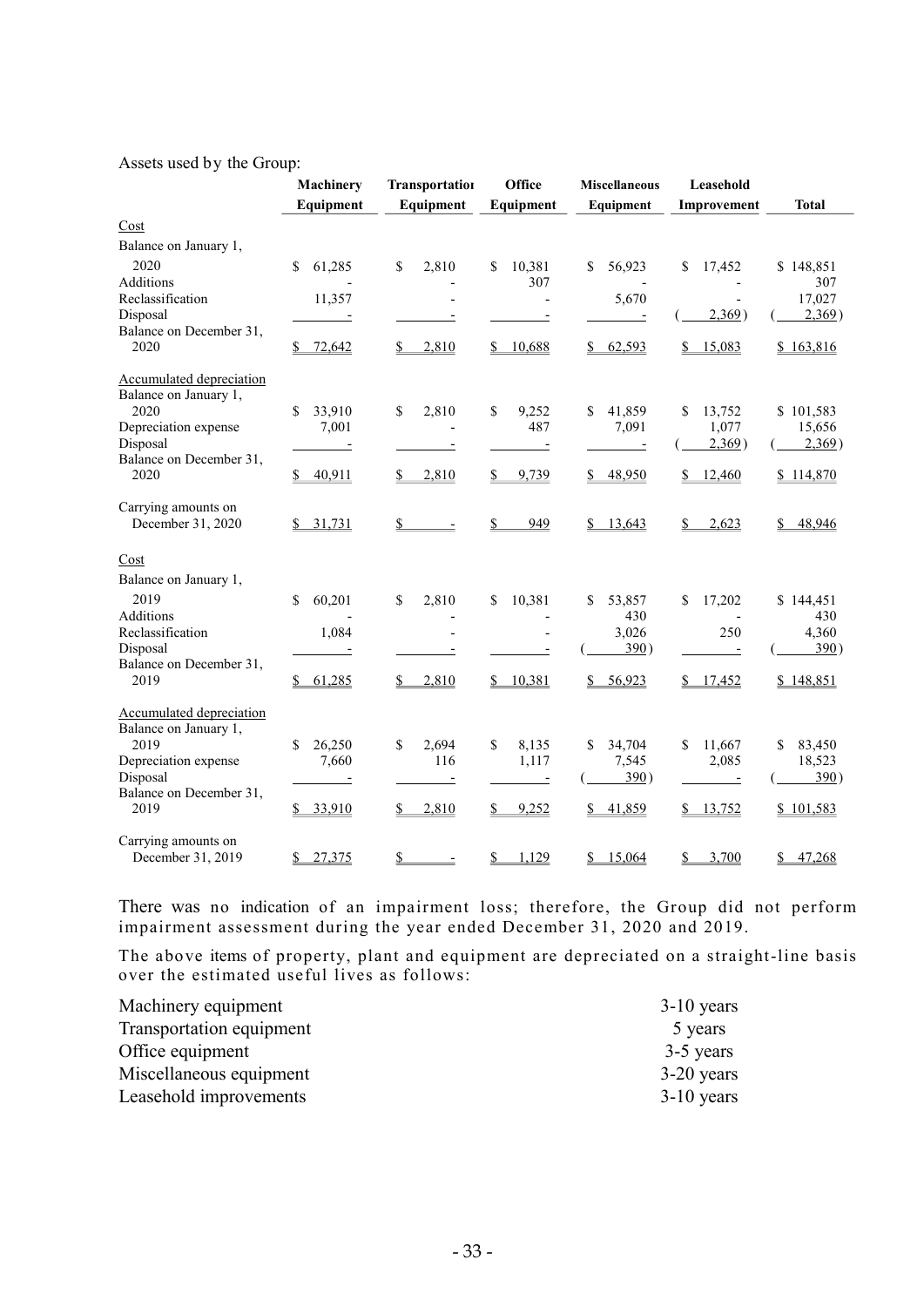### 15. LEASE ARRANGEMENTS

a. Right-of-use assets

|                          | December 31,<br>2020 | December 31,<br>2019 |
|--------------------------|----------------------|----------------------|
| Carrying amounts         |                      |                      |
| <b>Buildings</b>         | 63,727               | 84,521               |
| Transportation equipment | .393                 | -                    |
|                          |                      | 84,521               |

|                                                                                             | For the Year ended December 31 |        |
|---------------------------------------------------------------------------------------------|--------------------------------|--------|
|                                                                                             | 2020                           | 2019   |
| Additions to right-of-use assets                                                            | 1.433                          |        |
| Depreciation charge for right-of-use assets<br><b>Buildings</b><br>Transportation equipment | 20,796<br>40                   | 20,804 |
|                                                                                             | 20,836                         | 20,804 |

#### b. Lease liabilities

|                  | December 31,<br>2020 | December 31,<br>2019 |
|------------------|----------------------|----------------------|
| Carrying amounts |                      |                      |
| Current          | 21,665               | 20,940               |
| Non-current      |                      | 62,530               |

Discounted rate ranges of lease liabilities were as follows:

|                          | December 31, | December 31, |
|--------------------------|--------------|--------------|
|                          | 2020         | 2019         |
| <b>Buildings</b>         | 3%           | 3%           |
| Transportation equipment | 5.69%        | -            |

#### c. Material lease-in activities and terms

The Group also leased certain buildings for the use as plant and office in a period of 5 years. The Group does not have bargain purchase options to acquire the leasehold buildings at the end of the lease terms. In addition, the Group is prohibited from subleasing or transferring all or any portion of the underlying assets without the lessor's consent.

d. Other lease information

|                                             | For the Year ended December 31 |      |  |
|---------------------------------------------|--------------------------------|------|--|
|                                             | 2020                           | 2019 |  |
| Expenses relating to low-value asset leases |                                |      |  |
| Total cash outflow for lease                | 22.235                         |      |  |

The Group has selected to apply the exemption of recognition to certain office equipment leases conforming to low-value asset leases, and does not recognize the relevant right-to-use assets and lease liabilities for such leases.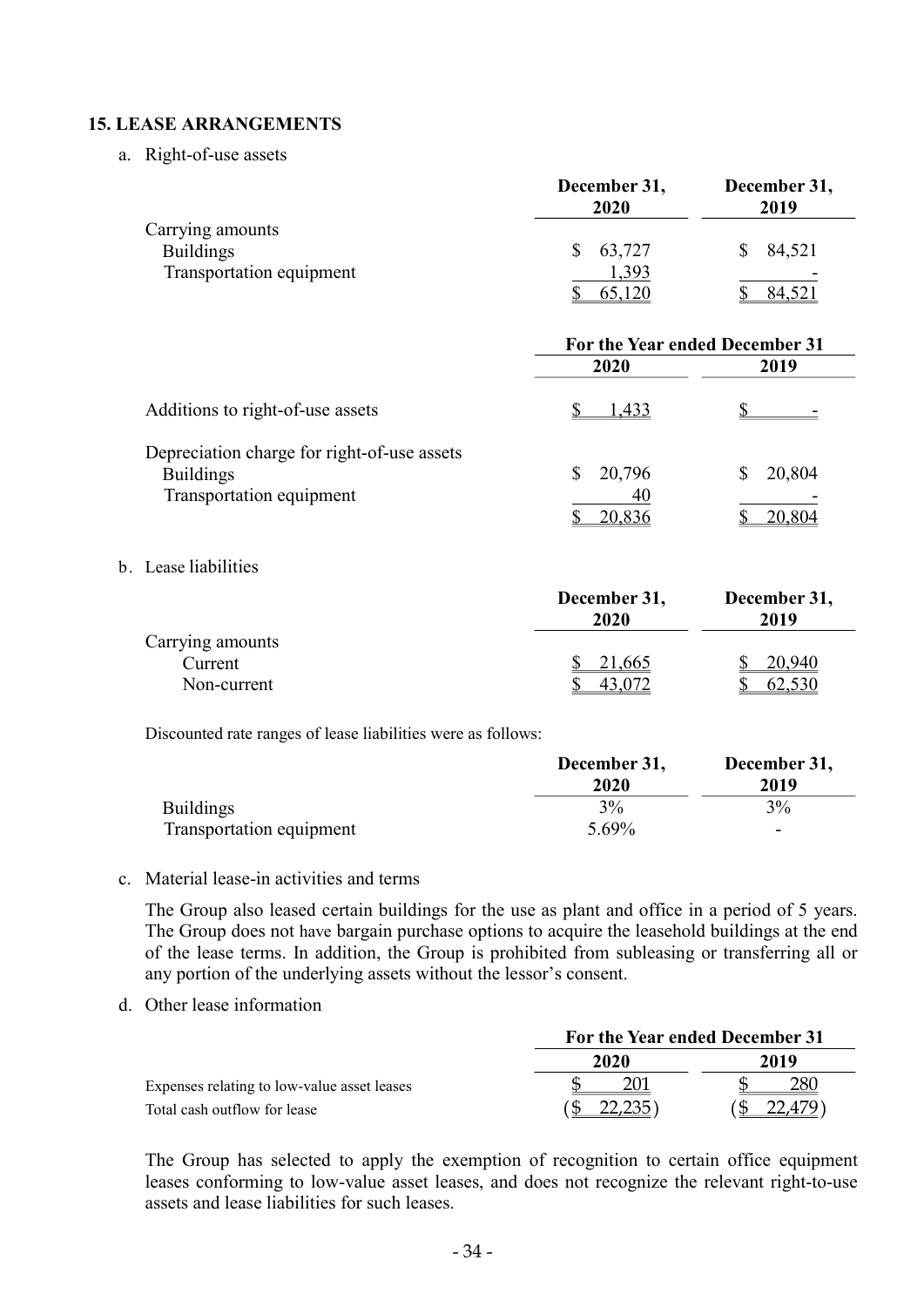The Group has no lease commitments commencing after the balance sheet date during the non-leasehold period in 2020 and as of December 31, 2019.

### 16. OTHER INTANGIBLE ASSETS

|                                      | Computer<br><b>Software</b> |
|--------------------------------------|-----------------------------|
| Cost                                 |                             |
| Balance on January 1, 2020           | $\mathfrak{S}$<br>20,179    |
| <b>Additions</b>                     |                             |
| Disposal                             | 1,800                       |
| Balance on December 31, 2020         | 18,379<br>\$                |
| Accumulated amortization             |                             |
| Balance on January 1, 2019           | $\mathfrak{S}$<br>12,960    |
| Amortization expenses                | 3,192                       |
| Disposal                             | 1,800)                      |
| Balance on December 31, 2020         | 14,352<br>\$                |
| Carrying amount on December 31, 2020 | \$<br>4,027                 |
| Cost                                 |                             |
| Balance on January 1, 2019           | $\mathfrak{S}$<br>19,279    |
| Additions                            | 900                         |
| Balance on December 31, 2019         | \$<br>20,179                |
| Accumulated amortization             |                             |
| Balance on January 1, 2019           | $\mathfrak{S}$<br>9,611     |
| Amortization expenses                | 3,349                       |
| Balance on December 31, 2020         | \$<br>12,960                |
| Carrying amount on December 31, 2019 | \$<br><u>7,219</u>          |

Other intangible assets were amortized on a straight-line basis over their estimated useful lives as follows:

Computer software 3-10 years 3-10 years

Amortization expenses summarized by function:

|                                     | For the Year ended December 31 |       |  |
|-------------------------------------|--------------------------------|-------|--|
|                                     | 2020                           | 2019  |  |
| Operating costs                     |                                |       |  |
| Selling and marketing expenses      | 108                            | 102   |  |
| General and administrative expenses | 2,714                          | 2,677 |  |
| Research and development expenses   | 370                            | 570   |  |
|                                     | 3,192                          | 3,349 |  |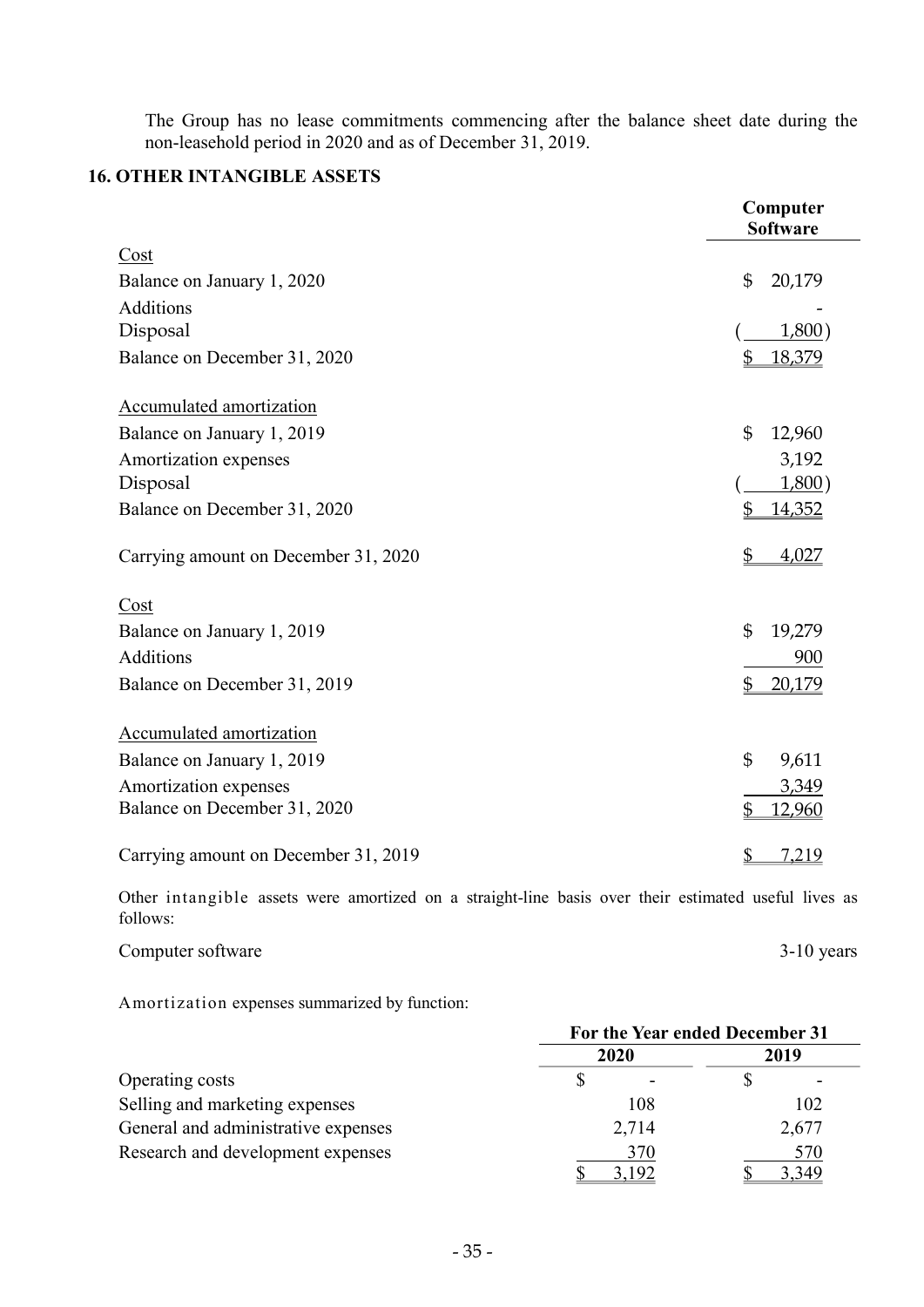### 17. OTHER ASSETS

|                                                     | December 31,<br>2020 | December 31,<br>2019 |
|-----------------------------------------------------|----------------------|----------------------|
| Current                                             |                      |                      |
| Prepayments                                         |                      |                      |
| Prepayment for purchases and expenses               | S<br>2,508           | \$<br>5,620          |
| Other current assets                                |                      |                      |
| Temporary debits and Payment for others             | 30                   | 53                   |
|                                                     | 2,538                | 5,673                |
| Non-current                                         |                      |                      |
| Prepayments for equipment                           | \$<br>3,888          | \$<br>4,025          |
| Refundable deposits                                 | 636                  | 136                  |
| Overdue receivables                                 | 30                   | 30                   |
| Allowance for impairment loss - overdue receivables | 30)                  | 30)                  |
|                                                     | 4,524                | 4,161                |

### 18. NOTES AND ACCOUNTS PAYABLE

|                                    | December 31,<br>2020 | December 31,<br>2019 |
|------------------------------------|----------------------|----------------------|
| Notes payable                      |                      |                      |
| Non-trade                          |                      |                      |
| Accounts payable                   |                      |                      |
| Accounts payable                   | \$123,026            | \$165,801            |
| Accounts payable - related parties | 43,392               | 66,465               |
|                                    | 166,418              | \$232,266            |

The Group has financial risk management policies in place to ensure that all payables are paid within the pre-agreed credit terms.

# 19. OTHER LIABILITIES

| December 31,<br>2020 | December 31,<br>2019 |  |
|----------------------|----------------------|--|
|                      |                      |  |
|                      |                      |  |
| S<br>2,244           | \$<br>2,256          |  |
| 46,028               | 56,375               |  |
| 7,750                | 7,500                |  |
|                      |                      |  |
| 24,700               | 25,300               |  |
| 955                  | 2,325                |  |
|                      | 860                  |  |
| 1,380                | 1,265                |  |
| 1,770                | 2,202                |  |
|                      |                      |  |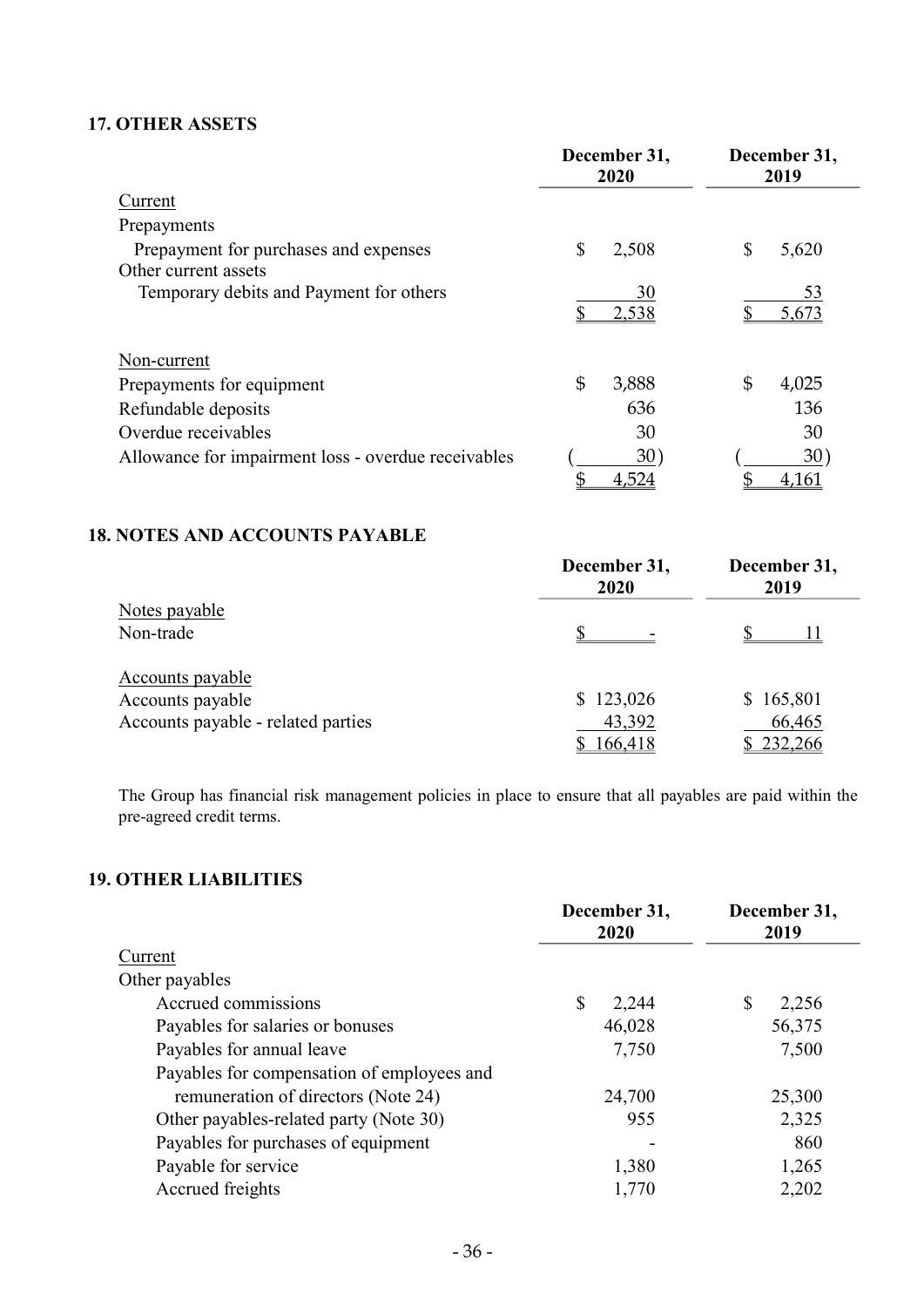|                                   | December 31,<br>2020 | December 31,<br>2019 |
|-----------------------------------|----------------------|----------------------|
| Other                             | 10,350<br>95,177     | 6,647<br>\$104,730   |
| Contract liability                |                      |                      |
| Advance payment                   | 30,466               | 39,767               |
| Others liability                  |                      |                      |
| Receipts under custody and others | 2,357                | 2,334                |
| <b>20. PROVISIONS</b>             |                      |                      |
|                                   | December 31,<br>2020 | December 31,<br>2019 |
| Current                           |                      |                      |
| Warranties*                       | 3,285                | 11,164               |

|                |                       | Warrantica |
|----------------|-----------------------|------------|
| Warranties*    | 2,239<br>$\mathbb{S}$ | ᄓ          |
| THAT CALL CITY |                       |            |

|                                  | <b>Warranties</b> |         |  |
|----------------------------------|-------------------|---------|--|
|                                  | 2020              | 2019    |  |
| Balance on January 1             | 18,124            | 27,015  |  |
| Amount used                      | 7,010)            | 13,085) |  |
| Additional provisions recognized |                   | 4,194   |  |
| Reversal of unused portion       | 5,590)            |         |  |
| Balance on December 31           | 5,524             | 18,124  |  |

\*The provision for warranty claims represents the present value of management's best estimate of the future outflow of economic benefits that will be required under sale of goods legislation. The estimate had been made on the basis of historic warranty trends, and may vary as a result of new materials, altered manufacturing processes or other events affecting product quality.

### 21. RETIREMENT BENEFIT PLANS

a. Defined contribution plans

Non-current

The Parent Company and subsidiary adopted a pension plan under the Labor Pension Act (LPA), which is a state-managed defined contribution plan. Under the LPA, the Group makes monthly contributions to employees' individual pension accounts at 6% of monthly salaries and wages.

b. Defined benefit plans

The Parent Company and subsidiary adopted the defined benefit plan under the Labor Standards Law, under which pension benefits are calculated on the basis of the length of service and average monthly salaries of the six months before retirement. The Group contributes amounts equal to 2% of total monthly salaries and wages to a pension fund administered by the pension fund monitoring committee. Pension contributions are deposited in the Bank of Taiwan in the committee's name. Before the end of each year, the Group assesses the balance in the pension fund. If the amount of the balance in the pension fund is inadequate to pay retirement benefits for employees who conform to retirement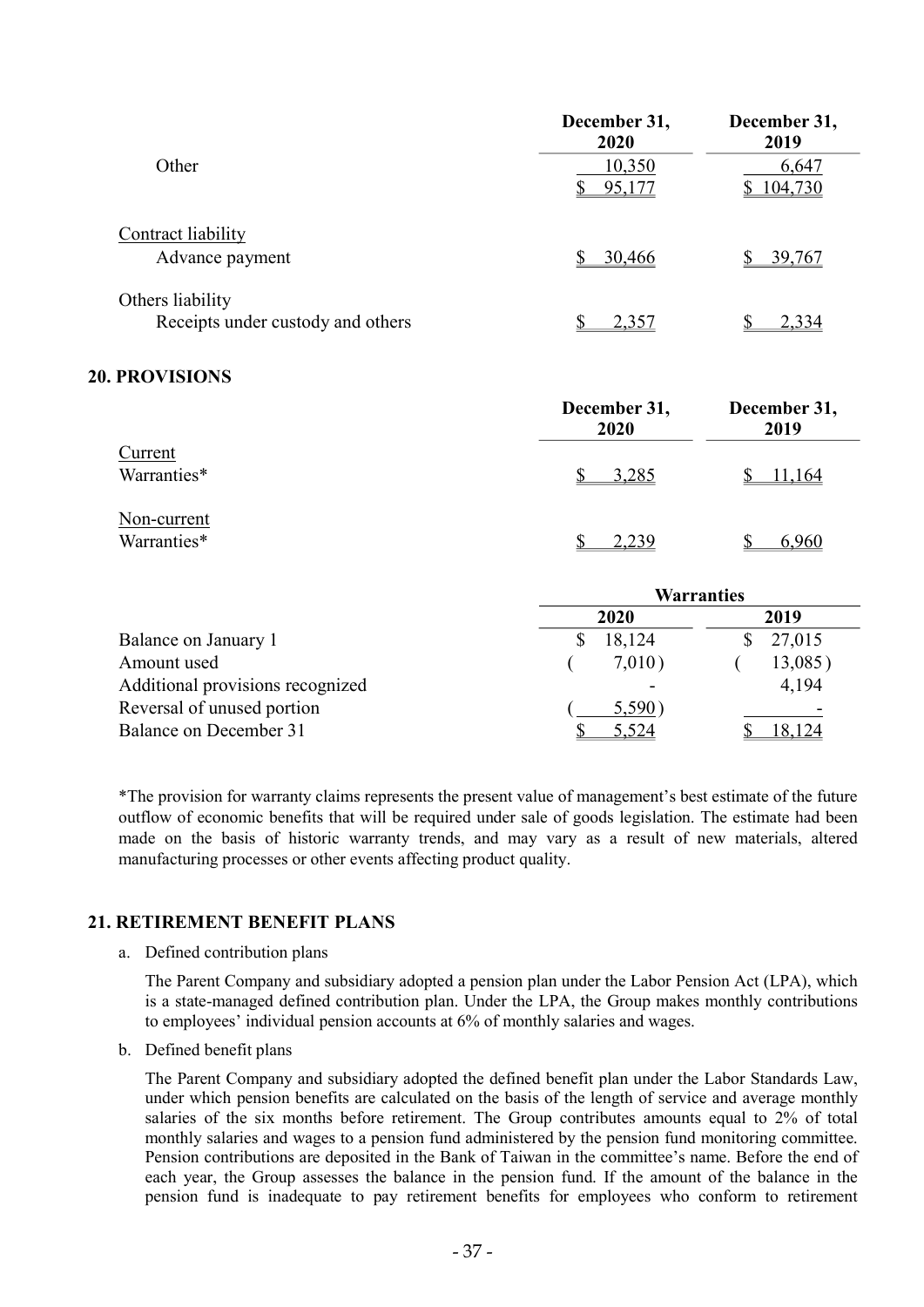requirements in the next year, the Group is required to fund the difference in one appropriation that should be made before the end of March of the next year. The pension fund is managed by the Bureau of Labor Funds, Ministry of Labor (the "Bureau"); the Group has no right to influence the investment policy and strategy.

The amounts included in the balance sheets in respect of the Group's defined benefit plans were as follows:

|                                                                                                                                    | December 31,<br>2020       | December 31,<br>2019       |
|------------------------------------------------------------------------------------------------------------------------------------|----------------------------|----------------------------|
| Present value of defined benefit obligation \$ Fair<br>value of plan assets<br>Present value of defined benefit obligation \$ Fair | 22,031                     | 21,342<br>S.               |
| value of plan assets<br>Allocation for deficiency<br>Net defined benefit liabilities (assets)                                      | 6,987)<br>15,044<br>15,044 | 6,090)<br>15,252<br>15,252 |

Movements in net defined benefit liabilities (assets) were as follows:

|                                        | <b>Present Value</b>           |                         |                    |
|----------------------------------------|--------------------------------|-------------------------|--------------------|
|                                        | of the Defined                 | <b>Fair Value of</b>    | <b>Net Defined</b> |
|                                        | <b>Benefit</b>                 | the Plan                | <b>Benefit</b>     |
|                                        | Obligation                     | <b>Assets</b>           | <b>Liabilities</b> |
| Balance on January 1, 2019             | 20,609<br>\$                   | $\sqrt{S}$<br>$5,209$ ) | 15,400<br>\$       |
| Service cost                           |                                |                         |                    |
| Service cost of current period         |                                |                         |                    |
| Net interest expense (income)          | 207                            | 56)                     | 151                |
| Recognized in loss (profit)            | 207                            | 56)                     | 151                |
| Remeasurement                          |                                |                         |                    |
| Return on plan assets (other than      |                                |                         |                    |
| amounts included in net interest)      |                                | 172)                    | 172)<br>€          |
| Actuarial loss – change in             |                                |                         |                    |
| demographic assumptions                | 32                             |                         | 32                 |
| Actuarial loss - changes in financial  |                                |                         |                    |
| assumptions                            | 514                            |                         | 514                |
| Actuarial loss - experience            |                                |                         |                    |
| adjustments                            | 20)                            |                         | 20)                |
| Recognized in other comprehensive loss |                                |                         |                    |
| (gain)                                 | 526                            | 172)                    | 354                |
| Contributions from employer            |                                | 653)                    | 653)               |
| Balance on December 31, 2019           | \$<br>21,342                   | $\mathcal{S}$<br>6,090) | \$<br>15,252       |
| Service cost                           |                                |                         |                    |
| Service cost of current period         | \$<br>$\overline{\phantom{a}}$ | \$                      | \$                 |
| Net interest expense (income)          | 160                            | 48)                     | 112                |
| Recognized in loss (profit)            | 160                            | 48)                     | 112                |
| Remeasurement                          |                                |                         |                    |
| Return on plan assets (other than      |                                |                         |                    |
| amounts included in net interest)      |                                | 189)                    | 189)               |
| Actuarial loss – change in             |                                |                         |                    |
| demographic assumptions                | 144                            |                         | 144                |
| Actuarial loss - changes in financial  |                                |                         |                    |
| assumptions                            | 538                            |                         | 538                |
| Actuarial loss – experience            | 153)                           |                         | 153)               |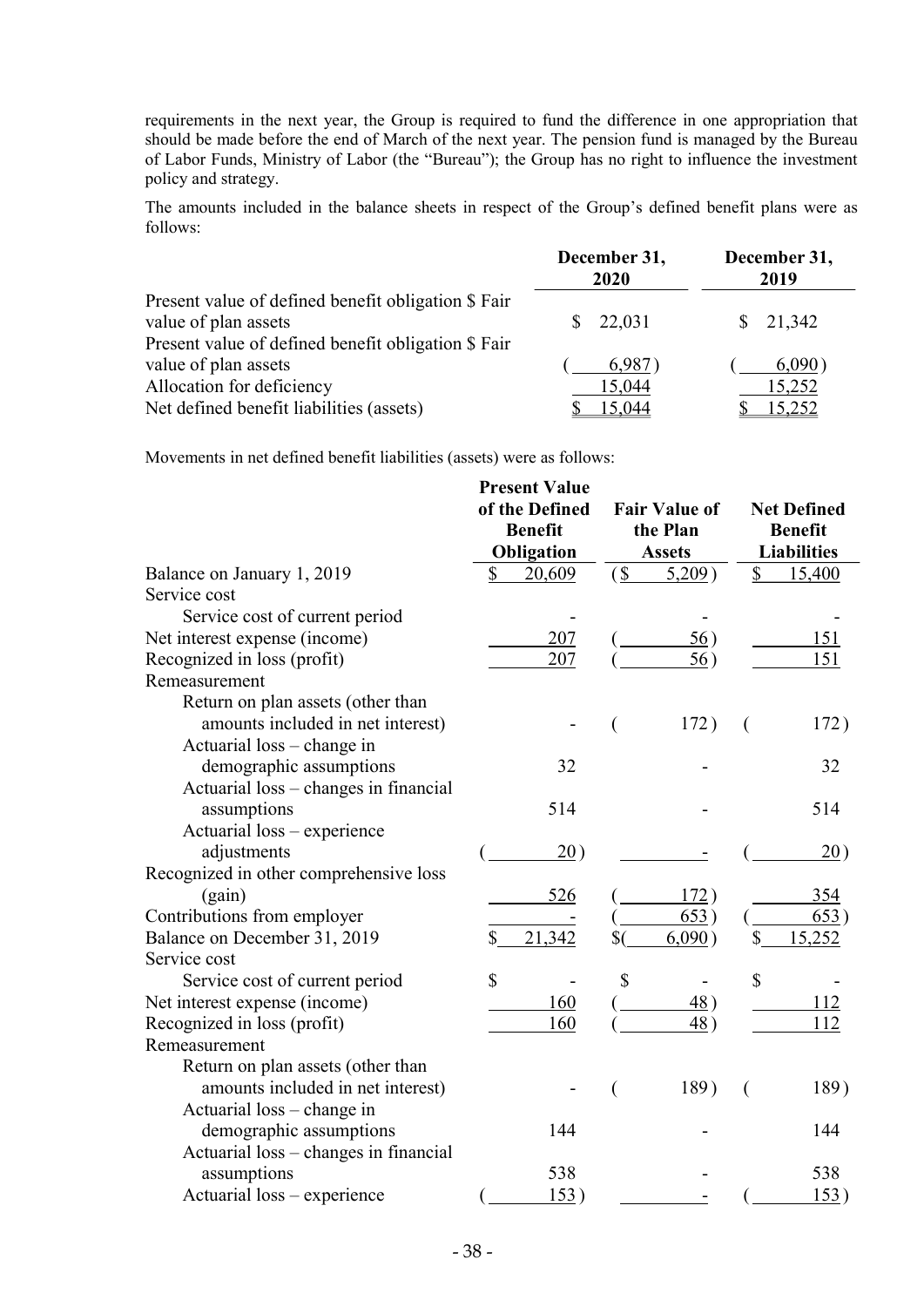|                                        | <b>Present Value</b><br>of the Defined<br><b>Benefit</b><br><b>Obligation</b> | <b>Fair Value of</b><br>the Plan<br><b>Assets</b> | <b>Net Defined</b><br><b>Benefit</b><br><b>Liabilities</b> |
|----------------------------------------|-------------------------------------------------------------------------------|---------------------------------------------------|------------------------------------------------------------|
| adjustments                            |                                                                               |                                                   |                                                            |
| Recognized in other comprehensive loss |                                                                               |                                                   |                                                            |
| (gain)                                 | 529                                                                           | 189)                                              | 340                                                        |
| Contributions from employer            |                                                                               | 660)                                              | 660)                                                       |
| Balance on December 31, 2020           |                                                                               |                                                   | 15.044                                                     |

The amount recognized as profit or loss for the defined benefit plan is summarized by function as follows:

|                                     | For the Year ended December 31 |      |      |
|-------------------------------------|--------------------------------|------|------|
|                                     |                                | 2020 | 2019 |
| Operating expense                   |                                |      | 42   |
| Selling and marketing expenses      |                                | 19   |      |
| General and administrative expenses |                                | 42   | 38   |
| Research & development expense      |                                | 25   | 40   |
|                                     |                                |      |      |

Through the defined benefit plans under the Labor Standards Law, the Group is exposed to the following risks:

- 1) Investment risk: The plan assets are invested in domestic and foreign equity and debt securities, bank deposits, etc. The investment is conducted at the discretion of the Bureau or under the mandated management. However, in accordance with relevant regulations, the return generated by plan assets should not be below the interest rate for a 2-year time deposit with local banks.
- 2) Interest risk: A decrease in the government bond interest rate will increase the present value of the defined benefit obligation; however, this will be partially offset by an increase in the return on the plan's debt investments.
- 3) Salary risk: The present value of the defined benefit obligation is calculated by reference to the future salaries of plan participants. As such, an increase in the salary of the plan participants will increase the present value of the defined benefit obligation.

The actuarial valuations of the present value of the defined benefit obligation were carried out by qualified actuaries. The significant assumptions used for the purposes of the actuarial valuations were as follows:

|                                        | <b>December 31, 2020</b>                                                                  | December 31, 2019                                                                         |
|----------------------------------------|-------------------------------------------------------------------------------------------|-------------------------------------------------------------------------------------------|
| Discount rate( $s$ )                   | $0.50\%$                                                                                  | 0.75%                                                                                     |
| Expected rate(s) of<br>salary increase | $2.00\%$                                                                                  | $2.00\%$                                                                                  |
| Death rate                             | According to the fifth mortality<br>experience table of Taiwan life<br>insurance industry | According to the fifth mortality<br>experience table of Taiwan life<br>insurance industry |
| Disability rate                        | According to 10% of expected<br>mortality rate                                            | According to 10% of expected<br>mortality rate                                            |

#### Employee turnover rate

Based on the empirical data of consolidated company on the turnover rate of the Company in the past and the future trend, the revised data were adopted.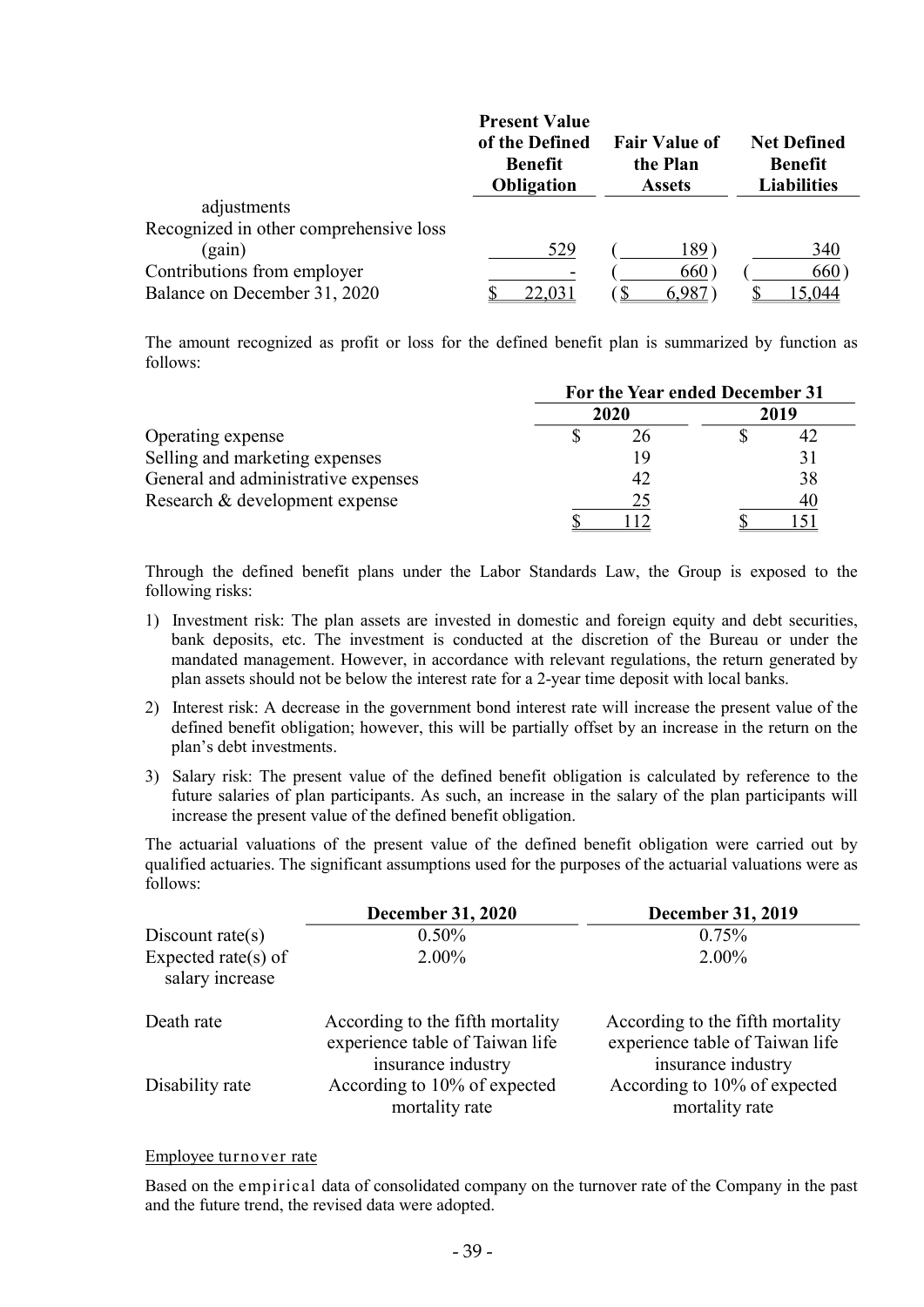| Age                              | 2020           | 2019               |
|----------------------------------|----------------|--------------------|
| 20 years old $\sim$ 30 years old | $6\%$ ~10%     | $7\% \sim 13.0\%$  |
| 35 years old $\sim$ 60 years old | $0\% \sim 4\%$ | $0.5\% \sim 5.0\%$ |

The turnover rate under 20 years old shall be calculated as 20 years old; the turnover rate of each age group shall be calculated in the way of internal difference.

#### Voluntary retirement rate

Assuming that Z is the earliest retirement age for individual employees

|                | December 31, | December 31, |
|----------------|--------------|--------------|
| Age            | 2020         | 2019         |
| Z              | 15%          | 15%          |
| $Z+1\infty 64$ | 3%           | 3%           |
| 65             | 100%         | 100%         |

However, the voluntary retirement rate of individual employees shall not be less than 1.5 times of the turnover rate for the same age adopted by the Company.

If possible reasonable change in each of the significant actuarial assumptions will occur and all other assumptions will remain constant, the present value of the defined benefit obligation will increase (decrease) as follows:

|                                     | December 31,<br>2020 | December 31,<br>2019 |
|-------------------------------------|----------------------|----------------------|
| Discount rate(s)                    |                      |                      |
| $0.25\%$ increase                   | <u>540</u>           | <u>514</u> )         |
| $0.25\%$ decrease                   | 562                  | 537                  |
|                                     | December 31,<br>2020 | December 31,<br>2019 |
| Expected rate(s) of salary increase |                      |                      |
| $0.25\%$ increase                   | 546                  | 522                  |
| $0.25\%$ decrease                   |                      | 503                  |

The sensitivity analysis presented above may not be representative of the actual change in the present value of the defined benefit obligation as it is unlikely that the change in assumptions would occur in isolation of one another as some of the assumptions may be correlated.

|                                                     | December 31,<br>2020 | December 31,<br>2019 |
|-----------------------------------------------------|----------------------|----------------------|
| The expected contributions to the plan for the next |                      |                      |
| year                                                | 676                  | 672                  |
| The average duration of the defined benefit         |                      |                      |
| obligation                                          | 9.9 years            | 9.8 years            |

### 22. EQUITY

a. Share capital

Common stock

|                                            | December 31, | December 31, |
|--------------------------------------------|--------------|--------------|
|                                            | 2020         | 2019         |
| Number of shares authorized (in thousands) | 50,000       | 50,000       |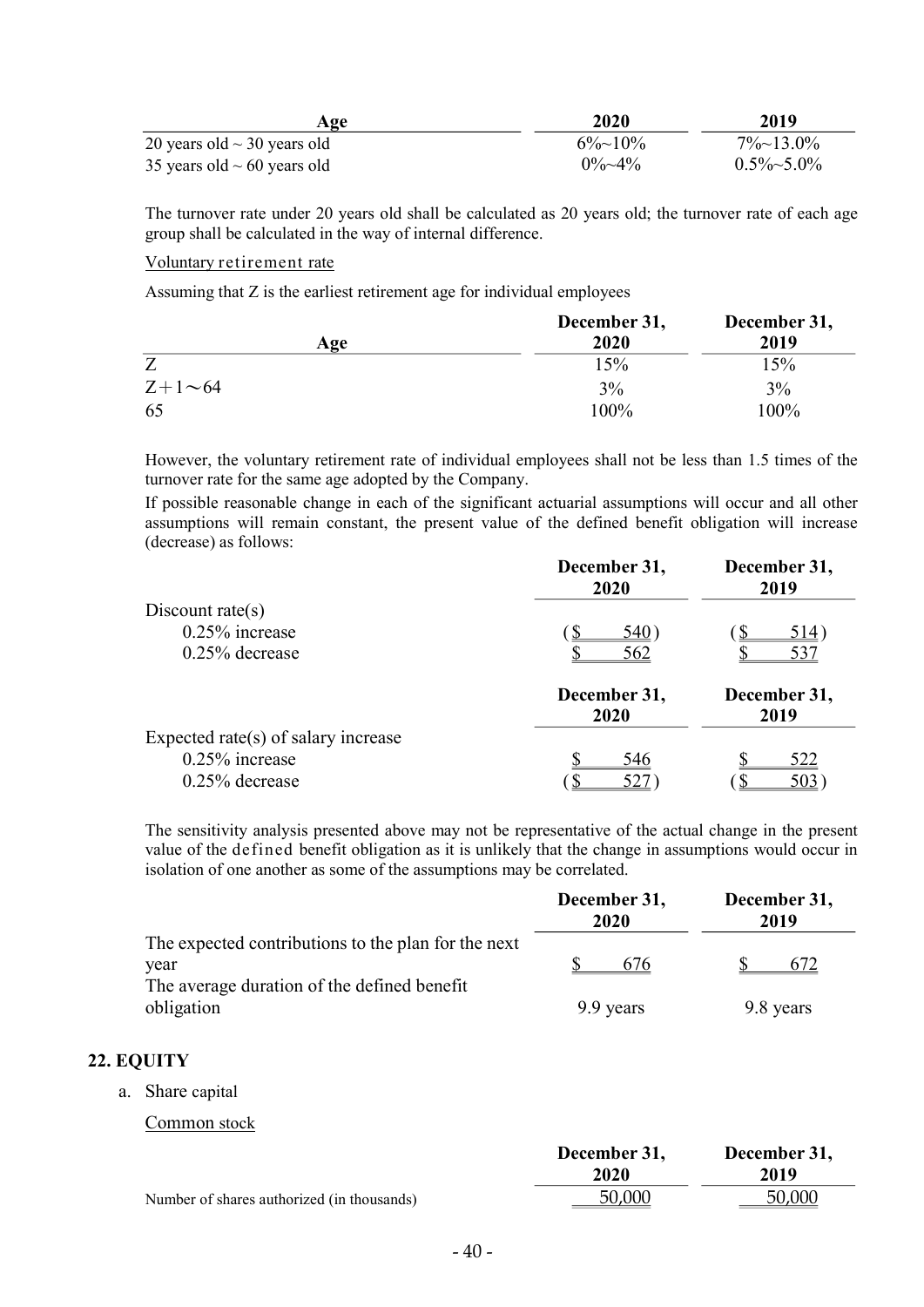| Shares authorized                      | \$500,000 | \$ 500,000 |
|----------------------------------------|-----------|------------|
| Number of shares issued and fully paid |           |            |
| (in thousands)                         | 38,255    | 38,255     |
| Shares issued                          | \$382,549 | \$ 382,549 |

The authorized shares include 4,000 thousand shares allocated for the exercise of employee stock options.

b. Capital surplus

|                                                      | December 31,<br>2020 | December 31,<br>2019 |
|------------------------------------------------------|----------------------|----------------------|
| May be used to offset a deficit, distributed as cash |                      |                      |
| dividends, or transferred to share capital*          |                      |                      |
| Issuance of ordinary shares                          | \$396,393            | \$400,600            |
| Less: Cash dividend issued from additional           |                      |                      |
| paid-in capital                                      | 9,564)               | 4,207)               |
|                                                      | 386,829              | 396,393              |

\* Such capital surplus may be used to offset a deficit; in addition, when the Company has no deficit, such capital surplus may be distributed as cash dividends or transferred to share capital (limited to a certain percentage of the Company's capital surplus and to once a year).

c. Retained earnings and dividends policy

Under the dividends policy as set forth in the amended Articles, where the Company made a profit in a fiscal year, the profit shall be first utilized for paying taxes, offsetting losses of previous years, setting aside as legal reserve 10% of the remaining profit, setting aside or reversing special reserve in accordance with the laws and regulations, and then any remaining profit together with any undistributed retained earnings shall be used by the Company's board of directors as the basis for proposing a distribution plan, which should be resolved in the shareholders' meeting for distribution of dividends and bonus to shareholders. For the policies on distribution of employees' compensation and remuneration of directors after amendment, refer to employees' compensation and remuneration of directors in Note 24, (g).

Taking into account future capital expenditure requirements and long-term financial planning of the Company, the total dividends paid in any given year may not be less than 50% of the distributable earnings in that year. However, cumulative distributable earnings cannot be distributed if it is less than 20% of the total paid-up capital. Dividends could be distributed either through cash or shares, and cash dividends shall not be less than 10% of the total dividends for the year.

An appropriation of earnings to a legal reserve should be made until the legal reserve equals the Company's paid-in capital. The legal reserve may be used to offset deficits. If the Company has no deficit and the legal reserve has exceeded 25% of the Company's paid-in capital, the excess may be transferred to capital or distributed in cash.

Items referred to under Rule No. 1010012865, Rule No. 1010047490 and Rule No. 1030006415 issued by the FSC and the directive titled "Questions and Answers for Special Reserves Appropriated Following Adoption of IFRSs" should be appropriated to or reversed from a special reserve by the Company.

The appropriations of earnings for 2019 and 2018 that were approved in the shareholders' meetings on June 9, 2020 and June 10, 2019, respectively, were as follows: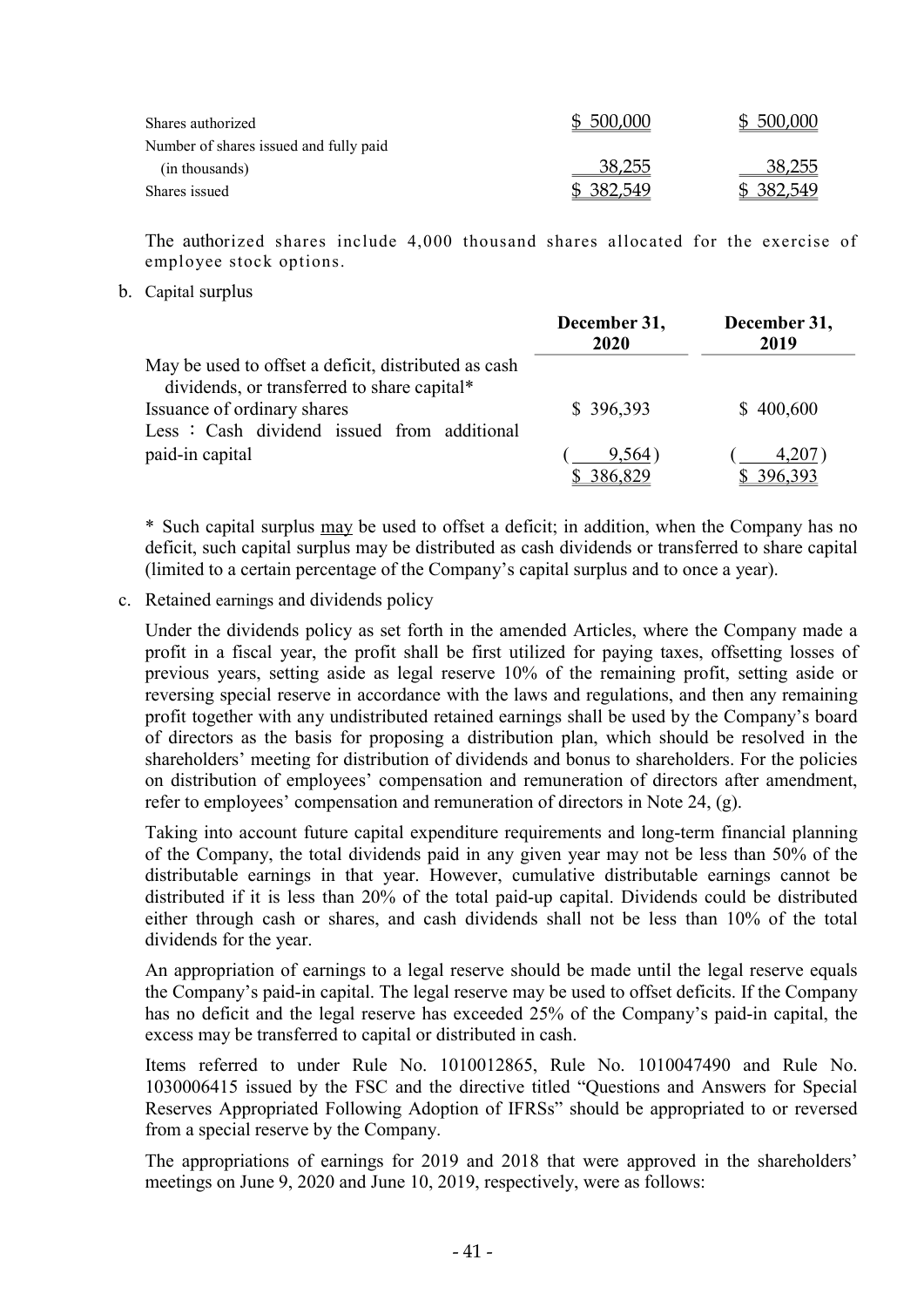|                                             | For the Year Ended December 31 |         |  |
|---------------------------------------------|--------------------------------|---------|--|
|                                             | 2019                           | 2018    |  |
| Legal reserve                               | 20,636                         | 18,628  |  |
| Special reserve                             | 2,702                          | 16)     |  |
| Cash dividends                              | 181,710                        | 167,939 |  |
| Cash dividends (additional paid-in capital) | 9,564                          | 4,207   |  |
| Cash dividends per share (NT\$)             |                                | 4       |  |

In addition, the General Shareholders' Meeting of the Company resolved on June 9, 2020 and June 10, 2019 to release the capital reserves of NT\$9,564,000 and NT\$4,207,000 respectively in cash.

The appropriation of earnings for 2020 was proposed by the Company's board of directors on March 23, 2021. The appropriation and dividends per share were as follows:

| Legal reserve                   | \$20,859 |
|---------------------------------|----------|
| Reversal of special reserves    | (2,728)  |
| Cash dividends                  | 191.274  |
| Cash dividends per share (NT\$) |          |

The above appropriation for cash dividends had been resolved by the Company's board of directors; the other proposed appropriations will be resolved by the shareholders in their meeting to be held on June 11, 2021.

d. Special reserves

|                                    | For the Year Ended December 31 |       |  |      |
|------------------------------------|--------------------------------|-------|--|------|
|                                    | 2020                           |       |  | 2019 |
| Beginning on January 1             |                                | 26    |  |      |
| Appropriations of special reserves |                                | 2,702 |  | ۰    |
| Reversal of special reserves       |                                |       |  | 16.  |
| Balance on December 31             |                                |       |  |      |

#### e. Other equity items

1) Exchange differences on translating the financial statements of foreign operations

|                                                                                               | For the Year Ended December 31 |      |      |      |
|-----------------------------------------------------------------------------------------------|--------------------------------|------|------|------|
|                                                                                               |                                | 2020 |      | 2019 |
| Beginning on January 1                                                                        | ( \$                           | 50)  | ( \$ | 26)  |
| Exchange differences arising on translating                                                   |                                |      |      |      |
| the financials statements of foreign                                                          |                                |      |      |      |
| operations                                                                                    |                                |      |      | 31)  |
| Conversion of income tax related to interests<br>arising from net assets of foreign operating |                                |      |      |      |
| agency                                                                                        |                                |      |      |      |
| Balance on December 31                                                                        |                                |      |      | 50   |

2) Unrealized gain or loss on Financial Assets at FVTOCI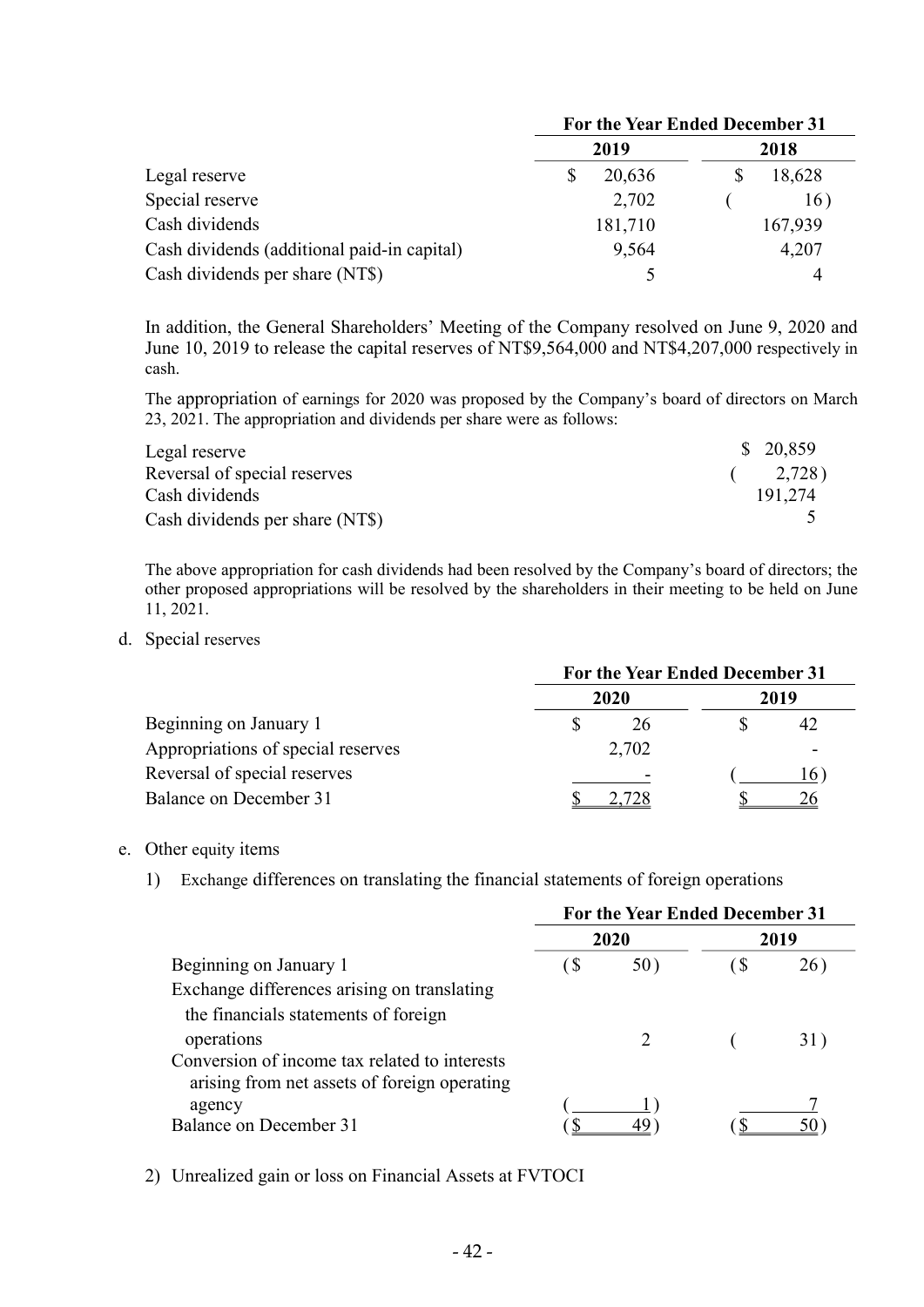|                                                                                                          | <b>For the Year Ended December 31</b> |        |
|----------------------------------------------------------------------------------------------------------|---------------------------------------|--------|
|                                                                                                          | 2020                                  | 2019   |
| Balance on January 1                                                                                     | 2,678)                                |        |
| Recognized in current period<br>Unrealized gain (loss)-equity instruments                                | 19,752                                | 2.678  |
| Other comprehensive Income recognized for<br>the year                                                    | 19,752                                | 2,678) |
| Gain (loss) on disposal of equity instruments<br>transfer to retained earnings<br>Balance on December 31 | 5,782                                 |        |

### 23. REVENUE

|                                       | For the Year Ended December 31 |             |  |
|---------------------------------------|--------------------------------|-------------|--|
|                                       | 2020                           | 2019        |  |
| Revenue from contracts with customers |                                |             |  |
| Revenue from the sale of goods        | \$1,700,492                    | \$1,845,679 |  |
| Design & development revenue          | 57,754                         | 18,789      |  |
| Service revenue                       | 13,057                         | 9,925       |  |
|                                       |                                |             |  |

### a. Revenue from Sales to customers

### Revenue from the sale of goods

Goods are categorized into computer monitors and customized products for manufacturing engineering. The Group engages in the sale of embedded control systems, medical displays, and application-specific display modules at the agreed prices stipulated in contracts, quotations or orders.

#### Service revenue

Service revenue mainly comprises revenue from the design of embedded, medical, and application specific display modules during product development; revenue from customers' request for repair when defects occur in products that exceed the warranty period; and revenue recognized at the agreed prices stipulated in contracts.

b. Contract balances

|                                | December 31,<br>2020 | December 31,<br>2019 |
|--------------------------------|----------------------|----------------------|
| Trade receivables (Note 11)    | \$275,564            | \$283,435            |
| Contract liabilities (Note 19) | \$30,466             | \$ 39,767            |

The change of contract assets and contract liabilities is mainly due to the difference between the time of meeting the performance obligation and the time of payment by the customer. There is no other material change.

The amount recognized as income in the current year from the contract liabilities at the beginning of the year and the performance obligations already met in the earlier period is as follows:

#### For the Year Ended December 31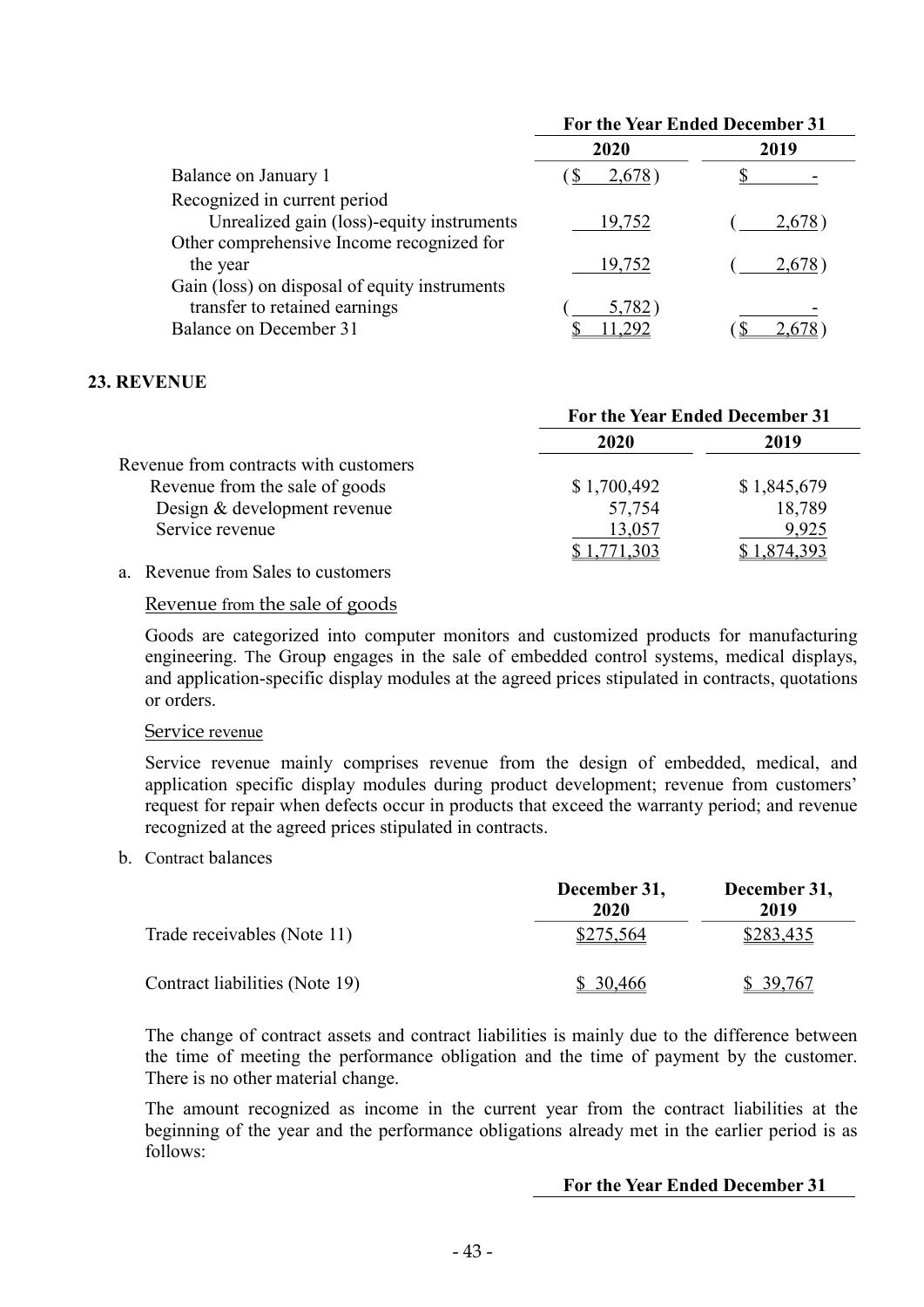|                                                   | 2020  | 2019     |
|---------------------------------------------------|-------|----------|
| Contract liabilities at the beginning of the year |       |          |
| Revenue from sale of goods                        | 7.010 | \$13,085 |

# c. Disaggregation of revenue

# For the year ended December 31,2020

|                      | <b>Embedded</b><br>Control | <b>Application</b><br>specific | <b>Medical</b><br><b>Touch</b> | <b>Others</b> | Total       |
|----------------------|----------------------------|--------------------------------|--------------------------------|---------------|-------------|
| Goods or service     |                            |                                |                                |               |             |
| Revenue from sale of |                            |                                |                                |               |             |
| goods                | \$641,204                  | \$617,098                      | \$294,862                      | \$147,328     | \$1,700,492 |
| Service revenue      | 6,173                      | 6,818                          | 57,814                         |               | 70,811      |
|                      | \$647,377                  | \$623,916                      | \$352,676                      | \$147,334     | \$1,771,303 |

# For the year ended December 31,2019

|                      | <b>Embedded</b><br>Control | Application<br>specific | <b>Medical</b><br><b>Touch</b> | <b>Others</b> | Total       |
|----------------------|----------------------------|-------------------------|--------------------------------|---------------|-------------|
| Goods or service     |                            |                         |                                |               |             |
| Revenue from sale of |                            |                         |                                |               |             |
| goods                | \$818,316                  | \$552,906               | \$334,733                      | \$139,724     | \$1,845,679 |
| Service revenue      | 3,146                      | 4,908                   | 20,634                         | 26            | 28,714      |
|                      | \$821,462                  | \$557,814               | \$355,367                      | \$139,750     | \$1,874,393 |

# 24. NET PROFIT (LOSS) FROM CONTINUING OPERATIONS AND OTHER COMPREHENSIVE INCOME (LOSS)

a. Interest income

|                                    | For the Year Ended December 31 |       |
|------------------------------------|--------------------------------|-------|
|                                    | 2020                           | 2019  |
| Bank deposits                      | 2.251                          | 5,372 |
| Financial assets at amortized cost |                                | .218  |
|                                    |                                | 59C   |

b. Other income

|                 | For the Year Ended December 31 |       |
|-----------------|--------------------------------|-------|
|                 | 2020                           | 2019  |
| Dividend income | 2,242                          | 1,818 |
| Others          | 820                            | 19    |
|                 | .062                           |       |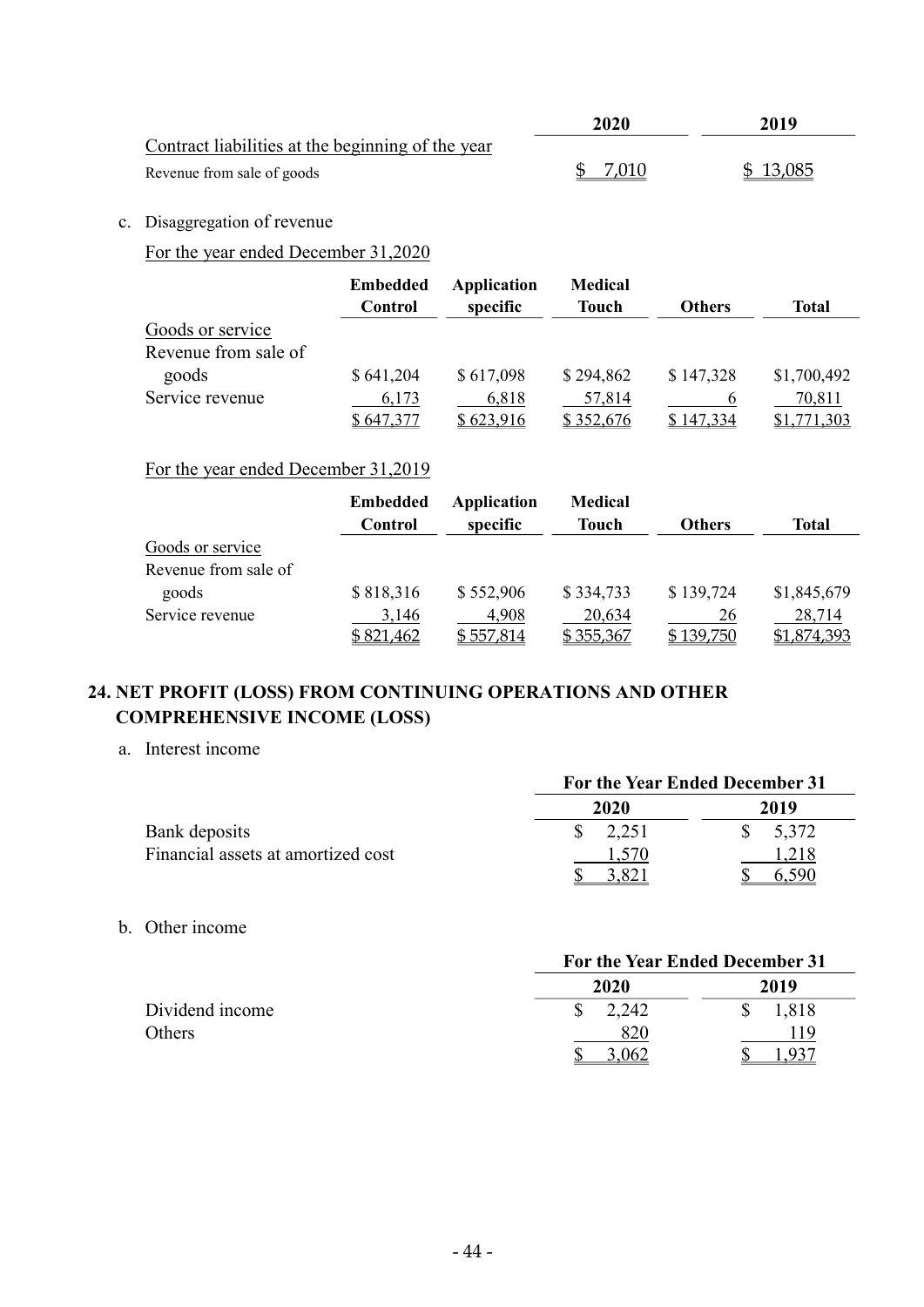c. Other gains and losses

|                                      | For the Year Ended December 31 |         |
|--------------------------------------|--------------------------------|---------|
|                                      | 2020                           | 2019    |
| Gain (loss) on financial instruments |                                |         |
| Mandatorily measured at FVTPL        | 3,920<br>S.                    | 833     |
| Net foreign exchange gain (losses)   | 24,805)                        | 10,619) |
| <b>Others</b>                        | 95)                            |         |

d. Finance costs

|                               |        | For the Year Ended December 31 |  |
|-------------------------------|--------|--------------------------------|--|
|                               | 2020   | 2019                           |  |
| Interest on lease liabilities | 2,066) | 2,432                          |  |

There was no interest capitalization in the combined company for the year ended December 31, 2020 and 2019.

e. Depreciation and amortization

|                                         | <b>For the Year Ended December 31</b> |        |
|-----------------------------------------|---------------------------------------|--------|
|                                         | 2020                                  | 2019   |
| An analysis of deprecation by function  |                                       |        |
| Operating costs                         | \$<br>10,642                          | 10,328 |
| Operating expenses                      | 25,850                                | 28,999 |
|                                         | 36,492                                | 39,327 |
| An analysis of amortization by function |                                       |        |
| Operating costs                         | \$                                    | S      |
| Operating expenses                      | 3,192                                 | 3,349  |
|                                         | 3,192                                 | 3,349  |

f. Employee benefits expense

|                                             | For the Year Ended December 31 |            |
|---------------------------------------------|--------------------------------|------------|
|                                             | 2020                           | 2019       |
| Short-term benefits                         | \$187,385                      | \$207,358  |
| Post-employment benefits (Note 21)          |                                |            |
| Defined contribution plans                  | 5,992                          | 5,924      |
| Defined benefit plans                       | 112                            | 151        |
|                                             | 6,104                          | 6,075      |
| Other employee benefits                     | 7,900                          | 7,144      |
| Total employee benefits expense             | \$201,389                      | \$ 220,577 |
| An analysis of employee benefits expense by |                                |            |
| function                                    |                                |            |
| Operating costs                             | 54,497                         | 54,879     |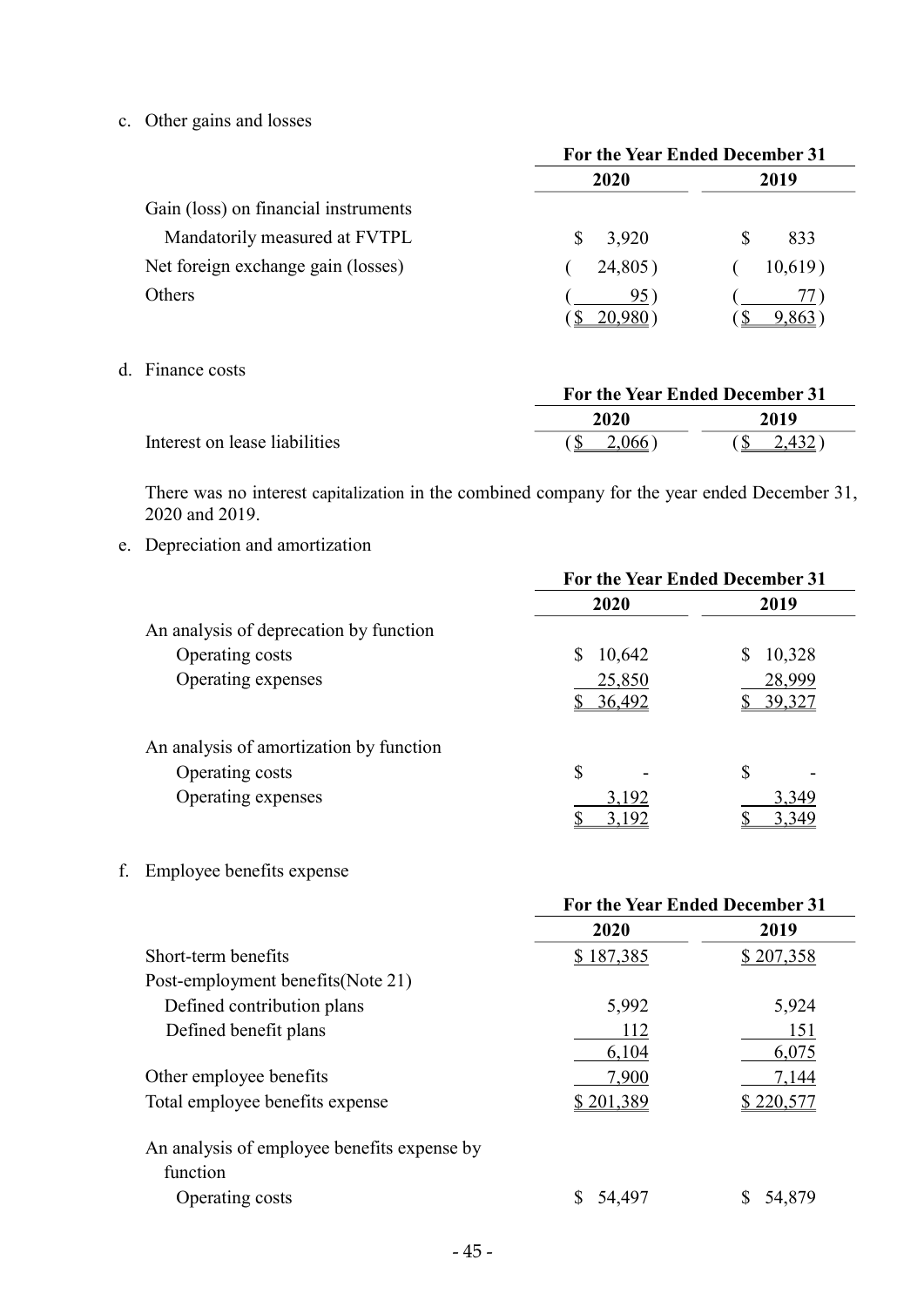|                    | For the Year Ended December 31 |         |
|--------------------|--------------------------------|---------|
|                    | 2020                           | 2019    |
| Operating expenses | 146,892                        | 165,698 |
|                    | \$201.389                      |         |

g. Employees' compensation and remuneration of directors and supervisors

The Company accrued employees' compensation at the rates of no less than 7.5%~10% and remuneration of directors at the rates of no higher than 3%, of net profit before income tax, employees' compensation, and remuneration of directors. Employees' compensation and the remuneration of directors for the year ended December 31, 2020 and 2019 were approved by the Board of Directors on March 23, 2021 and March 16, 2020, respectively, and are as follows:

#### Accrual rate

|                           | For the Year Ended December 31 |         |
|---------------------------|--------------------------------|---------|
|                           | 2020                           | 2019    |
| Employees' compensation   | $7.5\%$                        | $7.5\%$ |
| Remuneration of directors | $1.5\%$                        | $1.5\%$ |

Amount

|                           | For the Year Ended December 31 |          |
|---------------------------|--------------------------------|----------|
|                           | 2020                           | 2019     |
| Employees' compensation   | \$20,600                       | \$21,170 |
| Remuneration of directors | 100                            | ,200     |

If there is a change in the amounts after the annual consolidated financial statements were authorized for issue, the differences are recorded as a change in the accounting estimate.

There was no difference between the actual amounts of employees' compensation and remuneration of directors paid and the amounts recognized in the consolidated financial statements for the years ended December 31, 2019 and 2018.

Information on the employees' compensation and remuneration of directors resolved by the Company's board of directors is available at the Market Observation Post System website of the Taiwan Stock Exchange.

h. Gain and loss on foreign currency exchange

|                         | For the Year Ended December 31 |          |  |  |
|-------------------------|--------------------------------|----------|--|--|
|                         | 2020                           | 2019     |  |  |
| Foreign exchange gains  | \$26,533                       | \$23,725 |  |  |
| Foreign exchange losses | 51,338)                        | 34,344)  |  |  |
| Net gain (loss)         | 24,805)                        | 10,619   |  |  |

i. The reversal of impairment of non-financial instruments

|                                               | For the Year Ended December 31 |                    |  |  |
|-----------------------------------------------|--------------------------------|--------------------|--|--|
|                                               | 2020                           | 2019               |  |  |
| Inventories (included in costs of goods sold) | (S 10,000)                     | $\frac{\$}{2,187}$ |  |  |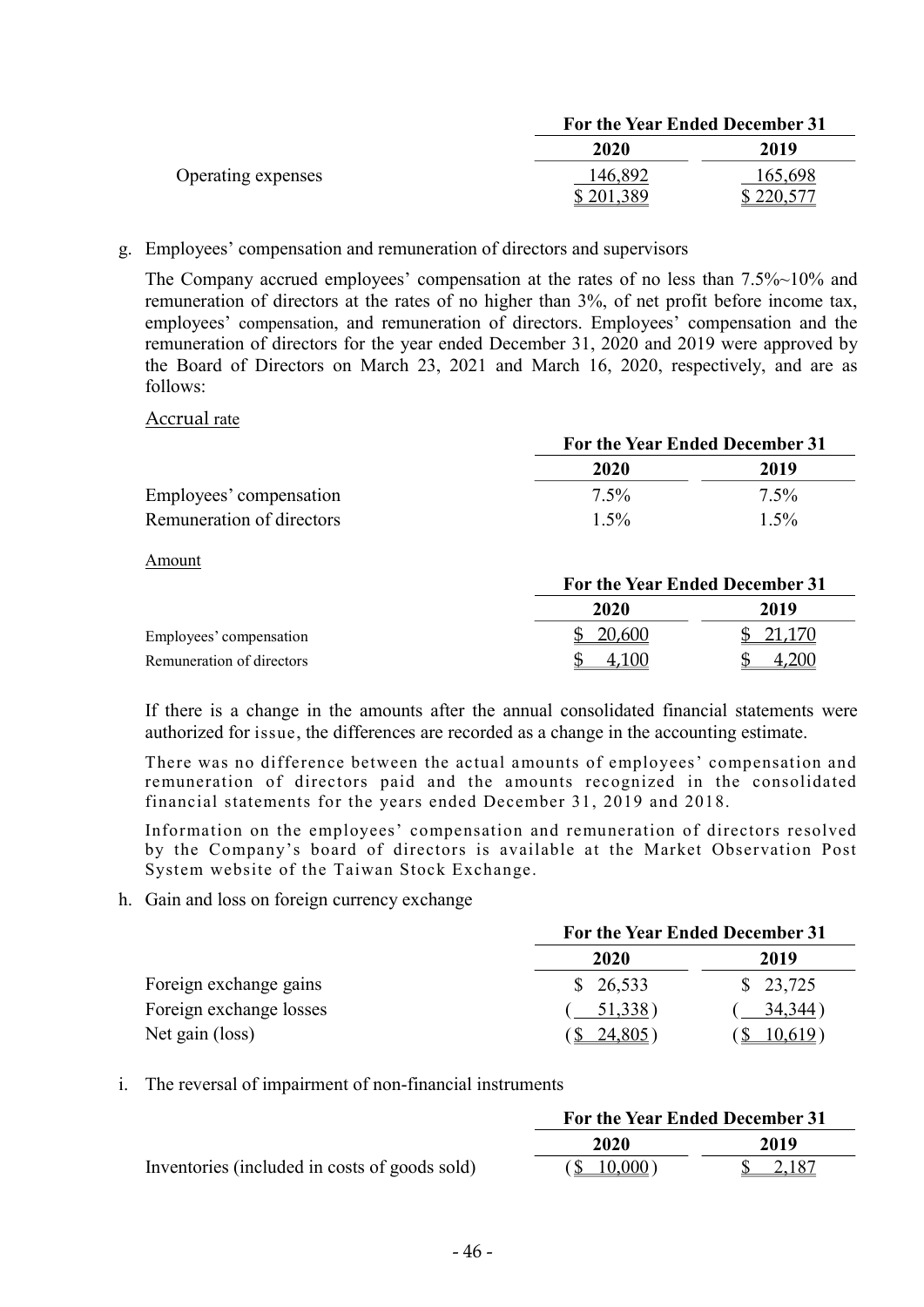### 25. INCOME TAXES RELATING TO CONTINUING OPERATION

a. Income tax recognized in profit or loss

|                                                                                | For the Year Ended December 31 |              |  |  |
|--------------------------------------------------------------------------------|--------------------------------|--------------|--|--|
|                                                                                | 2020                           | 2019         |  |  |
| Current tax                                                                    |                                |              |  |  |
| In respect of the current period                                               | S<br>47,307                    | 51,894       |  |  |
| Adjustment for the prior year                                                  | 1,828)                         | 508)         |  |  |
| Surtax on undistributed retained earnings                                      | 65<br>45,544                   | 10<br>51,396 |  |  |
| Deferred tax                                                                   |                                |              |  |  |
| In respect of the current period<br>Income tax expense recognized in profit or | 1,207                          | 1,051        |  |  |
| loss                                                                           |                                |              |  |  |

A reconciliation of accounting profit and income tax expense recognized in profit or loss is as follows:

|                                                 | For the Year Ended December 31 |           |  |  |
|-------------------------------------------------|--------------------------------|-----------|--|--|
|                                                 | 2020                           | 2019      |  |  |
| Income before income tax                        | \$249,826                      | \$256,986 |  |  |
| Income tax expense calculated at the statutory  |                                |           |  |  |
| rate                                            | 50,094                         | 51,452    |  |  |
| Non-deductible tax loss                         | 1,476)                         | 532)      |  |  |
| Surtax on undistributed retained earnings       | 65                             | 10        |  |  |
| Unrecognized net operating loss                 | 74)                            | 77)       |  |  |
| Unrecognized deductible temporary difference    | 30)                            |           |  |  |
| Adjustments for prior year                      | 1,828                          | 508)      |  |  |
| Income tax expense recognized in profit or loss |                                | 50,345    |  |  |

In July 2019, the President of the ROC announced the amendments to the Statute for Industrial Innovation, which stipulate that the amounts of unappropriated earnings in 2018 and thereafter that are reinvested in the construction or purchase of certain assets or technologies are allowed as deduction when computing the income tax on unappropriated earnings.

b. Income tax expense (benefit)recognized in other comprehensive income

|                                        | For the Year Ended December 31 |      |  |      |  |
|----------------------------------------|--------------------------------|------|--|------|--|
|                                        |                                | 2020 |  | 2019 |  |
| Deferred tax                           |                                |      |  |      |  |
| In respect of the current year         |                                |      |  |      |  |
| Translation of foreign operations      |                                |      |  |      |  |
| Remeasurement on defined benefit plans |                                | 68   |  |      |  |
|                                        |                                |      |  |      |  |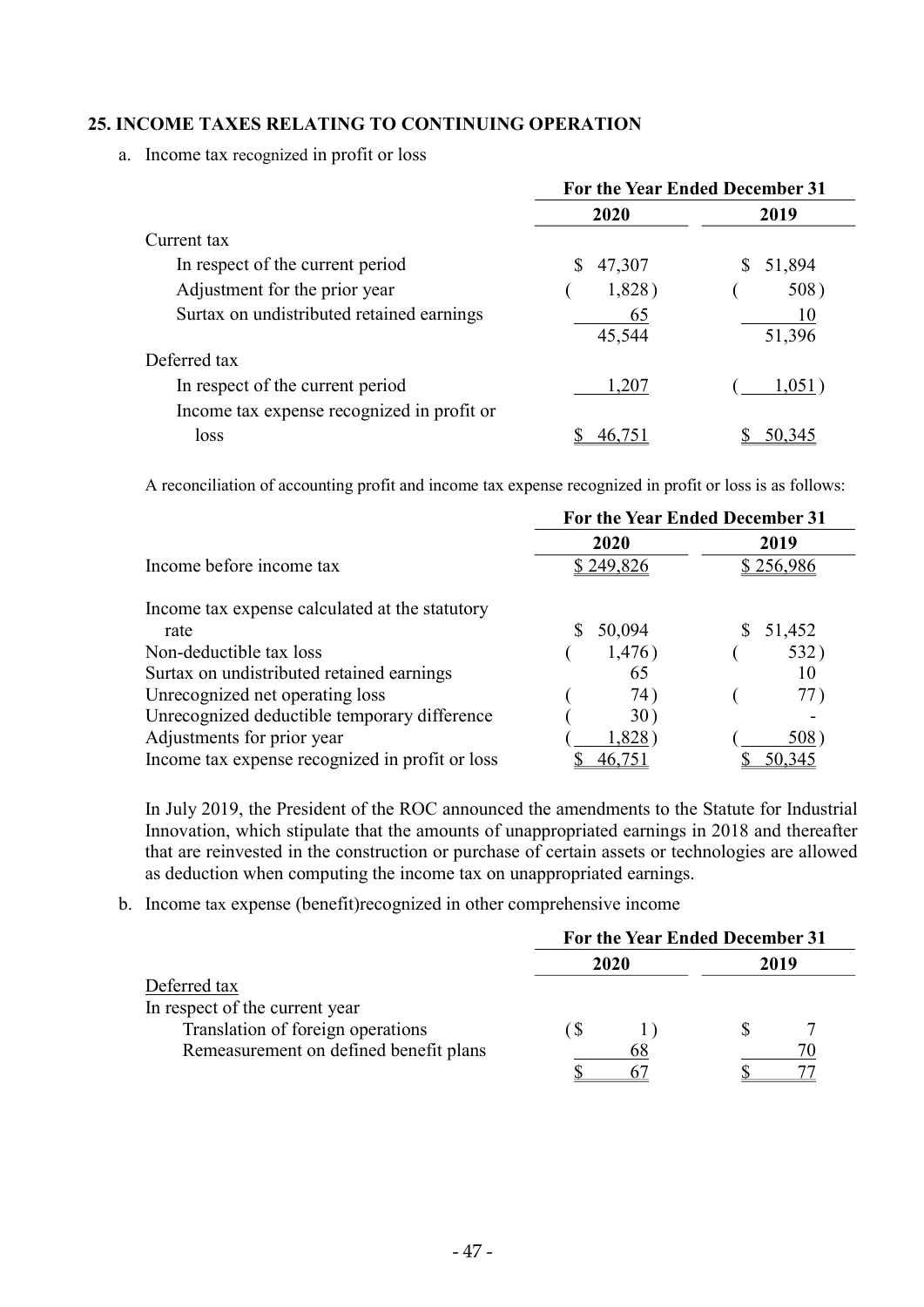#### c. Income tax assessments

|                                               | For the Year Ended December 31 |        |  |  |
|-----------------------------------------------|--------------------------------|--------|--|--|
|                                               | 2020                           | ,2019  |  |  |
| Current tax assets<br>Tax refund receivable   |                                |        |  |  |
| Current tax liabilities<br>Income tax payable | 22,078                         | 28,696 |  |  |

#### d. Deferred tax assets and liabilities

The movements of deferred assets and liabilities were as follows:

### For the year ended December 31, 2020

|                                        |        | Opening<br><b>Balance</b> |                    | Recognized<br>in Profit<br>(Loss) |              | <b>Recognized in</b><br>Other<br>Comprehensive<br>Income (Loss) |                    | <b>Closing</b><br><b>Balance</b> |
|----------------------------------------|--------|---------------------------|--------------------|-----------------------------------|--------------|-----------------------------------------------------------------|--------------------|----------------------------------|
| Deferred tax liabilities               |        |                           |                    |                                   |              |                                                                 |                    |                                  |
| Temporary differences                  |        |                           |                    |                                   |              |                                                                 |                    |                                  |
| Financial liabilities at FVPL          | $($ \$ | 3)                        | \$                 | 3                                 | $\mathbb{S}$ |                                                                 | \$                 |                                  |
| Long-term investment accounted for     |        |                           |                    |                                   |              |                                                                 |                    |                                  |
| using the equity method                |        | $3^{\circ}$               | $\overline{2}$     | $\frac{55}{2}$<br>52)             | \$           |                                                                 | $\mathbf{\hat{S}}$ | <u>55</u> )<br>55)               |
|                                        | (\$    |                           |                    |                                   |              |                                                                 |                    |                                  |
| Deferred tax assets                    |        |                           |                    |                                   |              |                                                                 |                    |                                  |
| Defined benefit retirement plan        | \$     | 234                       | $\left( \text{\$}$ | 109)                              | \$           | 68                                                              | $\mathbb{S}$       | 193                              |
| Impairment loss on<br>inventories      |        | 6,079                     |                    | 2,000                             |              |                                                                 |                    | 8,079                            |
| Debt provision                         |        | 3,625                     |                    | 2,520)                            |              |                                                                 |                    | 1,105                            |
| Accrued warranty expense               |        | 453                       |                    |                                   |              |                                                                 |                    | 453                              |
| Allowances for bad debts exceeding     |        |                           |                    |                                   |              |                                                                 |                    |                                  |
| the limit                              |        |                           |                    | 764                               |              |                                                                 |                    | 764                              |
| Foreign operating agency exchange      |        |                           |                    |                                   |              |                                                                 |                    |                                  |
| difference                             |        | 13                        |                    |                                   |              | 1)                                                              |                    | 12                               |
| Unrealized exchange difference         |        | 3,077                     |                    | 1,580)                            |              |                                                                 |                    | 1,497                            |
| Financial liabilities measured at fair |        |                           |                    |                                   |              |                                                                 |                    |                                  |
| value through profits and losses       |        |                           |                    | 240                               |              |                                                                 |                    | 240                              |
| Other                                  |        | 1,500                     |                    | <u>50</u>                         |              |                                                                 |                    | 1,550                            |
|                                        | S      | 14,981                    | \$                 | 1,155)                            | \$           | 67                                                              |                    | 13,893                           |

# For the year ended December 31, 2019

|                                            | Opening<br><b>Balance</b> |                              | Recognized<br>in Profit<br>(Loss) | <b>Recognized in</b><br>Other<br>Comprehensive<br>Income (Loss) |    | <b>Closing</b><br><b>Balance</b> |
|--------------------------------------------|---------------------------|------------------------------|-----------------------------------|-----------------------------------------------------------------|----|----------------------------------|
| Deferred tax liabilities                   |                           |                              |                                   |                                                                 |    |                                  |
| Temporary differences                      |                           |                              |                                   |                                                                 |    |                                  |
| Financial liabilities at FVTPL             |                           |                              | 3)                                |                                                                 |    |                                  |
| Deferred tax assets                        |                           |                              |                                   |                                                                 |    |                                  |
| Defined benefit retirement plan            | \$<br>264                 | $\left( \mathcal{S} \right)$ | 100)                              | \$<br>70                                                        | -S | 234                              |
| Impairment loss on inventories             | 6,516                     |                              | 437)                              |                                                                 |    | 6,079                            |
| Debt provision                             | 5,403                     |                              | 1,778)                            |                                                                 |    | 3,625                            |
| Accrued warranty expense                   | 453                       |                              |                                   |                                                                 |    | 453                              |
| operating<br>exchange<br>Foreign<br>agency | 6                         |                              |                                   |                                                                 |    | 13                               |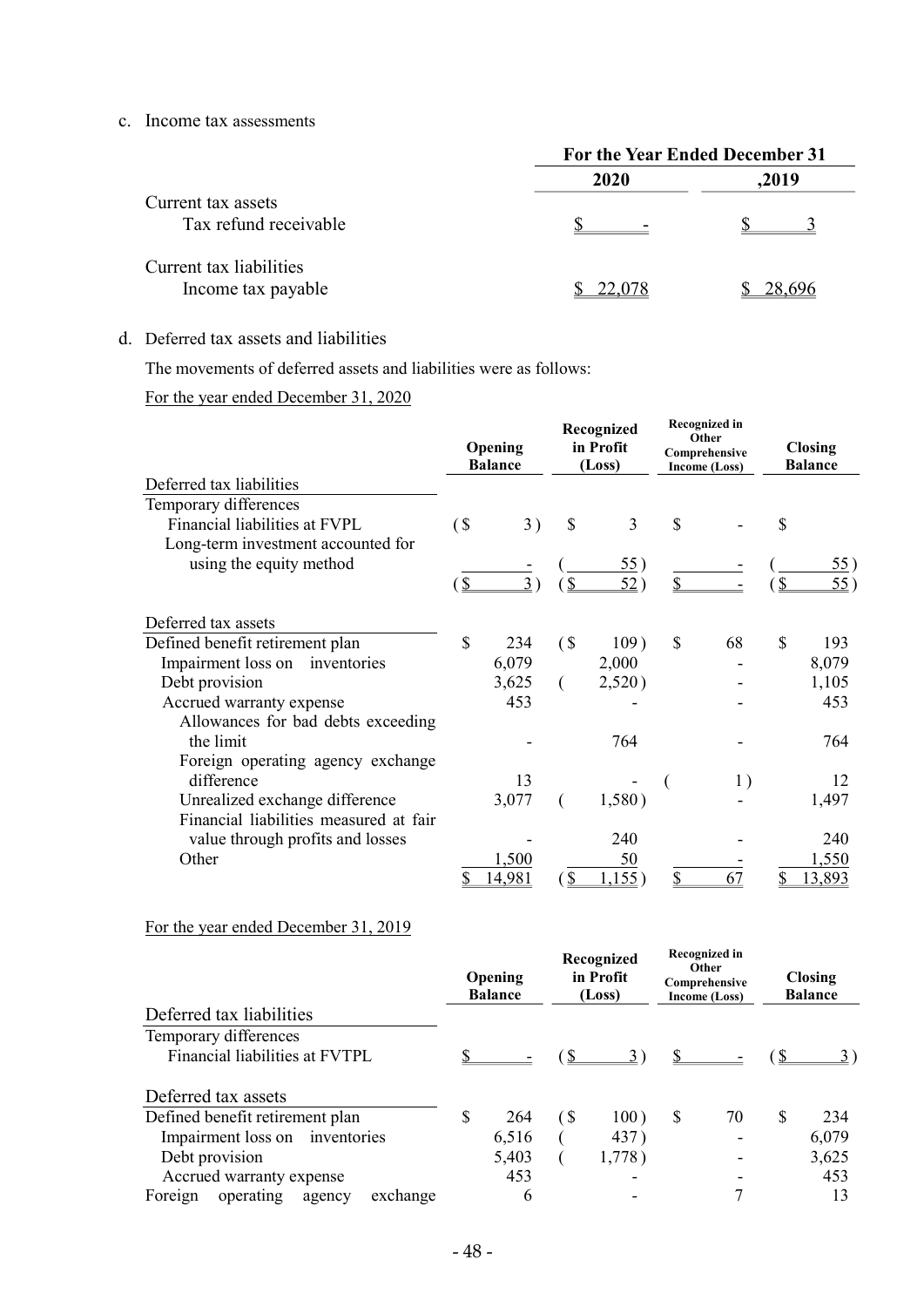|                                | Opening<br><b>Balance</b> | Recognized<br>in Profit<br>(Loss) | <b>Recognized in</b><br>Other<br>Comprehensive<br>Income (Loss) | <b>Closing</b><br><b>Balance</b> |
|--------------------------------|---------------------------|-----------------------------------|-----------------------------------------------------------------|----------------------------------|
| difference                     |                           |                                   |                                                                 |                                  |
| Unrealized exchange difference | 315                       | 2,762                             | $\overline{\phantom{a}}$                                        | 3,077                            |
| Other                          | 893                       | 607                               | $\overline{\phantom{a}}$                                        | 1,500                            |
|                                | 3,850                     | ,054                              |                                                                 | 4,981                            |

e. Deductible temporary difference and unused loss credit not recognized in the balance sheet for deferred income tax assets

|                                                                          | December 31,<br>2020 | December 31,<br>2019 |
|--------------------------------------------------------------------------|----------------------|----------------------|
| Deductible temporary difference<br>Long-term investment by equity method |                      |                      |
| Loss credit<br>Due in $2022$                                             | 504                  |                      |

#### f. Income tax assessment

The Company's business income tax declarations over the years have been verified by the taxing authority to 2018.

Unit: NT\$ Per Share

### 26. EARNINGS PER SHARE

|                            | For the Year Ended December 31 |      |  |
|----------------------------|--------------------------------|------|--|
|                            | 2020                           | 2019 |  |
| Basic earnings per share   |                                |      |  |
| From continuing operation  | 5.31                           | 5.40 |  |
| Total                      | 5.31                           | 5.40 |  |
| Diluted earnings per share |                                |      |  |
| From continuing operation  | 5.25                           | 5.35 |  |
| Total                      | 5.25                           | 5.35 |  |

The earnings and weighted average number of ordinary shares outstanding in the computation of earnings per share were as follows:

Net Profit for the Year

|                                                      | 2020      | 2019      |
|------------------------------------------------------|-----------|-----------|
| Earnings attributable to owners of the Company       | \$203,075 | \$206,641 |
| Earnings used in the computation of basic earnings   |           |           |
| per share                                            | \$203,075 | \$206,641 |
| Earnings used in the computation of diluted earnings |           |           |
| per share                                            | \$203,075 | \$206,641 |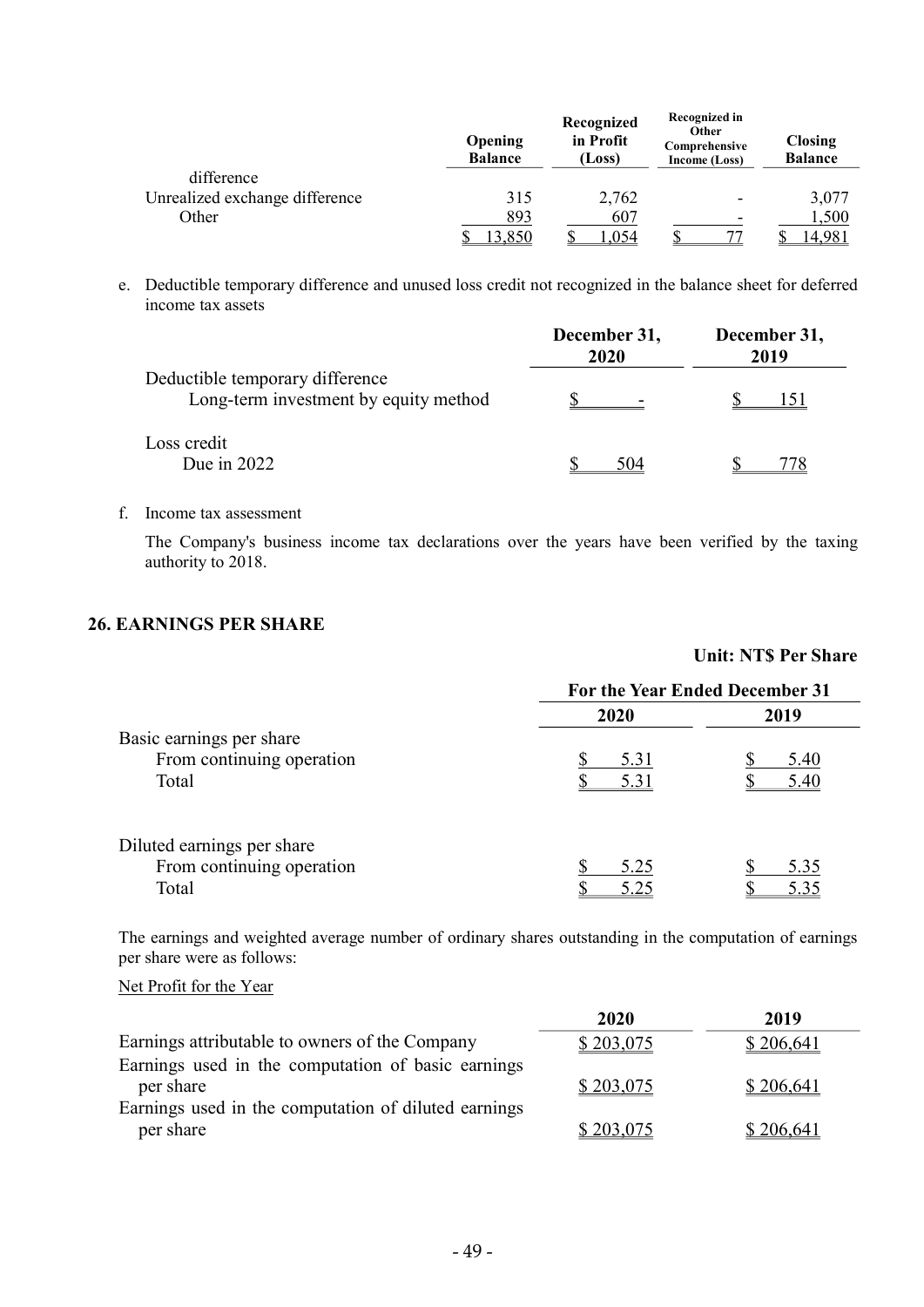|                                                                                                  | For the Year Ended December 31 |        |
|--------------------------------------------------------------------------------------------------|--------------------------------|--------|
|                                                                                                  | 2020                           | 2019   |
| Weighted average number of ordinary shares<br>outstanding in computation of basic earnings per   |                                |        |
| share                                                                                            | 38,255                         | 38,255 |
| Effect of potentially dilutive ordinary shares:<br>Employees' compensation                       | 391                            | 389    |
| Weighted average of ordinary shares outstanding in<br>computation of dilutive earnings per share |                                |        |
|                                                                                                  | 38,646                         | 38,644 |

#### Unit: In Thousand Shares

If the Company settles the bonuses or remuneration paid to employees in cash or shares, the Company presumed that the entire amount of the bonus or remuneration would be settled in shares and the resulting potential shares were included in the weighted average number of shares outstanding used in the computation of diluted earnings per share, if the effect is dilutive. The dilutive effect of the potential shares is included in the computation of diluted earnings per share until the number of shares to be distributed to employees is resolved in the following year.

#### 27. CASH FLOW INFORMATION

a. Non-cash transaction

For the year ended December 31, 2020 and 2019, the Group entered into the following non-cash investing and financing activities:

- 1) The Group reclassified prepayments for equipment amounting to \$17,027 and \$4,360 thousand to property, plant and equipment for the year ended December 31, 2020 and 2019, respectively.
- 2) The group prepaid equipment and acquired property, plant, and equipment in the year ended December 31, 2020 and 2019, resulting in decrease in other payables by \$860 thousand and increase by \$860 thousand, respectively.
- 3) The Group reclassified prepaid equipment to other intangible assets amounting to \$671 thousand in the year ending December 31, 2019.
- 4) For the year ended December 31, 2019, lease obligation decreased \$2,088 thousand due to decrease in advance payment.
- b. Reconciliation of liabilities arising from financing activities

For the year ended December 31, 2020

|                   | <b>Non-cash Changes</b>                 |                         |                                     |                                               |                                          |                                                  |
|-------------------|-----------------------------------------|-------------------------|-------------------------------------|-----------------------------------------------|------------------------------------------|--------------------------------------------------|
|                   | <b>Balance on</b><br>January 1,<br>2020 | Financing<br>Cash Flows | Increase or<br>decrease in<br>lease | Amortization<br>of Interest<br><b>Expense</b> | Foreign<br>Exchange<br><b>Difference</b> | <b>Balance on</b><br>December 31,<br><b>2020</b> |
| Lease liabilities | 83.470                                  | 22.234)                 | 1.433                               | 2.066                                         |                                          | 64,737                                           |

#### For the year ended December 31, 2019

|                   |                        |                       | <b>Non-cash Changes</b> |                   |                   |
|-------------------|------------------------|-----------------------|-------------------------|-------------------|-------------------|
|                   |                        |                       | Amortization            | Foreign           | <b>Balance on</b> |
|                   | <b>Balance on</b>      | <b>Financing Cash</b> | of Interest             | Exchange          | December 31,      |
|                   | <b>January 1, 2019</b> | Flows                 | Expense                 | <b>Difference</b> | 2019              |
| Lease liabilities | 103.242                | 22.199                | 2.432                   |                   | 83.470            |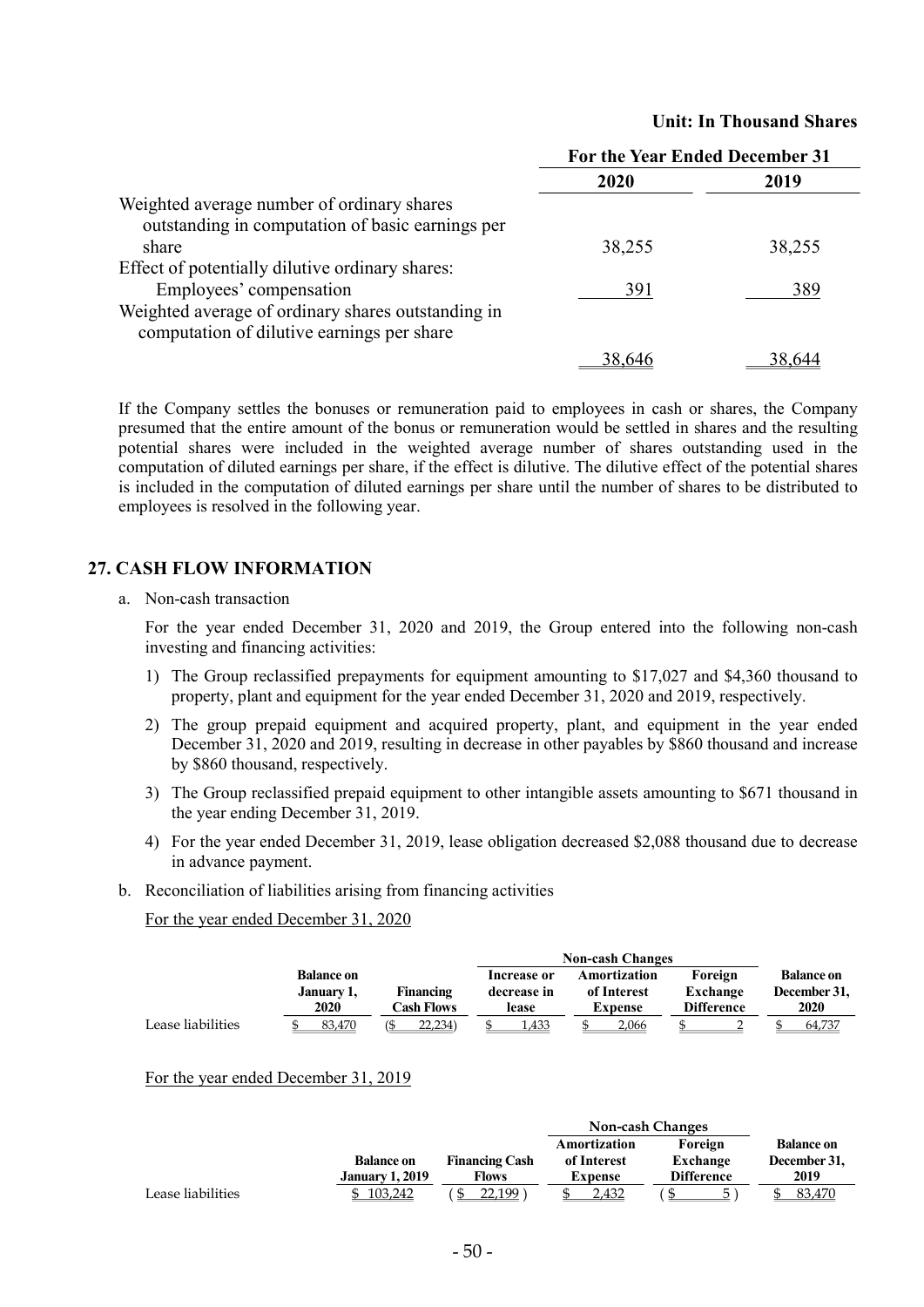### 28. CAPITAL MANAGEMENT

The Group manages its capital to ensure that entities in the Group will be able to continue as going concerns while maximizing the return to shareholders through the optimization of the debt and equity balance. The Group's overall strategy remains unchanged.

Adopting a prudent risk management strategy and regularly reviewing the strategy, the Group engages in overall planning based on business development strategies and operational needs, in order to determine the appropriate capital structure of the Group.

The Group is not subject to any externally imposed capital requirements.

#### 29. FINANCIAL INSTRUMENTS

a. Fair value of financial instruments not measured at fair value

The management of the Group believes the carrying amounts of financial assets and financial liabilities not measured at fair value that are very close to maturity or whose future prices equals their carrying amounts, approximates their fair values.

b. Fair value of financial instruments measured at fair value on a recurring basis

Fair value hierarchy

Balance as of December 31, 2020

|                                                     | <b>Level 1</b>      | <b>Level 2</b> | Level 3        | <b>Total</b> |
|-----------------------------------------------------|---------------------|----------------|----------------|--------------|
| Financial assets at FVTPL                           |                     |                |                |              |
| Securities listed in ROC                            | <u>12,354</u><br>\$ | $\mathbb{S}$   | $\mathfrak{S}$ | 12,354<br>SS |
| Financial assets at FVTOCI                          |                     |                |                |              |
| Investments in equity                               |                     |                |                |              |
| Securities listed in ROC                            | 43,607<br>\$        | $\mathbb{S}$   | $\mathbb{S}$   | 43,607<br>S  |
| Balance as of December 31, 2019                     |                     |                |                |              |
|                                                     | Level 1             | Level 2        | Level 3        | <b>Total</b> |
| Financial assets at FVTPL                           |                     |                |                |              |
| Securities listed in ROC                            | \$<br>3,036         | $\mathbb{S}$   |                | 3,036        |
| Financial assets at FVTOCI<br>Investments in equity |                     |                |                |              |
| Securities listed in ROC                            | 14,892              | \$             |                | 14,892       |

There were no transfers between Levels 1 and 2 in the current and prior periods.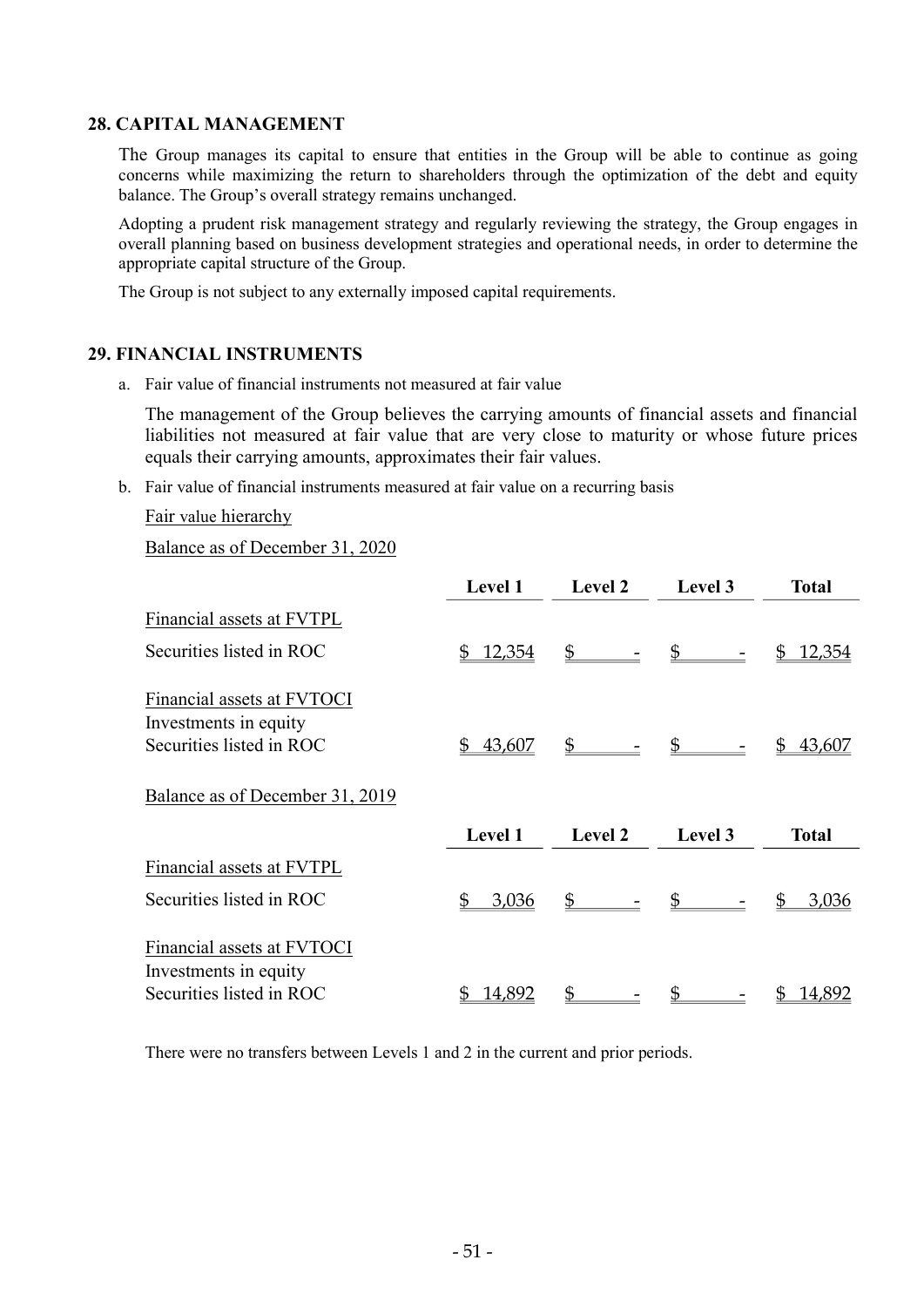c. Categories of financial instruments

|                                               | December 31,<br>2020 | December 31,<br>2019 |
|-----------------------------------------------|----------------------|----------------------|
| Financial assets                              |                      |                      |
| Fair value through profit or loss (FVTPL)     |                      |                      |
| Mandatory at FVTPL                            | 12,354<br>S          | \$<br>3,036          |
| Financial assets at amortized (Note 1)        | 1,008,051            | 1,128,124            |
| Financial assets at FVTOCI equity instruments |                      |                      |
| Investments in equity instruments             | 43,607               | 14,892               |
| <b>Financial liabilities</b>                  |                      |                      |
| Measured at amortized cost (Note 2)           | 261,595              | 337,007              |

- Note 1: The balances included financial assets measured at amortized cost, which comprise cash and cash equivalents, accounts receivables, other receivables and refundable deposits.
- Note 2: The balances included financial liabilities measured at amortized cost, which comprise notes payable, accounts payables, and other payable.
- d. Financial risk management objectives and policies

The Group's major financial instruments included equity and debit investments, accounts receivables, accounts payables and Lease liabilities. The Group's Corporate Treasury monitors and manages the financial risks relating to the operations of the Group. These risks include market risk (including foreign currency risk, interest rate risk and other price risk), credit risk, and liquidity risk.

1) Market risk

The Group's activities exposed it primarily to financial risks of changes in foreign currency exchange rates.

There had been no change to the Group's exposure to market risks or the manner in which these risks were managed and measured.

a) Foreign currency risk

The Group's had foreign currency sales and purchases, which exposed the Group to foreign currency risk. Exchange rate exposures were managed within approved policy parameters utilizing forward exchange contracts and currency swaps.

The carrying amounts of the Group's foreign currency denominated monetary assets and monetary liabilities and as for the carrying amounts of derivatives exposing to foreign currency risk at the end of the reporting period, refer to Note 32.

#### Sensitivity analysis

The Group was mainly exposed to the U.S. dollar.

The following table details the Group's sensitivity to a 1% increase in the New Taiwan dollar (i.e., the functional currency) against the relevant foreign currencies. The sensitivity rate used when reporting foreign currency risk internally to key management personnel and representing management's assessment of the reasonably possible change in foreign exchange rates is 1%. The sensitivity analysis included only outstanding foreign currency denominated monetary items and foreign currency exchange forward contracts designated as cash flow hedges, and adjusts their translation at the end of the reporting period for a 1% change in exchange rates. A positive number below indicates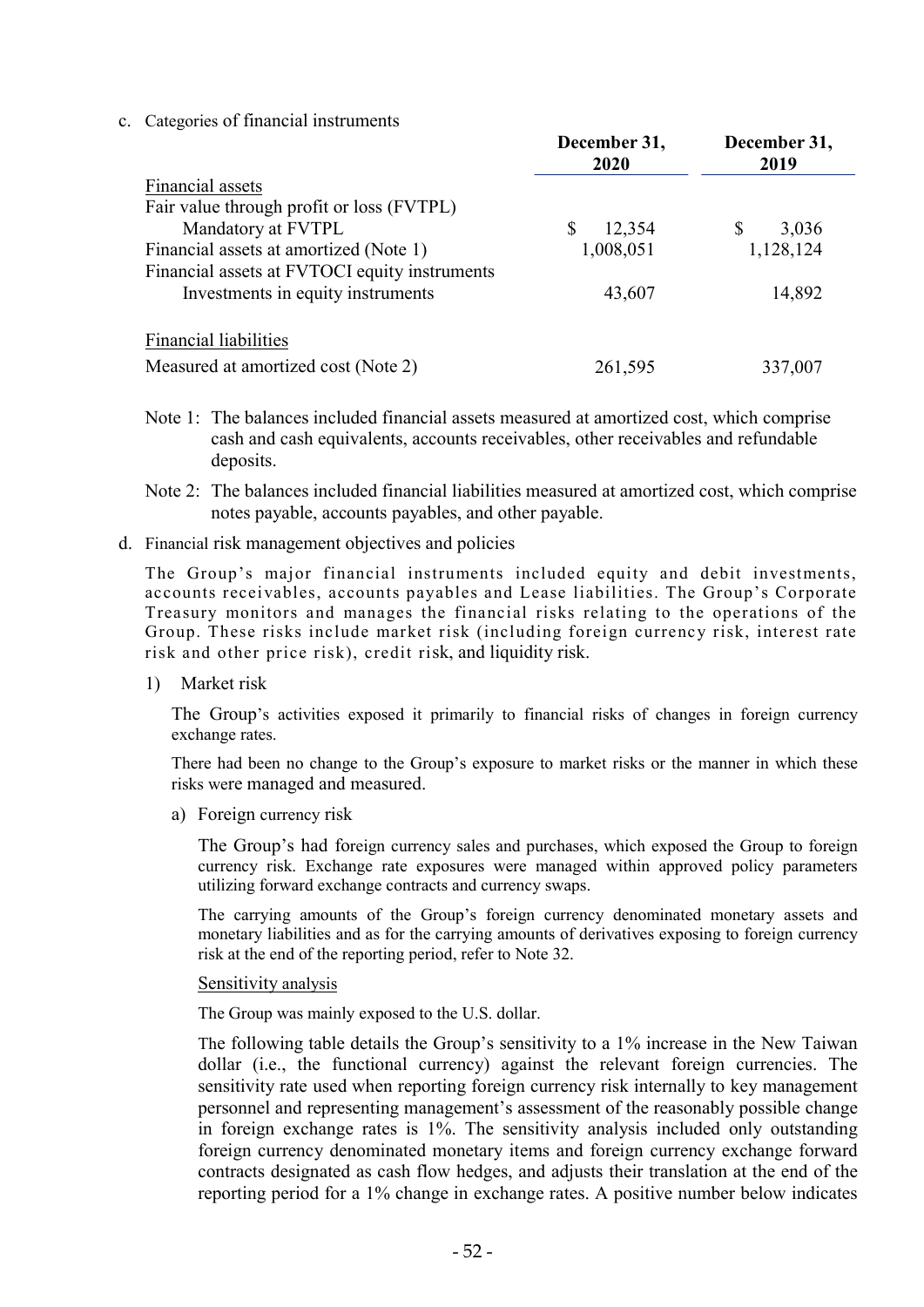an increase in pre-tax profit associated with the New Taiwan dollar weakening 1% against the relevant currency. For a 1% strengthening of the New Taiwan dollar against the relevant currency, there would be an equal and opposite impact on pre-tax profit, and the balances below would be negative.

|                |             | <b>U.S. Dollar Impact</b>      |  |  |
|----------------|-------------|--------------------------------|--|--|
|                |             | For the Year Ended December 31 |  |  |
|                | <b>2020</b> | 2019                           |  |  |
| Profit or loss |             | .04                            |  |  |

(i) This was mainly attributable to the exposure outstanding on U.S. dollar-denominated accounts receivables and accounts payables, which were not hedged at the end of the reporting period.

The Group's sensitivity to foreign currency increase during the current year mainly due to the increase of accounts receivable balance in the USD In management's opinion, the sensitivity analysis did not reflect the inherent exchange rate risk because the exposure at the end of the year did not reflect the exposure during the period

b) Interest rate risk

The Group evaluates hedging activities regularly to align with interest rate views and defined risk appetite and ensures that the most cost-effective hedging strategies are applied.

The carrying amount of the Group's financial assets and financial liabilities with exposure to interest rates at the end of the reporting period were as follows:

|                               | December 31,<br>2020 | December 31,<br>2019 |
|-------------------------------|----------------------|----------------------|
| Fair value interest rate risk |                      |                      |
| $-Financial$ assets           | \$374,314            | \$479.994            |
| Cash flow interest rate risk  |                      |                      |
| $-Finencial$ assets           |                      | 403,436              |

#### Sensitivity analysis

The sensitivity analyses below were determined based on the Group's exposure to interest rates for both derivatives and non-derivative instruments at the end of the reporting period. A 100 basis point increase or decrease was used when reporting interest rate risk internally to key management personnel and represents management's assessment of the reasonably possible change in interest rates.

If interest rates had been 100 basis points higher/lower and all other variables were held constant, the Group's pre-tax profit for the year ended December 31, 2020 and 2019 would increase/decrease by \$3,489 thousand \$4,034 thousand, which was mainly attributable to the Group's exposure to the floating-interest rates on bank deposits.

The Group's sensitivity to interest rates reduced during the year, mainly affected by the decrease in bank deposits with variable interest rates.

c) Other price risk

The Group was exposed to equity price risk through its investments in mutual funds. The Group has appointed a special team to monitor the price risk and will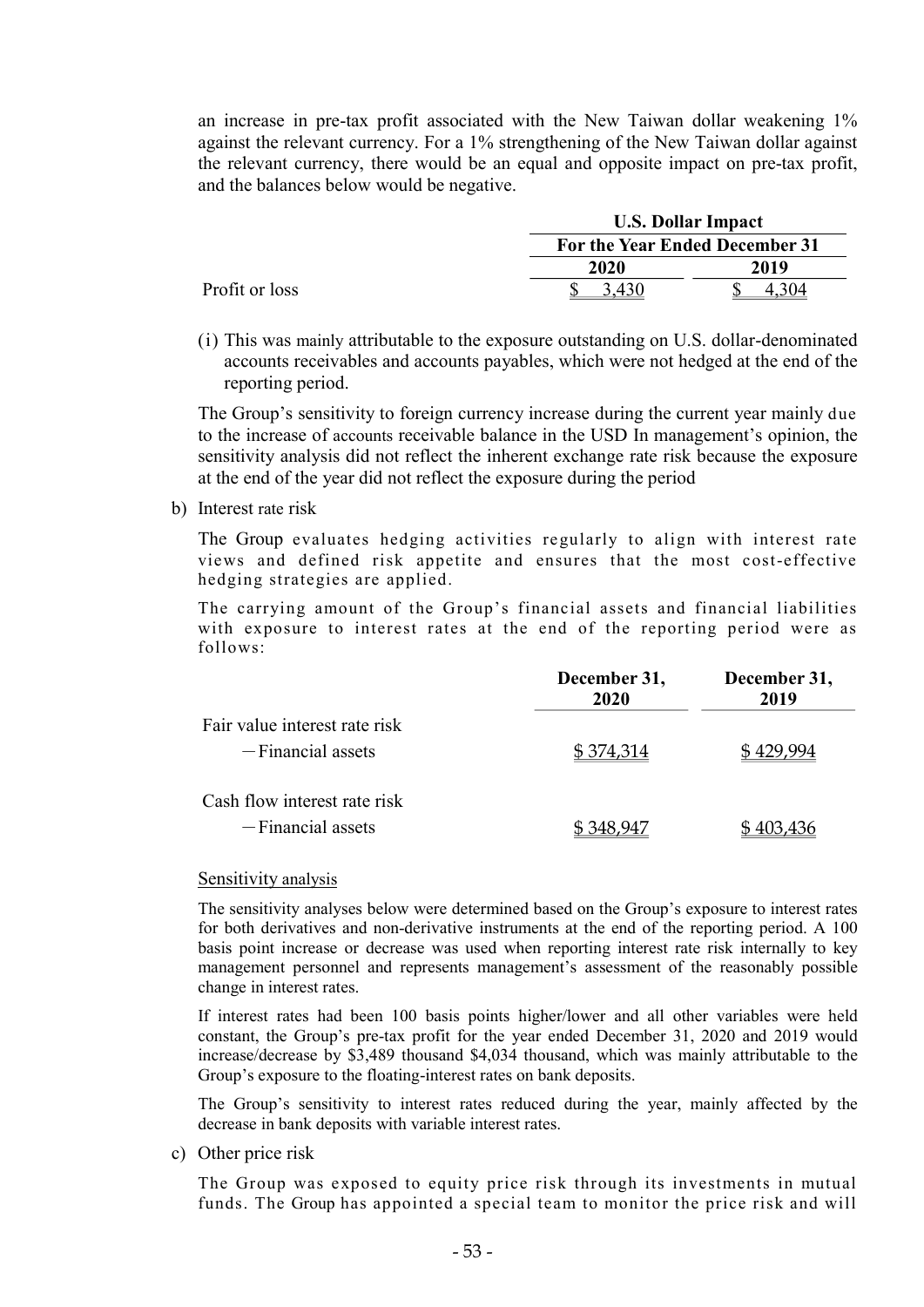consider hedging the risk exposure should the need arise.

#### Sensitivity analysis

The sensitivity analyses below were determined based on the exposure to equity price risks at the end of the reporting period.

If equity prices had been 3% higher/lower, the pre-tax other comprehensive income for the year ended December 31, 2020 and 2019 would have increased/decreased by \$1,308 thousand and \$447 thousand as a result of the changes in fair value of financial assets at FVTOCI.

If equity prices had been 3% higher/lower, the pre-tax profit for the year ended December 31, 2020, and 2019,would have increased/decreased by \$371 thousand and \$91 thousand, as a result of the changes in fair value of financial assets at FVTPL.

The Group's sensitivity to equity prices reduced in the current year, mainly due to a decrease in investments in fund beneficiary certificates.

2) Credit risk

Credit risk refers to the risk that counterparty will default on its contractual obligations resulting in financial loss to the Group. As at the end of the reporting period, the Group's maximum exposure to credit risk which will cause a financial loss to the Group due to failure of counterparties to discharge an obligation provided by the Group could arise from the carrying amount of the respective recognized financial assets, as stated in the balance sheets.

Financial assets are potentially affected by the failure of the Group's counterparties to fulfill their contractual obligations. The Group's credit risk is evaluated based on contracts whose fair value at the end of the financial reporting period is positive. The Group's counterparties are financial institutions and companies with sound credit ratings. The Group has a dedicated unit that regularly monitors counterparty credit exposure levels every year, so no significant credit risk is expected.

In order to minimize credit risk, the management of the Group has delegated a team responsible for determining credit limits, credit approvals and other monitoring procedures to ensure that follow-up action is taken to recover overdue debts. In addition, the Group reviews the recoverable amount of each individual trade debt at the end of the reporting period to ensure that adequate allowances are made for irrecoverable amounts. The Group has signed a contract with the bank to sell accounts receivable, and there is no need to guarantee to the ability of debtors in accounts receivable to affect fulfillment of debt obligations due to credit risk within the bank's underwriting limit. Hence, the management of the Group believes that the credit risk of the Group has declined significantly

Ongoing credit evaluation is performed on the status of accounts receivables and, where appropriate, credit guarantee insurance cover would be purchased.

Accounts receivable from customers exceeding 5% of the total accounts receivable accounted for 71.9% and 66.17% of the Group's accounts receivable balance as of December 31, 2020 and 2019, respectively.

The maximum credit exposure of the Group is the net carrying amount of financial assets after deducting the amount that can be offset against each other and the impairment loss recognized in accordance with the regulations without considering collateral and other credit enhancement policies.

3) Liquidity risk

The Group manages liquidity risk by monitoring and maintaining a level of cash and cash equivalents deemed adequate to finance the Group's operations and mitigate the effects of fluctuations in cash flows. In addition, management monitors the utilization of bank borrowings and ensures compliance with loan covenants.

The Group relies on bank borrowings as a significant source of liquidity. As of December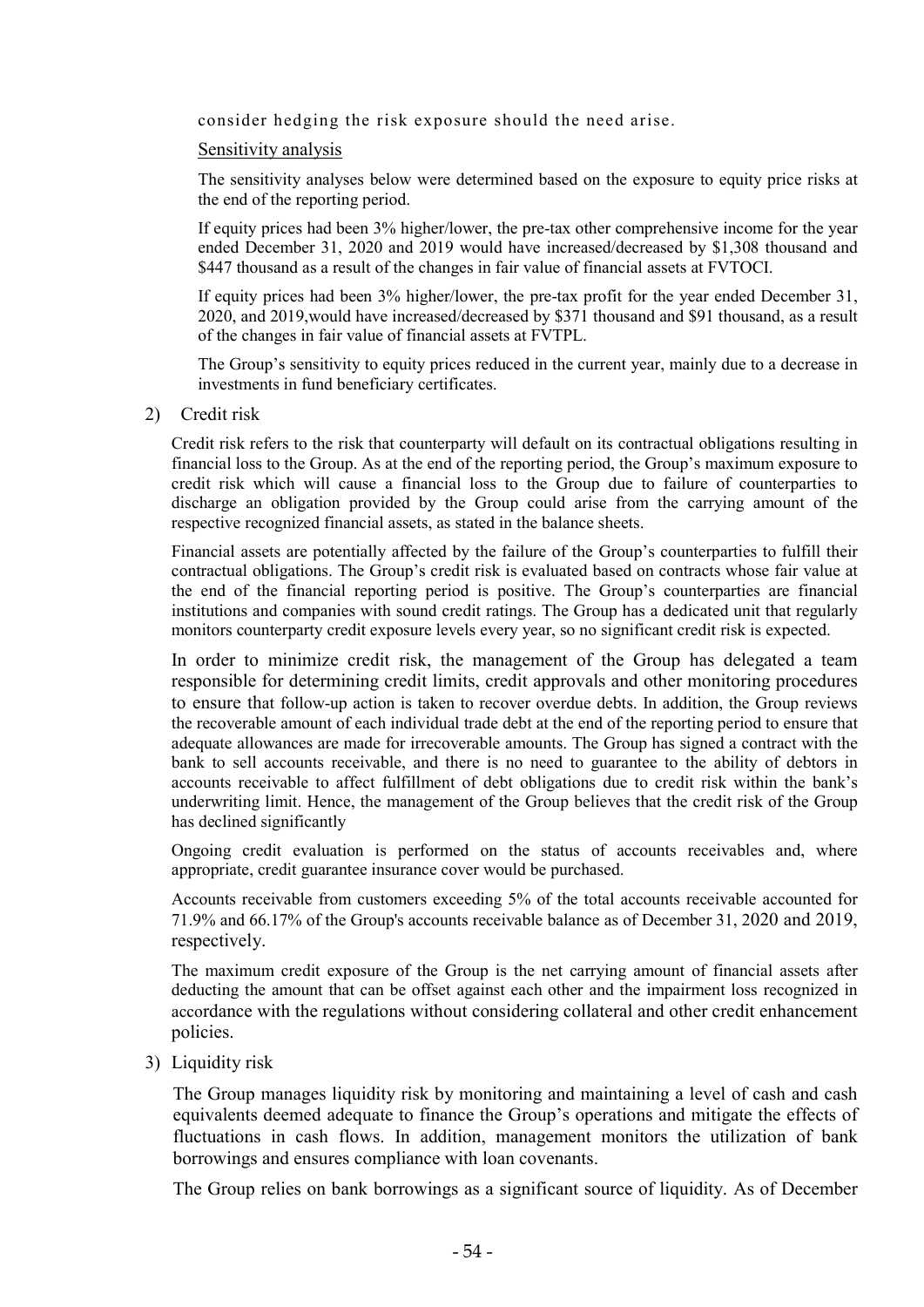31, 2020 and 2019, the Group's available unutilized bank loan facilities set out in section (b) below.

a) Liquidity and interest risk rate tables for non-derivative financial liabilities

The following table details the Group's remaining contractual maturity for its non-derivative financial liabilities with agreed repayment periods. The tables had been drawn up based on the undiscounted cash flows of financial liabilities from the earliest date on which the Group can be required to pay. The tables included both interest and principal cash flows. Specifically, bank loans with a repayment on demand clause were included in the earliest time band regardless of the probability of the banks choosing to exercise their rights. The maturity dates for other non-derivative financial liabilities were based on agreed repayment dates.

#### December 31, 2020

|                                  | <b>Less Than 1 Year</b> | 1-5 Years |  |
|----------------------------------|-------------------------|-----------|--|
| Non-interest bearing liabilities |                         |           |  |
| Notes payable                    |                         |           |  |
| Trade payable                    | 166,418                 |           |  |
| Other payable                    | 95,177                  |           |  |
| Lease liabilities                | 22,710                  | 47,327    |  |
|                                  | 284,305                 |           |  |

Additional information about the maturity analysis for lease liabilities:

|                                  | <b>Less Than 1 Year</b> | 1-5 Years |
|----------------------------------|-------------------------|-----------|
| Lease liabilities                | 22,710                  | 47,327    |
| December 31, 2019                |                         |           |
|                                  | <b>Less Than 1 Year</b> | 1-5 Years |
| Non-interest bearing liabilities |                         |           |
| Notes payable                    | \$<br>11                | \$        |
| Trade payable                    | 232,266                 |           |
| Other payable                    | 104,730                 |           |
| Lease liabilities                | 22,190                  | 76,946    |
|                                  |                         |           |

Additional information about the maturity analysis for lease liabilities:

|                                     | <b>Less Than 1 Year</b> | 1-5 Years    |
|-------------------------------------|-------------------------|--------------|
| Lease liabilities                   | 22,190                  | 76,946       |
| b) Financing facilities             |                         |              |
|                                     | December 31,            | December 31, |
|                                     | 2020                    | 2019         |
| Unsecured bank overdraft facilities |                         |              |
| -Amount used                        | 10,000                  | 10,000<br>S  |
| -Amount unused                      | 183,920                 | 189,920      |
|                                     | 193,920                 | 199,920      |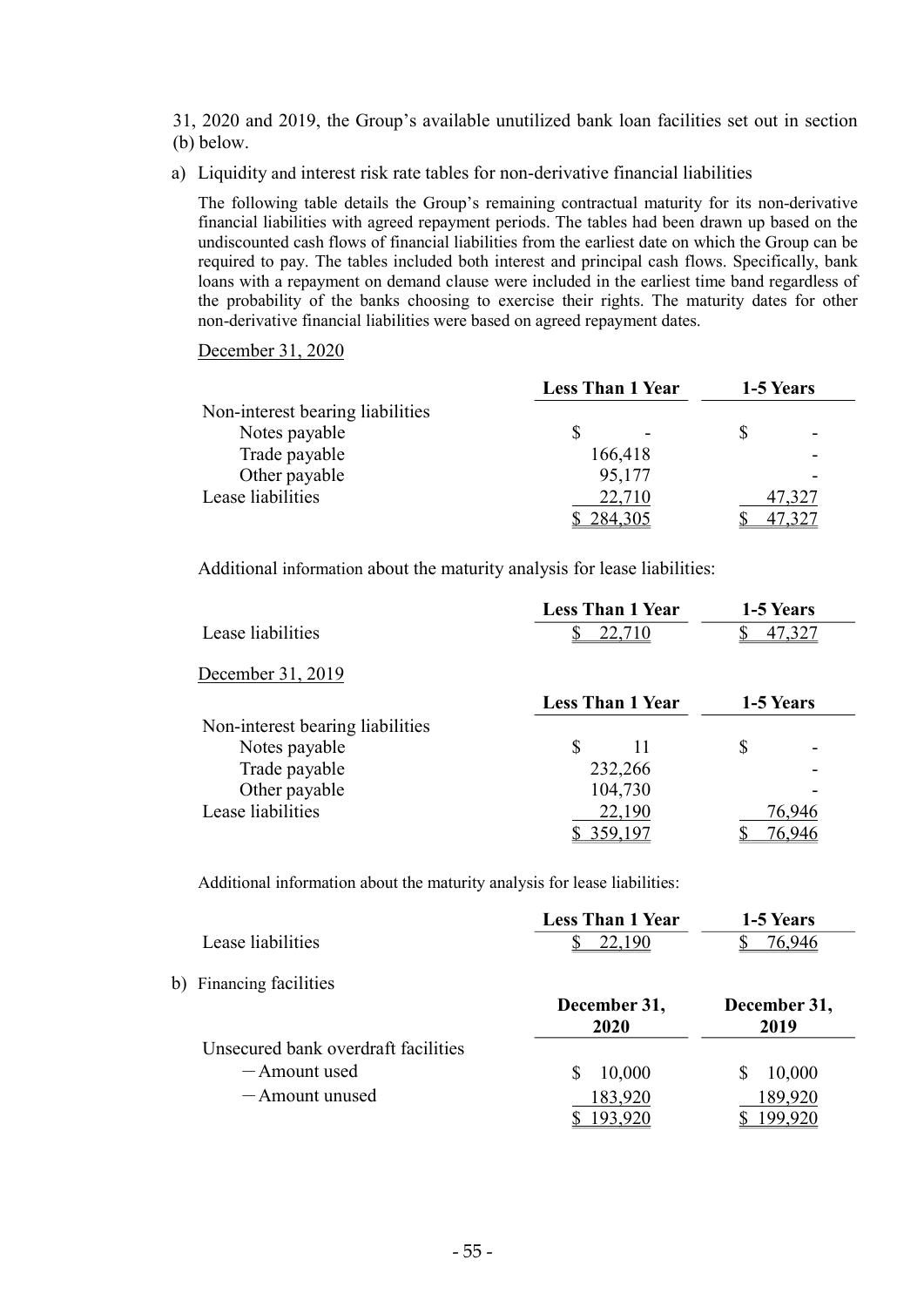### 30. TRANSACTIONS WITH RELATED PARTIES

The parent company of the Company is Promate Electronic Co., Ltd., which held 66.21% of the Company's ordinary shares on December 31, 2020 and 2019.

Balances and transactions between the Company and its subsidiaries, which are the related parties of the Company, have been eliminated on consolidation and are not disclosed in this note. Besides information disclosed elsewhere in the other notes, details of transactions between the Group and other related parties are disclosed below.

a. Names and categories of related parties

| <b>Name</b>                            | <b>Related Party Category</b>                                                                       |
|----------------------------------------|-----------------------------------------------------------------------------------------------------|
| Promate Electronic Co., Ltd            | The Company's Parent company                                                                        |
| Promate Electronic (Shenzhen) Co., Ltd | Fellow subsidiary company                                                                           |
| Promate Electronic (Shanghai) Co., Ltd | Fellow subsidiary company                                                                           |
| PROMATE ELECTRONICS COMPANY USA        | Fellow subsidiary company                                                                           |
| Weikeng Industrial Co., Ltd            | Substantive related party-chairman is<br>the director of the Company                                |
| Higgstec, Inc.                         | Principal management - parent<br>company of the Company is the<br>corporate director of the Company |

b. Operating revenues

|                  |                                    | For the Year Ended December 31 |        |
|------------------|------------------------------------|--------------------------------|--------|
| <b>Line Item</b> | <b>Related Party Category/Name</b> | 2020                           | 2019   |
| Sale of goods    | The Company's Parent company       | 20,506                         | 25,109 |
|                  | Subsidiary of Promate              | 61                             | 469    |
|                  | Managerial level                   | 1,751<br>22,318                | 25,578 |
|                  |                                    |                                |        |
| Repairs          | The Company's Parent company       | 45                             |        |

#### c. Purchases of goods

|                                                         | For the Year Ended December 31 |           |
|---------------------------------------------------------|--------------------------------|-----------|
| <b>Related Party Category/Name</b>                      | 2020                           | 2019      |
| Promate Electronic Co., Ltd                             | \$258,491                      | \$234,530 |
| Substantive related party-chairman is a director of the |                                |           |
| Company                                                 | 39,793                         | 28,219    |
| Managerial level                                        | 12,494                         | 4,227     |
|                                                         | <u>\$310,778</u>               | \$266,976 |

The related-party transactions were conducted under normal terms.

d. Receivables from related parties (excluding loans to related parties and contractual assets)

|                                    |                                    | December 31,       | December 31, |
|------------------------------------|------------------------------------|--------------------|--------------|
| <b>Line Item</b>                   | <b>Related Party Category/Name</b> | <b>2020</b>        | 2019         |
| Accounts receivable Parent Company |                                    | $\frac{\$}{5,167}$ | 4.964        |

The outstanding accounts receivables from related parties are unsecured. For the year ended December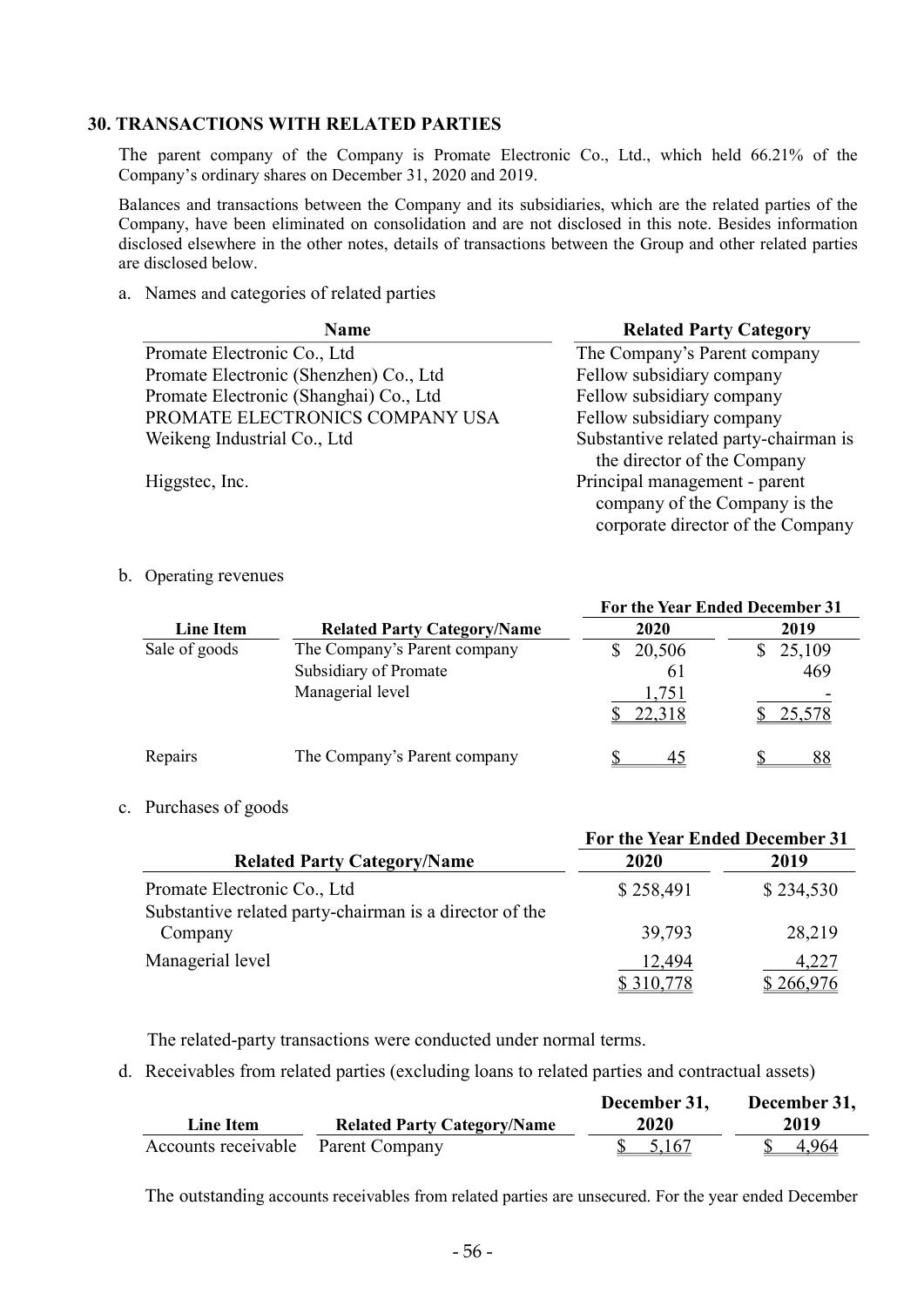31 2020 and 2019, no impairment loss was recognized for accounts receivables from related parties.

e. Payables from related parties (excluding loans from related parties)

| <b>Line Item</b>    | <b>Related Party Category/Name</b>                                 | December 31,<br>2020 | December 31,<br>2019 |
|---------------------|--------------------------------------------------------------------|----------------------|----------------------|
| Accounts<br>payable | Promate Electronic Co., Ltd                                        | 34,739               | 47,345<br>S          |
|                     | Substantive related party-chairman<br>is a director of the Company | 6,740                | 16,484               |
|                     | Managerial level                                                   | 1,913<br>43,392      | 2,636<br>66,465      |
| Other payables      | Subsidiary of Pormate                                              | 955                  | 2,325                |

The outstanding accounts payables to related parties are unsecured.

f. Lease arrangements

| Line Item         | <b>Related Party Category/Name</b>                                 | December 31,<br>2020 | December 31,<br>2019 |
|-------------------|--------------------------------------------------------------------|----------------------|----------------------|
| Lease liabilities | Promate Electronic Co., Ltd                                        | \$31,819             | 42,272               |
|                   | Substantive related party-chairman<br>is a director of the Company | 3,808                | 5,078                |
|                   |                                                                    | \$35,627             | 47,350               |

|                                                           |    | For the Year Ended December 31 |  |       |  |
|-----------------------------------------------------------|----|--------------------------------|--|-------|--|
| <b>Related Party Category/Name</b>                        |    | 2020                           |  | 2019  |  |
| Interest expense                                          |    |                                |  |       |  |
| Promate Electronic Co., Ltd                               | S. | 1.047                          |  | 1.244 |  |
| Substantive related party - chairman is a director of the |    |                                |  |       |  |
| Company                                                   |    | 123                            |  | 159   |  |
|                                                           |    |                                |  |       |  |

| Lessor                  | Location              | <b>Lease Term Payment Method</b>    |
|-------------------------|-----------------------|-------------------------------------|
| Promate Electronic Co., | Chingpu Plant         | The lease term begins on January 1, |
| Ltd                     |                       | 2019 and ends on December 31,       |
|                         |                       | 2023. Rent is paid every six        |
|                         |                       | months, where the monthly rent is   |
|                         |                       | NT\$929,000.                        |
| Substantive related     | Office building along | The lease term begins on January 1, |
| party-chairman is a     | Huanshan Road, Neihu  | 2019 and ends on December 31,       |
| director of the         | District              | 2023. Rent is paid every six        |
| Company                 |                       | months, where the monthly rent is   |
|                         |                       | NT\$111,000 ·                       |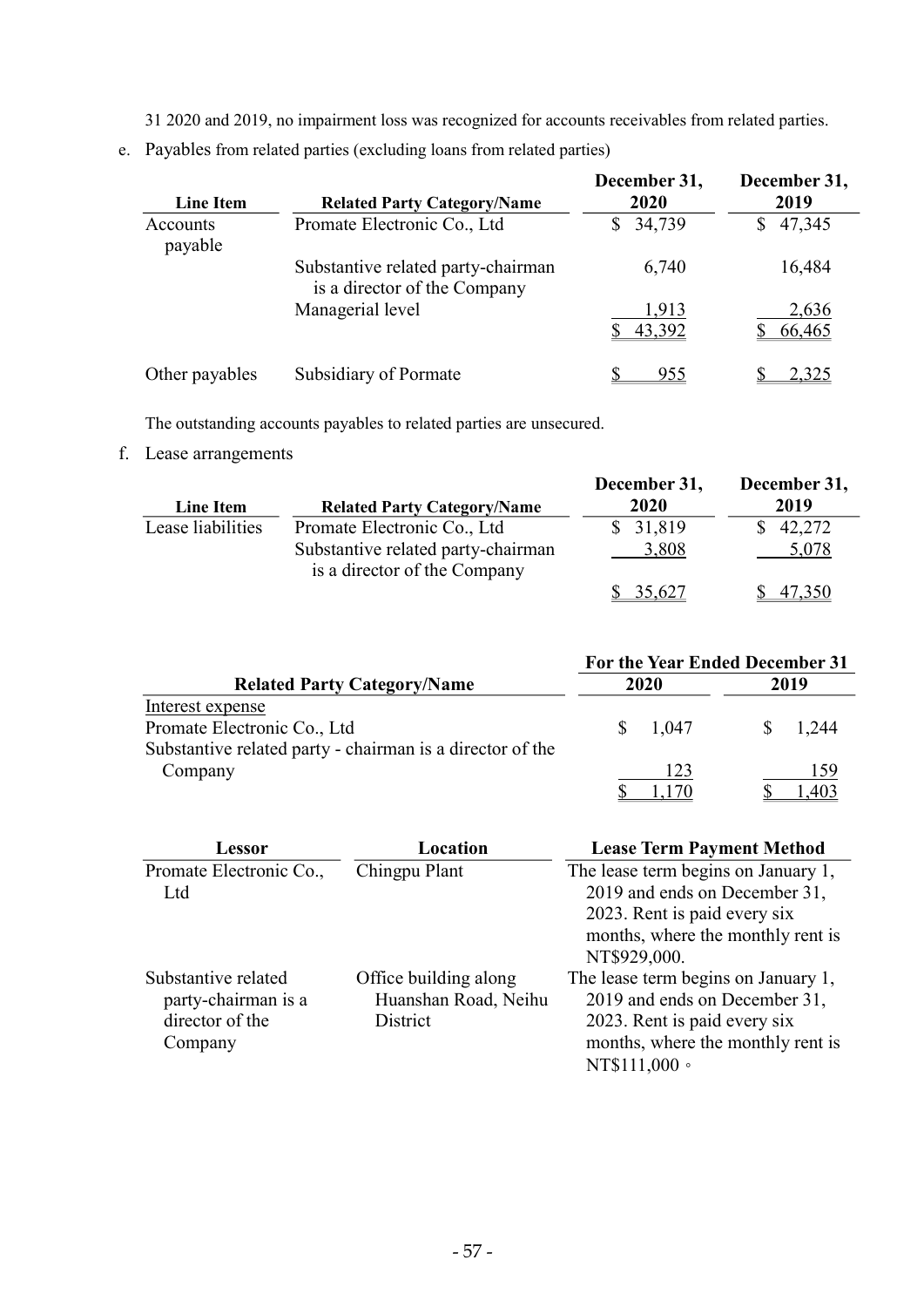g. Other transactions with related parties

|                           |                                                                       | <b>For the Year Ended December 31</b> |              |
|---------------------------|-----------------------------------------------------------------------|---------------------------------------|--------------|
| <b>Line Item</b>          | <b>Related Party Category/Name</b>                                    | 2020                                  | 2019         |
| Research and              | Promate Electronic Co., Ltd                                           | \$<br>1,395                           | \$<br>1,106  |
| development<br>expense    | Substantive related<br>party-chairman is a director<br>of the Company | 424                                   | 567          |
|                           | Managerial level                                                      | 1,033<br>2,852                        | 603<br>2,276 |
| fees                      | Professional service Promate Electronics Company<br><b>USA</b>        | 9,342                                 | 15.379       |
| IT information<br>expense | Promate Electronic Co., Ltd                                           | 2.580                                 |              |

h. Compensation of key management personnel

|                                   | For the Year Ended December 31 |          |
|-----------------------------------|--------------------------------|----------|
|                                   | 2020                           | 2019     |
| Short-term employee benefits      | \$26,636                       | \$32,057 |
| Other long-term employee benefits | 559                            | 559      |
|                                   | 27.195                         | 32,616   |

The remuneration of directors and key executives is determined by the remuneration committee based on the performance of individuals and market trends.

#### 31. SIGNIFICANT CONTINGENT LIABILITIES AND UNRECOGNIZED COMMITMENTS

In addition to those disclosed in other notes, significant commitments and contingencies of the Group as of December 31, 2020 and 2019 were as follows:

- a. As of December 31, 2020 and 2019, the Group has all issued letters of guarantee for tariff guarantee amounted to \$10,000 thousand.
- b. As of December 31, 2020 and 2019, commitments due to contracts for the acquisition of equipment were as follows:

|                 | December 31, | December 31, |
|-----------------|--------------|--------------|
|                 | 2020         | 2019         |
| Contract amount | \$11,380     | \$12,897     |
| Paid amount     | 3,888        | 4,025        |
| Unpaid amount   |              |              |

# 32. SIGNIFICANT ASSETS AND LIABILITIES DENOMINATED IN FOREIGN **CURRENCIES**

The group entities' significant financial assets and liabilities denominated in foreign currencies aggregated by the foreign currencies other than functional currencies and the related exchange rates between foreign currencies and respective functional currencies were as follows: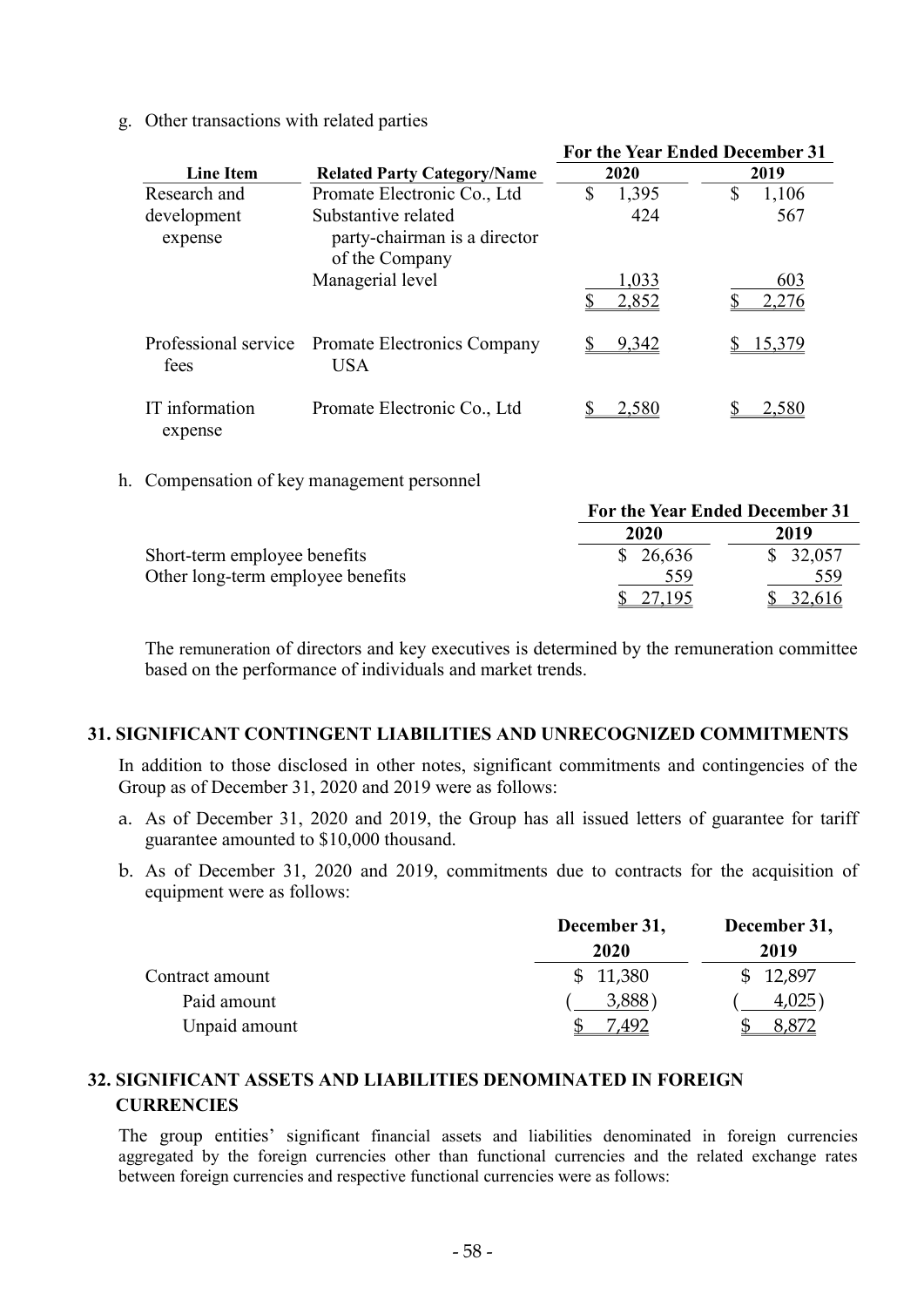December 31, 2020

|                              | Unit: In Thousands for Currencies, Except Exchange Rates |                                                          |                           |
|------------------------------|----------------------------------------------------------|----------------------------------------------------------|---------------------------|
|                              | Foreign<br><b>Currencies</b>                             | <b>Exchange Rate</b>                                     | Carrying<br><b>Amount</b> |
| Financial assets             |                                                          |                                                          |                           |
| <b>Monetary</b> items        |                                                          |                                                          |                           |
| <b>USD</b>                   | 15,974<br>$\mathbb{S}$                                   | $28.48$ (USD : NTD)                                      | \$454,940                 |
| <b>EUR</b>                   | 166                                                      | 35.02 (EUR : NTD)                                        | 5,813                     |
|                              |                                                          |                                                          | \$460,753                 |
| <b>Financial liabilities</b> |                                                          |                                                          |                           |
| Monetary items               |                                                          |                                                          |                           |
| <b>USD</b>                   | 3,931                                                    | 28.48 (USD : NTD)                                        | \$111,955                 |
| December 31, 2019            |                                                          |                                                          |                           |
|                              |                                                          | Unit: In Thousands for Currencies, Except Exchange Rates |                           |
|                              | Foreign                                                  |                                                          | Carrying                  |
|                              | <b>Currencies</b>                                        | <b>Exchange Rate</b>                                     | <b>Amount</b>             |
| Financial assets             |                                                          |                                                          |                           |
| Monetary items               |                                                          |                                                          |                           |
| <b>USD</b>                   | 19,755<br>\$                                             | 29.98 (USD : NTD)                                        | \$592,255                 |
| <b>EUR</b>                   | 118                                                      | 33.59 (EUR : NTD)                                        | 3,959                     |
| <b>GBP</b>                   | 86                                                       | 39.36 (GBP : NTD)                                        | 3,392                     |
|                              |                                                          |                                                          | \$599,606                 |
| <b>Financial liabilities</b> |                                                          |                                                          |                           |
| Monetary items               |                                                          |                                                          |                           |
| <b>USD</b>                   | 5,398                                                    | 29.98 (USD : NTD)                                        | \$161,841                 |

The Group is mainly exposed to the fluctuations other than USD. For the year ended December 31, 2020 and 2019, realized foreign exchange gains(losses) were \$(28,079) thousand and \$4,766 thousand, respectively; Unrealized foreign exchange gains(losses) were \$3,274 thousand and \$(15,385) thousand for the year months ended December 31, 2020 and 2019, respectively.

### 33. SEPARATELY DISCLOSED ITEMS

- a. Information about significant transactions and b. information on investees:
	- 1) Financing provided to others. (None)
	- 2) Endorsement/guarantee provided. (None)
	- 3) Marketable securities held. (Table 1)
	- 4) Marketable securities acquired and disposed of at costs or prices of at least NT\$300 million or 20% of the paid-in capital. (Table 2)
	- 5) Acquisition of individual real estate at costs of at least NT\$300 million or 20% of the paid-in capital. (None)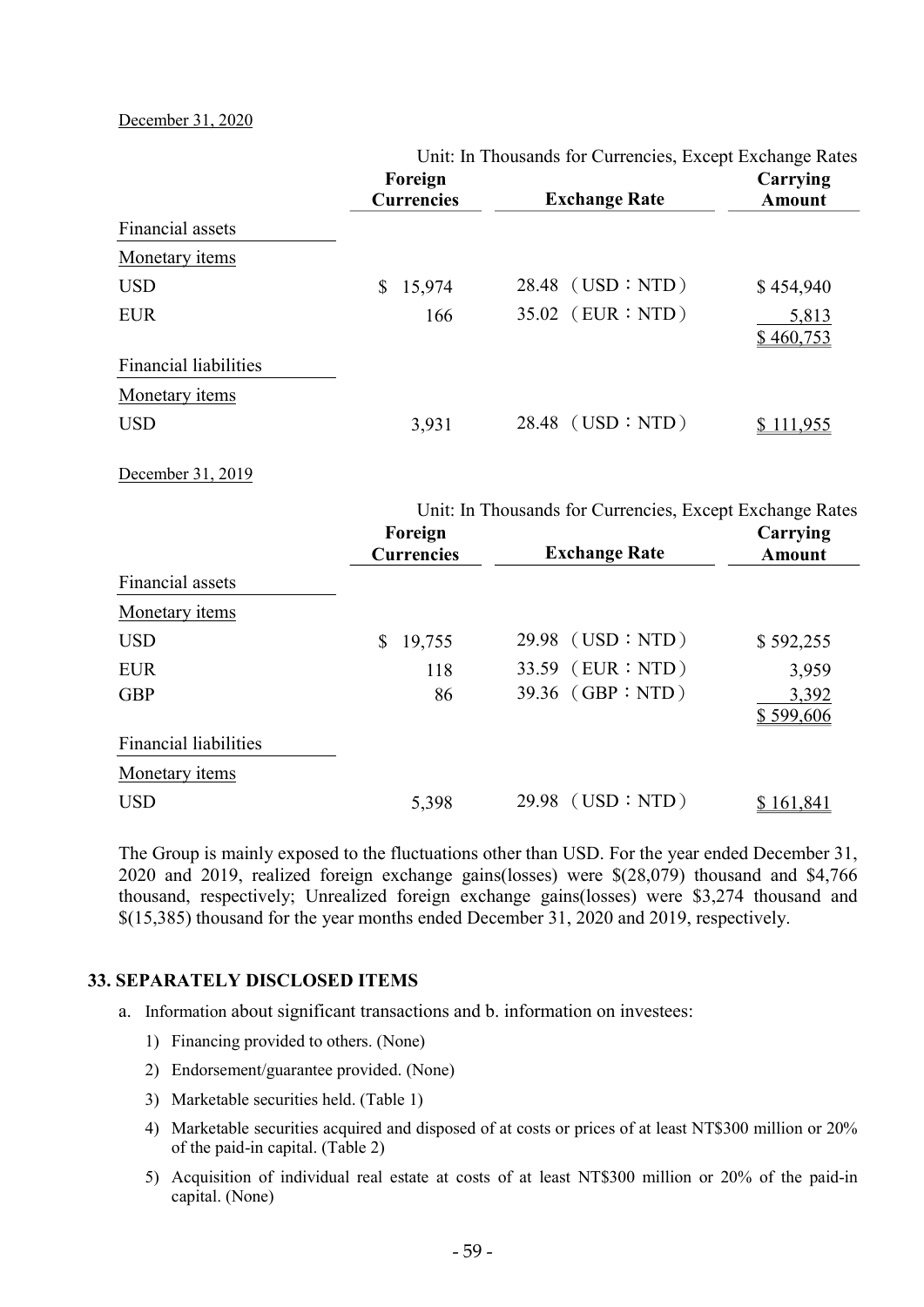- 6) Disposal of individual real estate at prices of at least NT\$300 million or 20% of the paid-in capital. (None)
- 7) Total purchases from or sales to related parties amounting to at least NT\$100 million or 20% of the paid-in capital. (Table 3)
- 8) Receivables from related parties amounting to at least NT\$100 million or 20% of the paid-in capital. (None)
- 9) Trading in derivative instruments. (None)
- 10) Significant transactions between the Company and subsidiaries. (None)
- 11) Information of investees. (Table 4)
- c. Information on investments in mainland China (None)
- d. Information of major shareholders: The following is the information of major shareholders: Name of major shareholder, number of shares owned and percentage of ownership of shareholders whose percentage of ownership of shareholders is higher than 5%. (Table 5)

#### 34. SEGMENT INFORMATION

a. General information

Information reported to the chief operating decision maker ("CODM") for the purpose of resource allocation and assessment of segment performance focuses on the types of goods or services delivered or provided. According to the requirements of IAS 34, the Group engages in organization management and resource allocation in a single operating segment, and its business is concentrated in a single industry related to mainframes and peripheral equipment for point-of-sale systems. In addition, the Group provides segment information reviewed by the CODM, whose basis of measurement is similar to that of financial statements. Therefore, the revenue and total assets of reportable segments for the year ended December 31, 2020 and 2019 can be determined by reference to the balance sheet and consolidated statement of profit and loss for the year ended December 31, 2020 and 2019.

b. Revenue from sales of products and services

The Group's operating segment's revenue from sales of products and services are as follows:

|                              | For the Year Ended December 31 |           |
|------------------------------|--------------------------------|-----------|
|                              | 2020                           | 2019      |
| Medical touch displays       | 623,916                        | 557,814   |
| Special application displays | 352,676                        | 355,367   |
| Embedded control systems     | 647,377                        | 821,462   |
| Other                        | 147,334                        | 139,750   |
|                              | <u>\$1,771,303</u>             | 1,874,393 |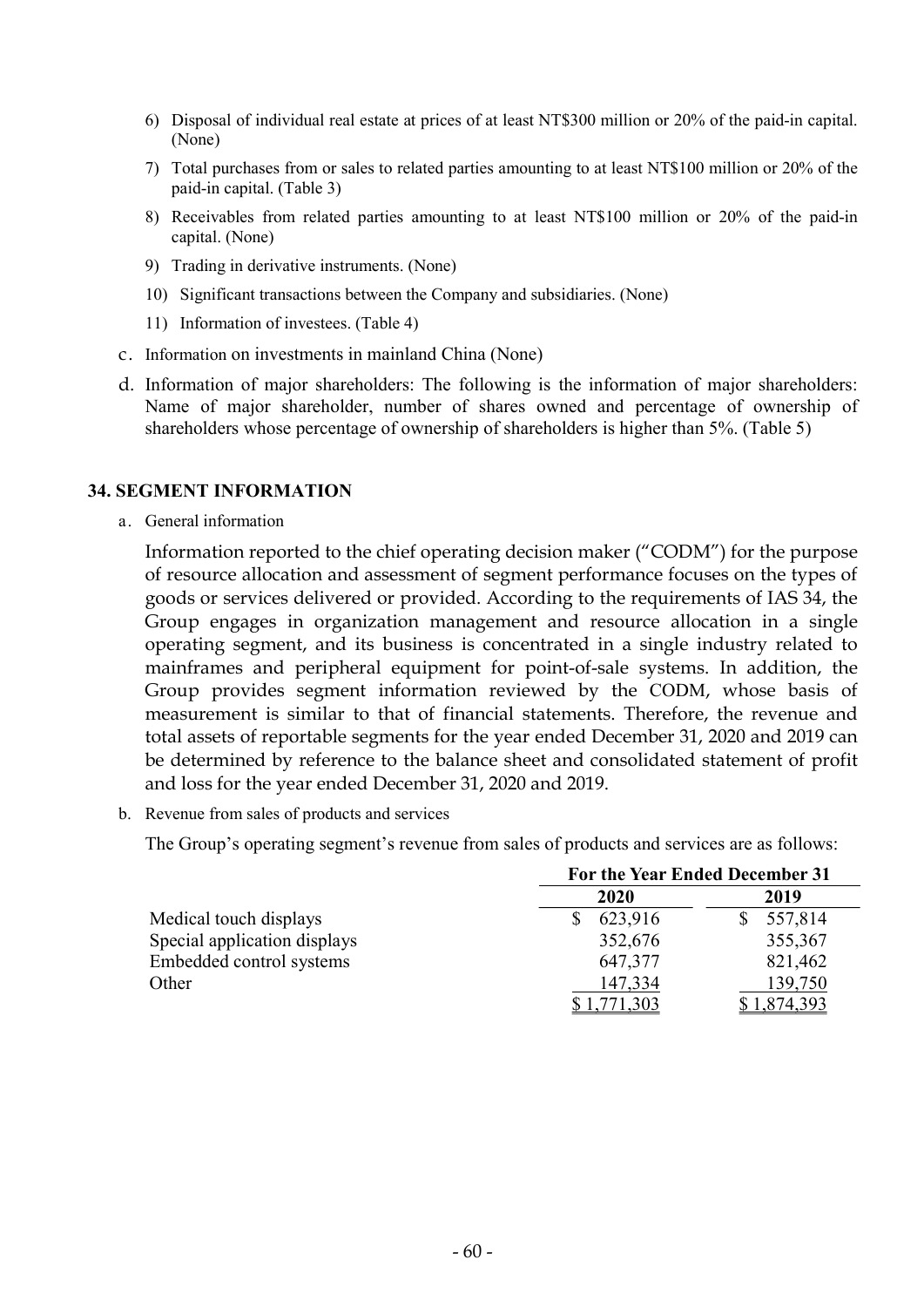c. Geographic information

The geographic information of the Group's revenue from external customers are as follows:

|         | For the Year Ended December 31 |           |
|---------|--------------------------------|-----------|
|         | 2020                           | 2019      |
| Asia    | 139,592                        | 163,100   |
| America | 1,494,601                      | 1,562,254 |
| Europe  | 137,110                        | 146,976   |
| Other   |                                | 2,063     |
|         | ,771,303                       | 1,874,393 |

d. Information about main customers

Single customers contributing 10% or more to the Group's revenue were as follows:

|            | For the Year Ended December 31 |           |  |  |  |
|------------|--------------------------------|-----------|--|--|--|
|            | 2020                           | 2019      |  |  |  |
| Customer B | \$652,302                      | \$832,178 |  |  |  |
| Customer C | 211,386                        | -         |  |  |  |
|            | \$863,688                      | 78        |  |  |  |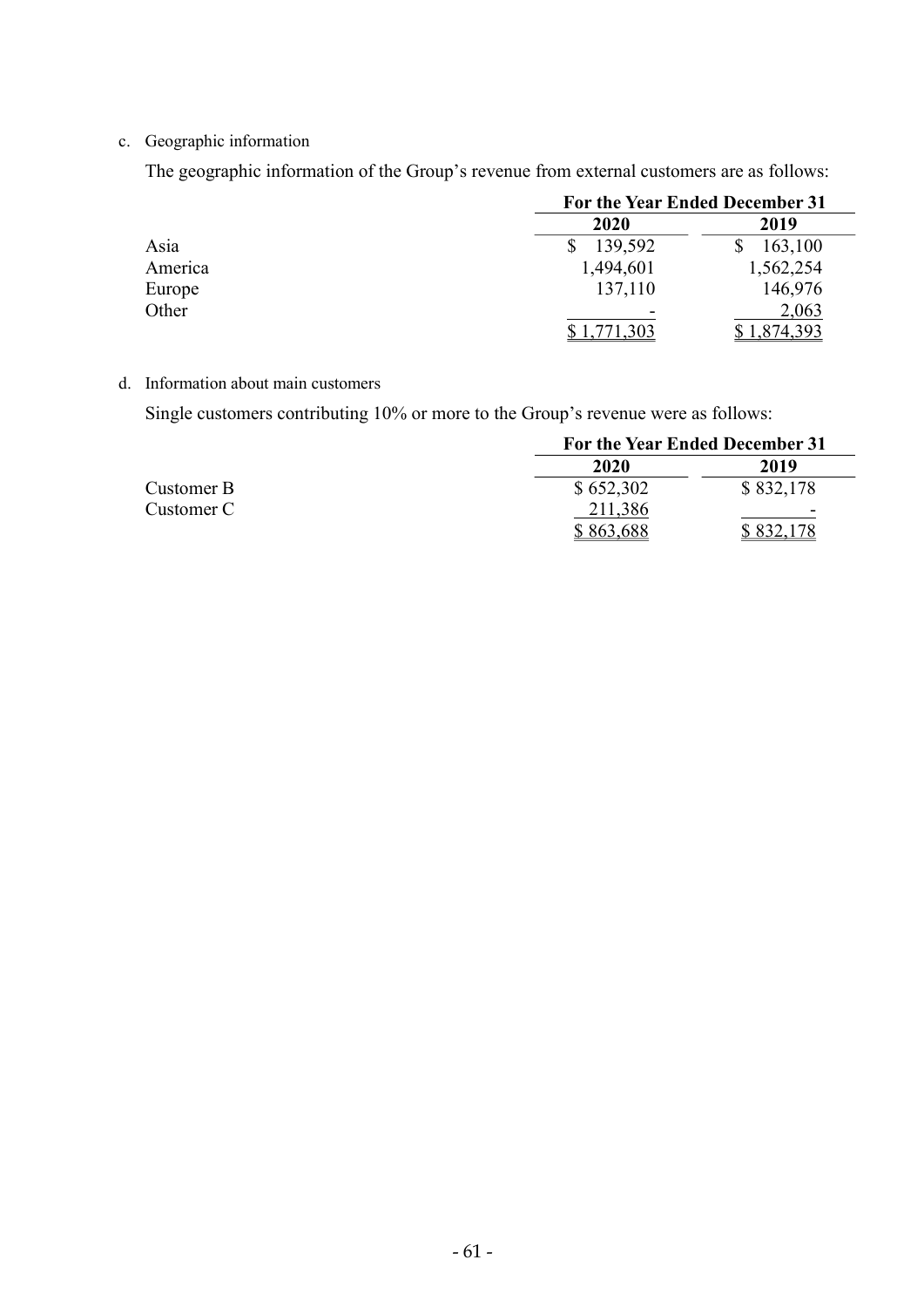#### PROMATE SOLUTIONS CORPORATION AND SUBSIDIARIES

#### MARKETABLE SECURITIES HELD

#### December 31, 2020

(In Thousands of New Taiwan Dollars, Unless Stated Otherwise)

|                                         | <b>Type and Name of Marketable</b>             | <b>Relationship with</b>        |                                                                                               |                         |                                     | Percentage      |                               |                   |
|-----------------------------------------|------------------------------------------------|---------------------------------|-----------------------------------------------------------------------------------------------|-------------------------|-------------------------------------|-----------------|-------------------------------|-------------------|
| <b>Holding Company Name</b>             | <b>Securities (Note 1)</b>                     | the Holding<br>Company (Note 2) | <b>Financial Statement Account</b>                                                            | <b>Number of Shares</b> | <b>Carrying Amount</b><br>(Noted 3) | of<br>Ownership | <b>Fair Value</b>             | Note (Note 4)     |
|                                         |                                                |                                 |                                                                                               |                         |                                     | (%)             |                               |                   |
| Promate Solutions                       | Foreign debt investment instrument             |                                 |                                                                                               |                         |                                     |                 |                               |                   |
| Corporation                             | <b>PERTAMINA</b>                               | None                            | Financial assets at amortized cost -                                                          |                         | 28,715<br><sup>\$</sup>             |                 | 28,715<br><sup>\$</sup>       |                   |
|                                         |                                                |                                 | current                                                                                       |                         | 1,008<br><b>USD</b>                 |                 | 1,008<br><b>USD</b>           |                   |
|                                         | CITIC Group Corporation Ltd.                   | $^{\prime\prime}$               |                                                                                               |                         | 28,567                              |                 | 28,567                        |                   |
|                                         |                                                |                                 |                                                                                               |                         | USD 1,003                           |                 | 1,003<br><b>USD</b>           |                   |
|                                         | Corporacion Nacional del Cobrede Chile         | $^{\prime\prime}$               | $^{\prime\prime}$                                                                             |                         | 28,517                              |                 | 28,517                        |                   |
|                                         | Bank of China                                  | $^{\prime\prime}$               | $\prime$                                                                                      |                         | USD 1,001<br>28,515                 |                 | 1,001<br><b>USD</b><br>28,515 | Domestic Public   |
|                                         |                                                |                                 |                                                                                               |                         | USD 1,001                           |                 | USD 1,001                     | Companies         |
|                                         |                                                |                                 |                                                                                               |                         | 114,314<br>S.                       |                 | 114,314<br>\$.                |                   |
|                                         | Ordinary shares:                               |                                 |                                                                                               |                         |                                     |                 |                               |                   |
| <b>Promate Solutions</b><br>Corporation | HIGGSTEC Inc.                                  | None                            | Financial assets at fair value<br>through other comprehensive<br>income or loss - non-current | 1,061,000               | 43,607<br>$\mathbb{S}$              |                 | 43,607<br>\$                  | $^{\prime\prime}$ |
|                                         | Pacific Hospital Supply Co. Ltd.               | $^{\prime\prime}$               | Financial assets at fair value                                                                | 9,598                   | $\mathbb{S}$<br>672                 |                 | 672<br>$\mathbb{S}$           | $^{\prime\prime}$ |
|                                         |                                                |                                 | through profit or loss - current                                                              |                         |                                     |                 |                               |                   |
|                                         | Global Lighting Technologies (Cayman),<br>Inc. | $^{\prime\prime}$               |                                                                                               | 35,000                  | 3,920                               |                 | 3,920                         | $^{\prime\prime}$ |
|                                         | Ko Ja (Cayman) Co., Ltd.                       | $^{\prime\prime}$               |                                                                                               | 40,000                  | 5,260                               |                 | 5,260                         | $^{\prime\prime}$ |
|                                         | Great Tree Pharmacy Co., Ltd.                  | $^{\prime\prime}$               |                                                                                               | 5,352                   | 512                                 |                 | 512                           |                   |
|                                         | Zhong Yang Technology Co. Ltd.                 | $^{\prime\prime}$               |                                                                                               | 30,000                  | 1,662                               |                 | 1,662                         | $^{\prime\prime}$ |
|                                         | Power Wind Health Industry                     | $^{\prime\prime}$               |                                                                                               | 1,256                   | 199                                 |                 | 199                           | $^{\prime\prime}$ |
|                                         | Incorporated                                   |                                 |                                                                                               |                         |                                     |                 |                               |                   |
|                                         | M.J. International Co., Ltd.                   | $^{\prime\prime}$               | $\prime$                                                                                      | 2,000                   | 129                                 |                 | 129                           | $^{\prime\prime}$ |
|                                         |                                                |                                 |                                                                                               |                         | 12,354                              |                 | 12,354                        |                   |

Note 1. Marketable securities in this table refer to stocks, bonds, beneficiary certificates, and other relevant derivative securities as promulgated in IFRS 9 "Financial Instruments."

Note 2. When the issuers of marketable securities are not related parties, this column can be left blank

Note 3. If measured by fair value, please fill in the carrying balance, which is adjusted through fair value valuation with loss allowance deducted, in the carrying amount column; if not measured by fair value, please fill at amortized cost (loss allowance is already deducted). Note 4. The number of shares of securities, the amount pledged as security or pledged for loans, and the restrictions on use under some agreements shall be stated in the remarks column if the securities presented herein ha

Note 5. Please refer to Table 4 for relevant information on investments in subsidiaries.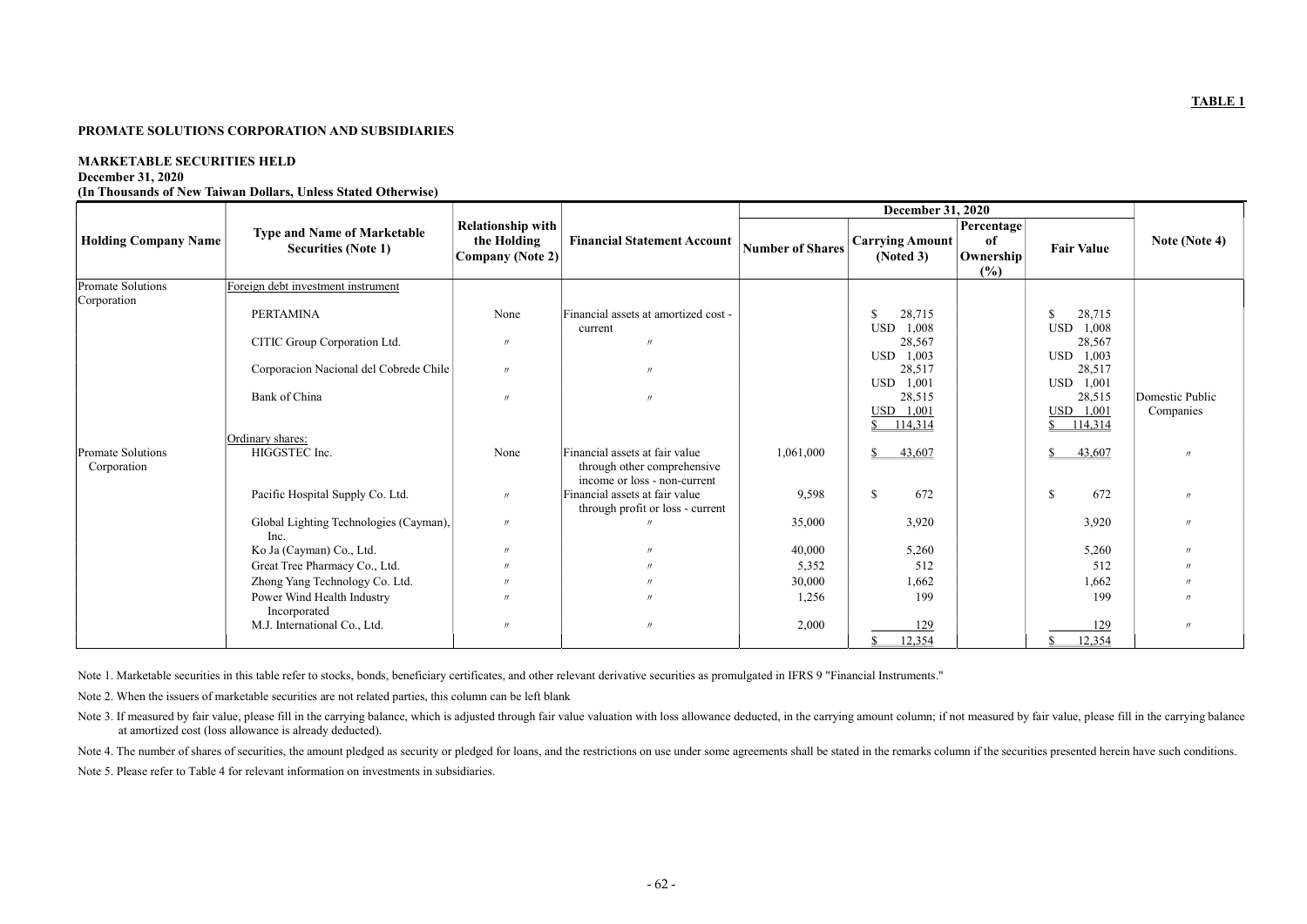# PROMATE SOLUTIONS CORPORATION AND SUBSIDIARIES MARKETABLE SECURITIES ACQUIRED AND DISPOSED AT COSTS OR PRICES OF AT LEAST \$300 MILLION OR 20% OF THE PAID-IN CAPITAL FOR THE YEAR ENDED DECEMBER 31, 2020

(In Thousands of New Taiwan Dollars, Unless Stated Otherwise)

|                                  | <b>Type and Name of</b>                                                     | <b>Financial Statement</b>                                                                 |                                                                                |              | <b>Beginning Balance</b> |                          | <b>Acquisition (Note 2)</b><br>Disposal (Note 2) |                              |                          |                              | <b>Ending Balance</b>         |                                   |                          |                           |
|----------------------------------|-----------------------------------------------------------------------------|--------------------------------------------------------------------------------------------|--------------------------------------------------------------------------------|--------------|--------------------------|--------------------------|--------------------------------------------------|------------------------------|--------------------------|------------------------------|-------------------------------|-----------------------------------|--------------------------|---------------------------|
| <b>Company Name</b>              | Marketable<br><b>Securities (Note 1)</b>                                    | Account                                                                                    | <b>Counter Party</b>                                                           | Relationship | <b>Shares</b>            | Amount                   | <b>Shares</b>                                    | Amount                       | <b>Shares</b>            | Amount                       | Carrying<br>Amount            | Gain (Loss) on<br><b>Disposal</b> | <b>Shares</b>            | Amount                    |
| Promate Solutions<br>Corporation | Fund beneficiary<br>certificate-<br><b>UPAMC</b> James<br><b>Bond Money</b> | Financial assets at fair President Securities<br>value through profit<br>or loss - current | Corporation                                                                    | None         |                          | <sup>S</sup>             | 11,316,827                                       | 190,000<br>$\mathbb{S}$      | 11,316,827               | \$190,166                    | $\frac{190,000}{2}$           | 166<br><sup>S</sup>               | $\overline{\phantom{a}}$ | <sup>S</sup><br>$\sim$    |
|                                  | Market Fund<br>Bond-Bank of<br>China.                                       | Financial assets at<br>amortized cost -<br>current                                         | China Bills Finance<br>Corporation<br>Foreign Branch<br>Fund                   | None         |                          | $\overline{a}$           | $\overline{\phantom{a}}$                         | 147,674<br>$($ USD $5,005)$  |                          | 119,016<br>$($ USD $4,009$ ) | 118,838<br>$($ USD $4,004)$   | 178<br>(Note 4)                   |                          | 28,515<br>1,001)<br>(USD) |
|                                  | Bond-Citigroup Inc.                                                         | Financial assets at<br>amortized cost -<br>current                                         | <b>International Bills</b><br>Finance<br>Corporation<br>Foreign Bond<br>Branch | None         |                          | $\overline{\phantom{a}}$ | $\overline{\phantom{a}}$                         | 90,317<br>$($ USD $-3,004)$  |                          | 90,452<br>(USD 3,008)        | 90,317<br>$($ USD $3,004)$    | 135<br>(Note 4)                   | $\overline{\phantom{a}}$ |                           |
|                                  | Bond-Goldman<br>Sachs group Ltd.                                            | Financial assets at<br>amortized cost -<br>current                                         | <b>International Bills</b><br>Finance<br>Corporation<br>Foreign Bond<br>Branch | None         | $\overline{\phantom{a}}$ | $\overline{\phantom{a}}$ | $\overline{\phantom{a}}$                         | 89,721<br>$($ USD $-3,005)$  | $\overline{\phantom{a}}$ | 89,837<br>(USD 3,009)        | 89,721<br>$($ USD $-3,005)$   | 116<br>(Note 4)                   | $\overline{\phantom{a}}$ |                           |
|                                  | Bond-Mexico<br>Government Bonds.                                            | Financial assets at<br>amortized cost -<br>current                                         | China Bills Finance<br>Corporation<br>Foreign Branch<br>Fund                   | None         |                          |                          | $\overline{\phantom{a}}$                         | 88,589<br>$($ USD $-3,002)$  |                          | 88,635<br>$($ USD $3,003)$   | 88,589<br>$($ USD $-3,002)$   | 46<br>(Note 4)                    |                          |                           |
|                                  | Bond-Mexico<br>Government Bonds.                                            | Financial assets at<br>amortized cost -<br>current                                         | <b>International Bills</b><br>Finance<br>Corporation<br>Foreign Bond<br>Branch | None         |                          | $\overline{\phantom{a}}$ | $\overline{\phantom{a}}$                         | 28,930<br>$($ USD $1,000$ )  |                          | 28,955<br>$($ USD $1,001$ )  | 28,930<br>$($ USD $1,000$ )   | 25<br>(Note 4)                    |                          |                           |
|                                  | Bond-Mizuho Bank, Financial assets at<br>Ltd.                               | amortized cost -<br>current                                                                | <b>International Bills</b><br>Finance<br>Corporation<br>Foreign Bond<br>Branch | None         |                          |                          | $\overline{\phantom{a}}$                         | 120,285<br>$($ USD $-4,012)$ |                          | 120,548<br>(USD 4,020)       | 120,285<br>$($ USD $-4,012)$  | 263<br>(Note 4)                   |                          |                           |
|                                  | Bond-Mizuho Bank,<br>Ltd.                                                   | Financial assets at<br>amortized cost -<br>current                                         | China Bills Finance<br>Corporation<br>Foreign Branch<br>Fund                   | None         |                          | $\overline{a}$           | $\overline{\phantom{a}}$                         | 20,328<br>(USD)<br>674)      |                          | 20,381<br>(USD)<br>676)      | 20,328<br>(USD<br>674)        | 53<br>(Note 4)                    |                          |                           |
|                                  | Bond-Industrial and<br>Commercial Bank<br>of China (Asia)<br>Limited        | Financial assets at<br>amortized cost -<br>current                                         | <b>International Bills</b><br>Finance<br>Corporation<br>Foreign Bond<br>Branch | None         |                          | $\overline{\phantom{a}}$ | $\overline{\phantom{a}}$                         | 60,120<br>$($ USD $2,002$ )  |                          | 60,202<br>$($ USD $2,004$ )  | 60,120<br>$($ USD $2,002$ )   | 82<br>(Note 4)                    |                          |                           |
|                                  | Bond-Industrial and<br>Commercial Bank<br>of China (Asia)<br>Limited        | Financial assets at<br>amortized cost -<br>current                                         | China Bills Finance<br>Corporation<br>Foreign Branch<br>Fund                   | None         | $\overline{\phantom{a}}$ | $\overline{\phantom{a}}$ | $\overline{\phantom{a}}$                         | 11,409<br>387)<br>(USD)      |                          | 11,423<br>(USD)              | 11,409<br>$387)$ (USD<br>387) | 14<br>(Note 4)                    | $\overline{\phantom{a}}$ |                           |

Note 1. Marketable securities in this table refer to stocks, bonds, beneficiary certificates, and other relevant derivative securities.

Note 2. The accumulated amount of purchase and sales shall be calculated separately based on market value to see if the amount exceed NT\$300 million or 20% of the Company's paid-in capital.

Note 3. Paid-in capital referred to herein is the parent company's paid-in capital. In the case that shares were issued with no par value or a par value other than NT\$10 per share, the 20 %

of paid-in capital shall be replaced by 10% of the equity attributable to owners of the parent in the calculation.

Note 4. Interest received on bonds when they expire under repurchase agreements is recognized as interest income.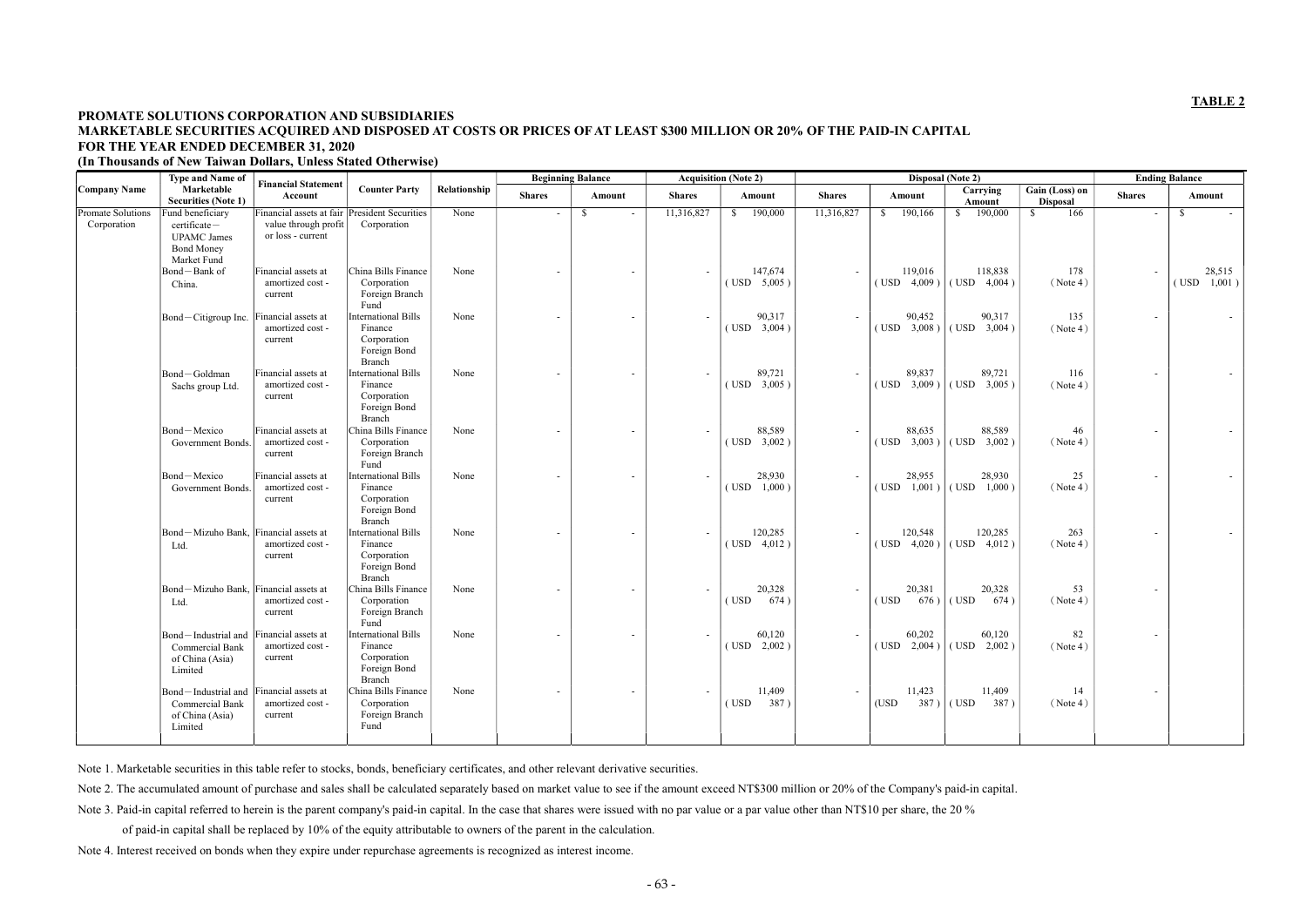### PROMATE SOLUTIONS CORPORATION AND SUBSIDIARIES

# TOTAL PURCHASES FROM OR SALES TO RELATED PARTIES AMOUNTING TO AT LEAST \$100 MILLION OR 20% OF THE PAID-IN CAPITAL FOR THE YEAR ENDED DECEMBER 31, 2020

(In Thousands of New Taiwan Dollars, Unless Stated Otherwise)

|                                  |                                |                | <b>Transaction Details</b> |               |               |                                      | <b>Abnormal Transaction (Note 1)</b> |                      | <b>Notes/Accounts Receivable</b><br>(Payable) | <b>Note</b> |  |
|----------------------------------|--------------------------------|----------------|----------------------------|---------------|---------------|--------------------------------------|--------------------------------------|----------------------|-----------------------------------------------|-------------|--|
| <b>Buyer</b>                     | <b>Related Party</b>           | Relationship   | Purchase/<br><b>Sale</b>   | <b>Amount</b> | $\%$ to Total | <b>Payment Term</b>                  | <b>Unit Price</b>                    | <b>Payment Terms</b> | <b>Ending Balance % to Total</b>              |             |  |
| Promate Solutions<br>Corporation | Promate Electronic Co.,<br>Ltd | Parent company | Purchase                   | \$258,491     | 23.51%        | Net 60 days after<br>monthly closing | $\sim$                               | $\sim$               | Accounts<br>$ \text{payable} $<br>\$34,739    | 20.87%      |  |

Note 1. Where related parties' transaction conditions are different from the general ones, the situation and reasons of the differences shall be stated in the column of unit price and credit granting period.

Note 3. Paid-in capital referred to herein is the parent company's paid-in capital. In the case that shares were issued with no par value or a par value other than NT\$10 per share, the 20 % of paid-in capital shall be repl equity attributable to owners of the parent in the calculation.

Note 2. In case of advance payment (receipt), the reasons, contractual terms, the amount, and differences from general transactions shall be stated in the remarks column.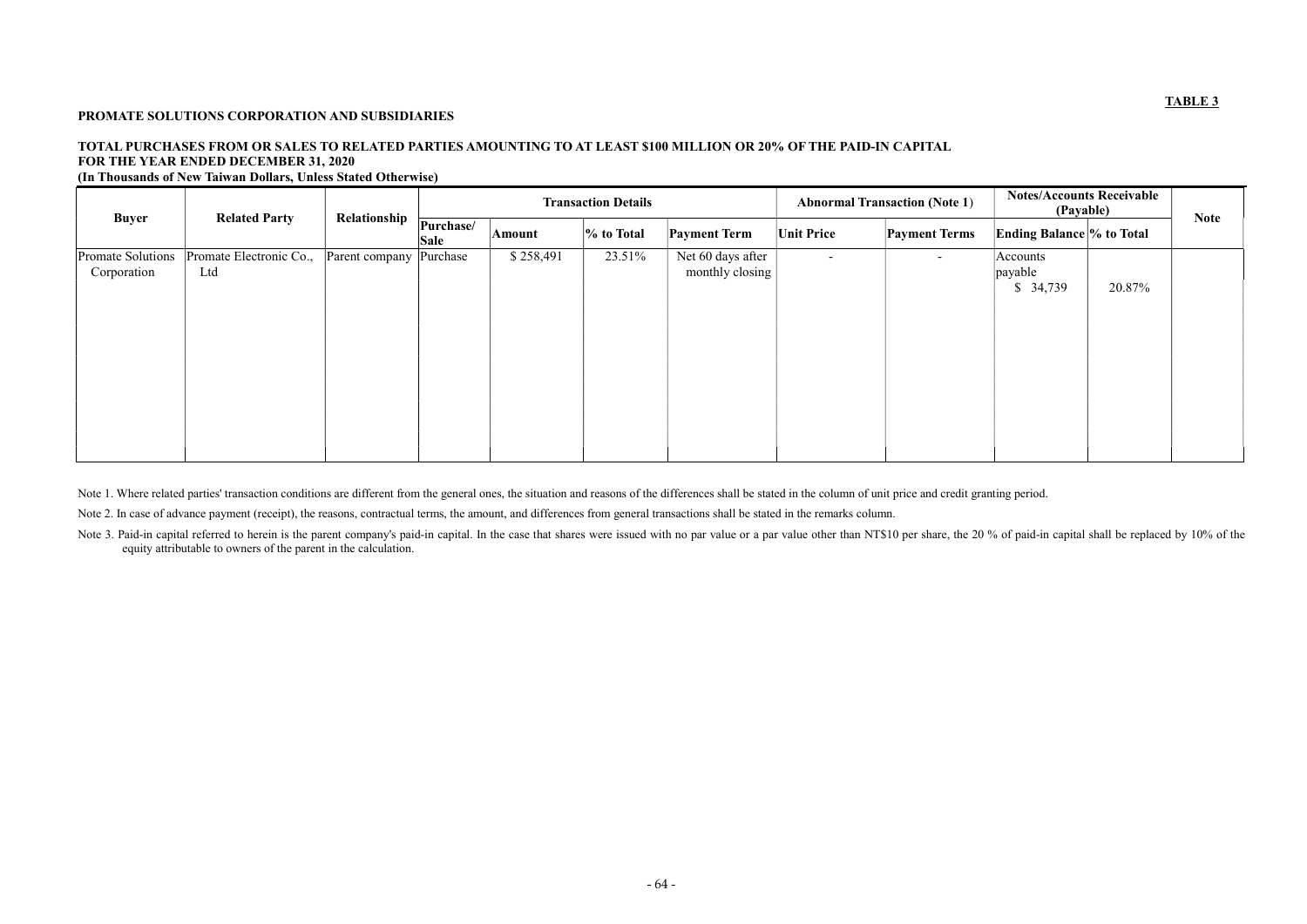### PROMATE SOLUTIONS CORPORATION AND SUBSIDIARIES

#### INFORMATION ON INVESTEES FOR THE YEAR DECEMBER 31, 2020 (In Thousands of New Taiwan Dollars/Foreign Currency)

|                                         |                                        |          |                                               | <b>Investment Amount</b> |                      | <b>Balance as of December 31, 2020</b> |                               | <b>Net Income</b>        | Investment                                  |                                    |             |
|-----------------------------------------|----------------------------------------|----------|-----------------------------------------------|--------------------------|----------------------|----------------------------------------|-------------------------------|--------------------------|---------------------------------------------|------------------------------------|-------------|
| <b>Investor Company</b>                 | <b>Investee Company (Note</b><br>1, 2) | Location | <b>Main Businesses and</b><br><b>Products</b> | December 31,<br>2020     | December 31,<br>2019 | <b>Shares</b>                          | Percentage<br>of<br>Ownership | Carrying<br><b>Value</b> | (Loss) of the<br>Investee<br>(Note $2(2)$ ) | <b>Gain (Loss)</b><br>( Note 2(3)) | <b>Note</b> |
| <b>Promate Solutions</b><br>Corporation | PROMATE JAPAN Inc                      | Japan    | Trade of electronic<br>commodities            | 2,791<br>\$              | 2,791<br>D           | 10,000                                 | 100%                          | 3,002<br>J.              | 424                                         | 424<br>৾৾                          |             |

Note 1. Where a public company has a foreign holding company and the consolidated financial report is the main financial report according to local laws and regulations, the disclosure of information on foreign investees may only include the holding company's relevant information.

Note 2. In cases other than those described in Note 1, the following information shall be provided:

- 1) "Investee name," "region," "main business items," "the original investment amount," and "the final stake" shall be filled in in order according to the reinvestment situation of the (public) Company and the reinvestment situation of each investee directly or indirectly controlled, and the relationship between each investee and the (public) Company shall be indicated in the remarks column (e.g., a subsidiary or a sub-subsidiary).
- 2) In the column of "Profit and loss of investee in the current period," the current profit and loss amount of each investee shall be filled in.
- 3) Under "investment gains and losses recognized in the current period," only the recognized profit and loss amount of each subsidiary that is directly invested by the (public) Company and each investee assessed by equity method shall be filled in and the rest is not required to be filled in. Under "gains and losses of subsidiaries that are invested directly are recognized for the current period," it shall be confirmed that the gains and losses of the subsidiaries include their investment gains and losses and that it shall be recognized in accordance with the regulations.